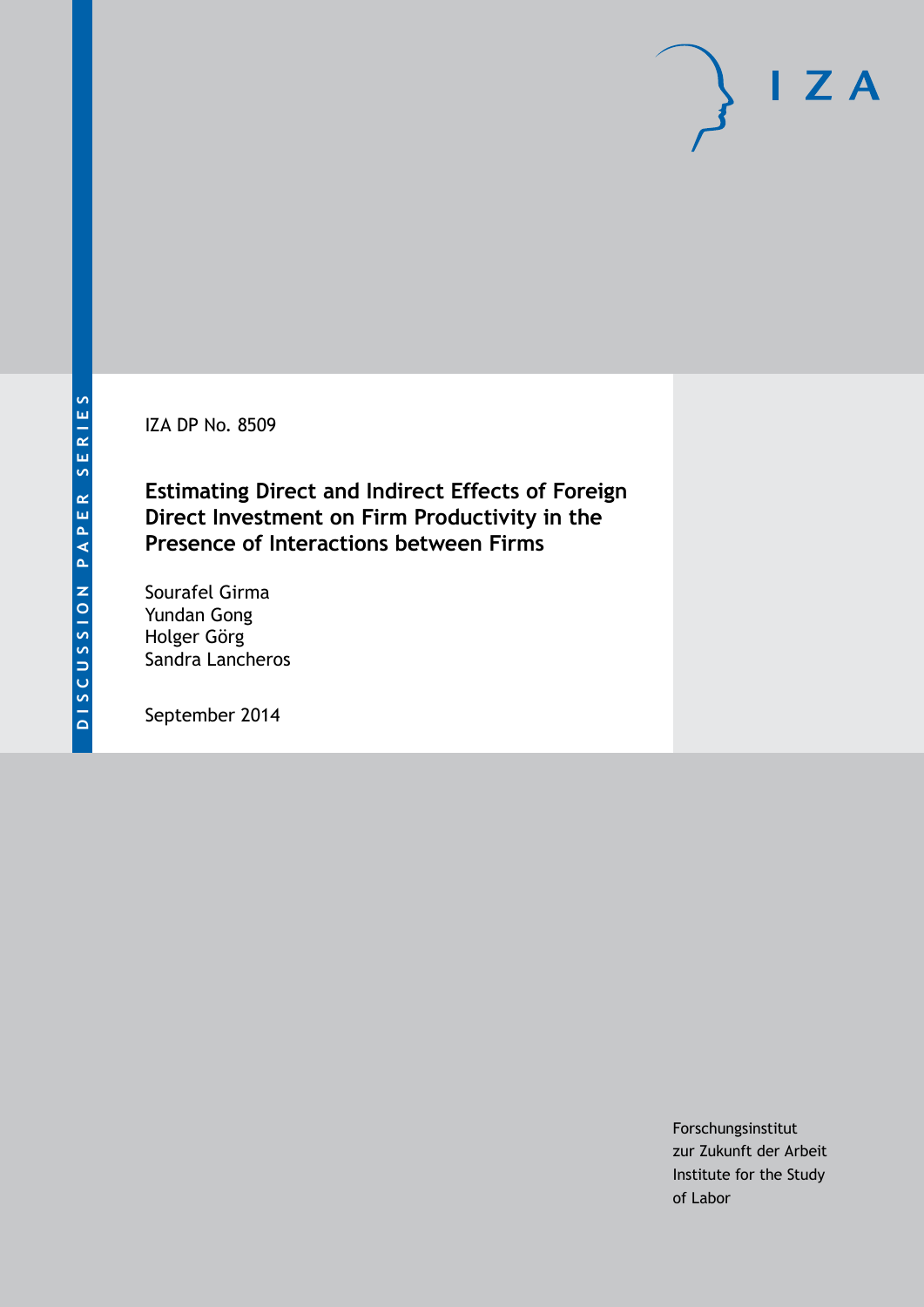# **Estimating Direct and Indirect Effects of Foreign Direct Investment on Firm Productivity in the Presence of Interactions between Firms**

# **Sourafel Girma**

*University of Nottingham and GEP*

# **Yundan Gong**

*Aston Business School*

# **Holger Görg**

*Kiel Institute for the World Economy, University of Kiel and IZA*

# **Sandra Lancheros**

*University of Nottingham Ningbo China and GEP*

Discussion Paper No. 8509 September 2014

IZA

P.O. Box 7240 53072 Bonn Germany

Phone: +49-228-3894-0 Fax: +49-228-3894-180 E-mail: [iza@iza.org](mailto:iza@iza.org)

Any opinions expressed here are those of the author(s) and not those of IZA. Research published in this series may include views on policy, but the institute itself takes no institutional policy positions. The IZA research network is committed to the IZA Guiding Principles of Research Integrity.

The Institute for the Study of Labor (IZA) in Bonn is a local and virtual international research center and a place of communication between science, politics and business. IZA is an independent nonprofit organization supported by Deutsche Post Foundation. The center is associated with the University of Bonn and offers a stimulating research environment through its international network, workshops and conferences, data service, project support, research visits and doctoral program. IZA engages in (i) original and internationally competitive research in all fields of labor economics, (ii) development of policy concepts, and (iii) dissemination of research results and concepts to the interested public.

IZA Discussion Papers often represent preliminary work and are circulated to encourage discussion. Citation of such a paper should account for its provisional character. A revised version may be available directly from the author.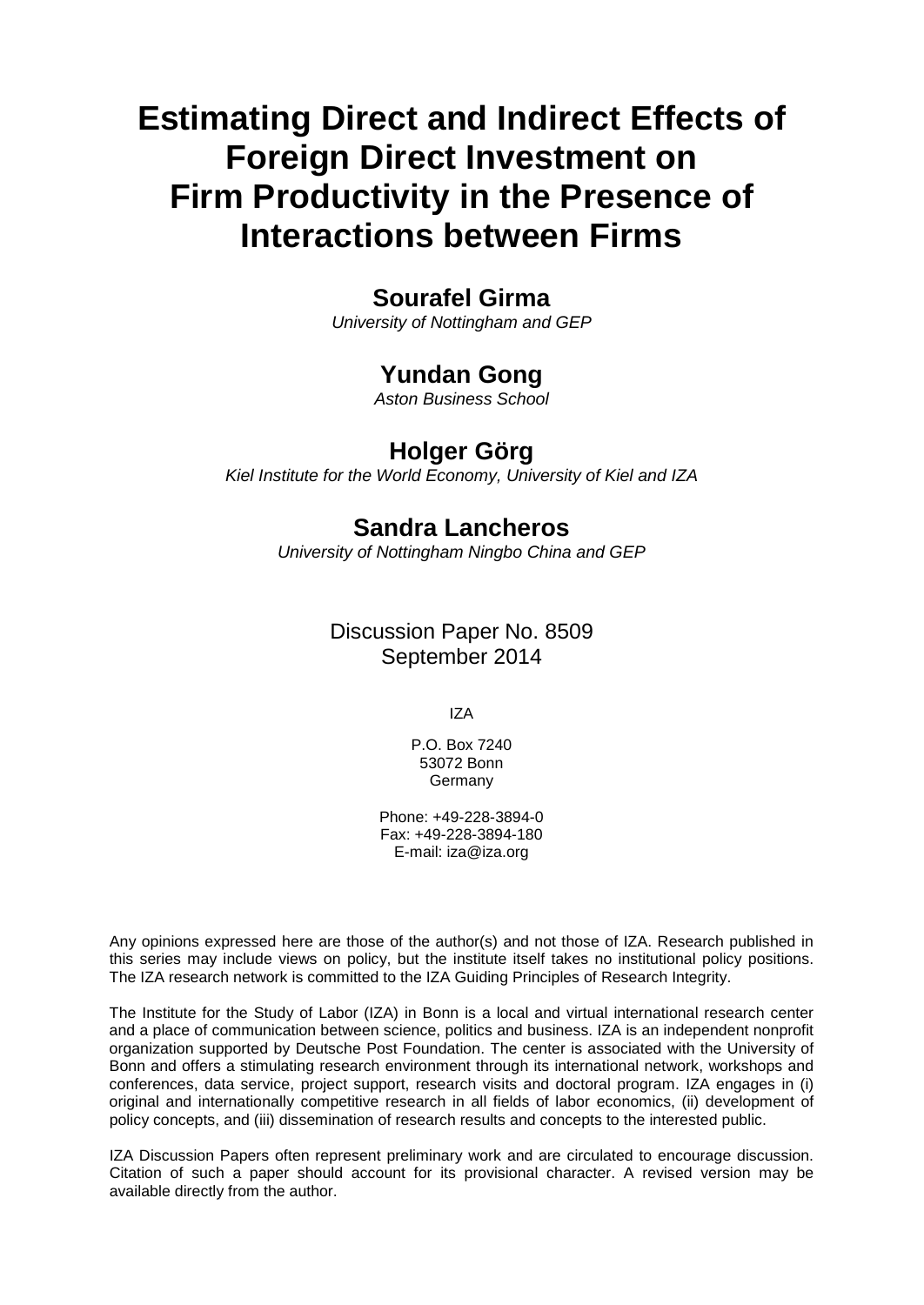IZA Discussion Paper No. 8509 September 2014

# **ABSTRACT**

# **Estimating Direct and Indirect Effects of Foreign Direct Investment on Firm Productivity in the Presence of Interactions between Firms**

We implement a method to estimate the direct effects of foreign-ownership on foreign firms' productivity and the indirect effects (or spillovers) from the presence of foreign-owned firms on other foreign and domestic firms' productivity in a unifying framework, taking interactions between firms into account. To do so, we relax a fundamental assumption made in empirical studies examining a direct causal effect of foreign ownership on firm productivity, namely that of no interactions between firms. Based on our approach, we are able to combine direct and indirect effects of foreign ownership and calculate the total effect of foreign firms on local productivity. Our results show that all these effects vary with the level of foreign presence within a cluster, an important finding for the academic literature and policy debate on the benefits of attracting foreign owned firms.

JEL Classification: F23

Keywords: foreign direct investment, SUTVA, propensity score matching, interactions

Corresponding author:

Holger Görg Kiel Institute for the World Economy Düsternbrooker Weg 120 D-24105 Kiel Germany E-mail: [holger.goerg@ifw-kiel.de](mailto:holger.goerg@ifw-kiel.de)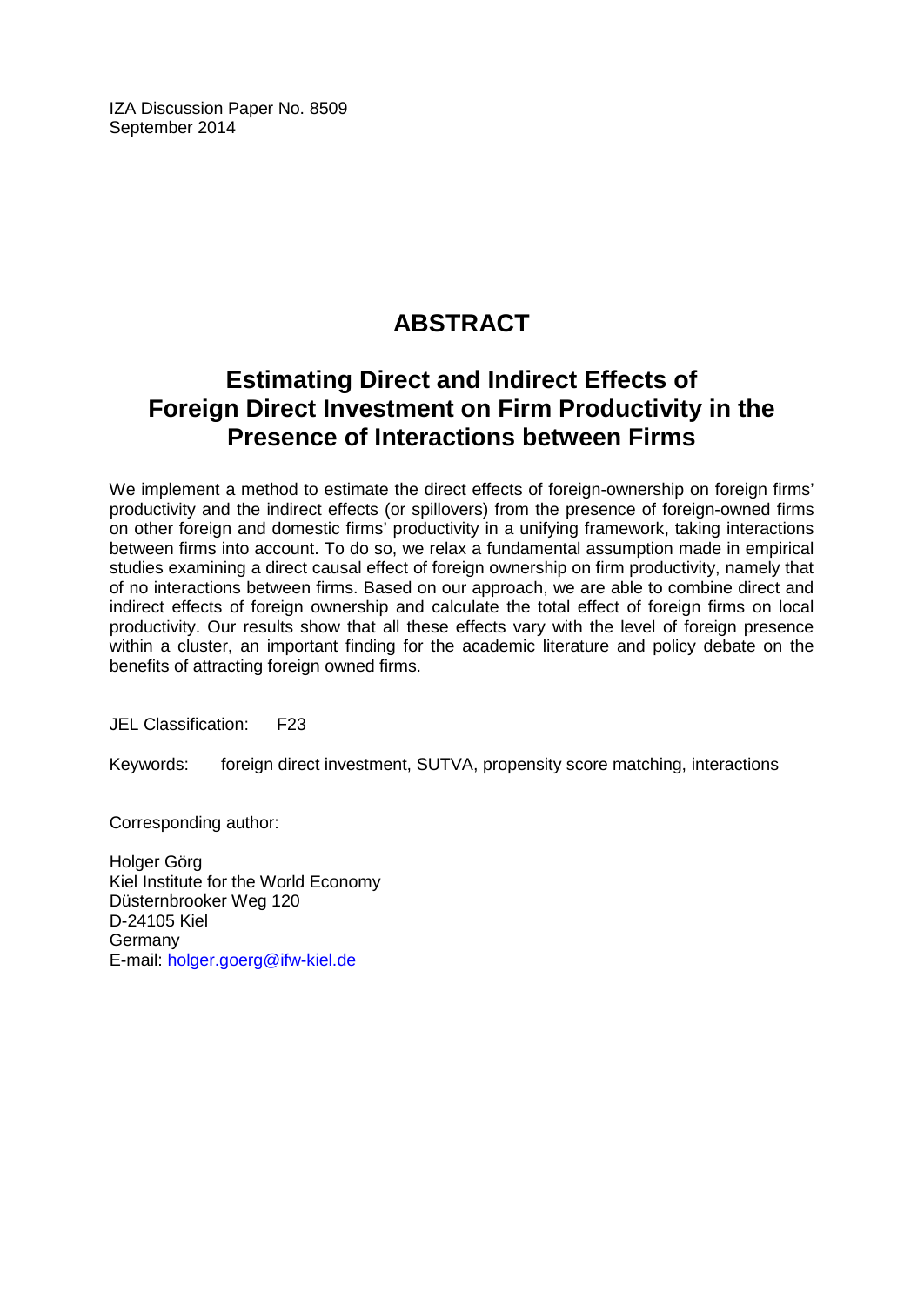### **1. Introduction**

When considering the impact of inward foreign direct investment on host country productivity, researchers and policy makers generally think about two aspects. The first is the direct effect of foreign ownership, boiling down to the question as to whether affiliates of foreign multinationals in a host country are more productive than comparable domestic firms. The second aspect is "spillovers", i.e., whether there is any effect from the presence of foreign firms on the productivity of domestic or other foreign-owned firms. These two questions have been pursued in, for the most part, two separate literatures.

One research strand (e.g., Harris and Robinson, 2002, Girma and Görg, 2007a, Arnold and Javorcik, 2009) implements methods from microeconometric programme evaluation to estimate the direct treatment effects for firms receiving the "treatment" of being foreign compared to non-treated domestic firms (without considering "spillovers"). This literature appeals to theoretical models of multinationals, either in the tradition of the knowledge capital model as in Markusen (2001), or the more recent models of heterogeneous firms (e.g., Helpman et al., 2004), which assume that foreign owned multinationals have firm specific assets which translate into a productivity advantage. The second research strand (e.g., Aitken and Harrison, 1999, Haskel et al., 2007, Keller and Yeaple, 2009) looks at indirect effects through productivity "spillovers" (while largely neglecting direct treatment effects). The theoretical intuition is that domestic firms can learn from the presence of foreign multinationals in their vicinity, e.g., because workers move from a foreign firm to a domestic competitor (e.g., Fosfuri et al., 2001).

Examining direct effects and spillovers in isolation leads to potentially biased estimates and policy conclusions, however. When evaluating the direct treatment effect of foreign ownership, the econometric approaches assume that the productivity of the control group is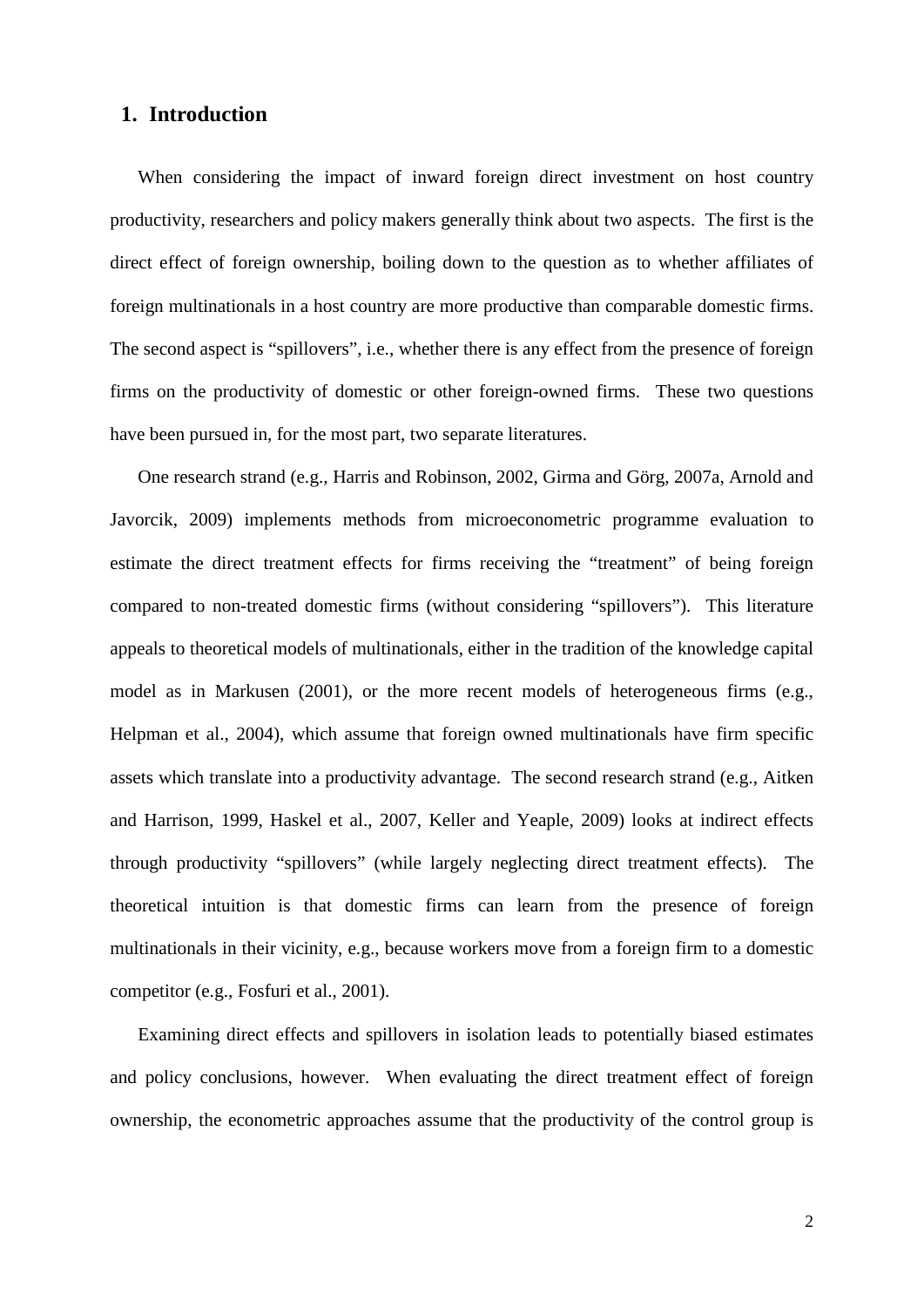independent of foreign ownership – an assumption in contrast with the idea of spillovers.<sup>1</sup> In the "spillovers literature", identification of the effects of foreign ownership at the industry level on domestic firm productivity is problematic because of endogeneity concerns – there are industry or region specific shocks that positively affect domestic firms' productivity and raise the attractiveness of the location for foreign multinationals.

In this paper, we bring the two strands of literature together and propose and implement a unified framework to estimate direct and indirect effects from foreign ownership on firm level productivity which allows for interaction between foreign and domestic, and foreign and foreign firms. Our approach, detailed in the following sections, allows us to estimate consistently a number of different treatment effects. In particular, we can distinguish the direct effect of foreign ownership on the treated firms and two types of indirect effects of the treatment, namely the indirect effects on treated and non-treated firms. These indirect effects, thus, capture externalities or learning effects from foreign firms on other foreign (i.e., treated) or domestic firms (i.e., non-treated). Furthermore, combining the direct and indirect effects we can calculate a total effect of foreign firms on local productivity.

Distinguishing these effects is not only of academic merit but also highly policy relevant, as it allows us to provide much richer and sharper insights on the nexus between foreign ownership, proximity to foreign-owned firms, and firm productivity. Hence, the approach suggested here provides a very useful tool for policymakers to understand better the benefits of encouraging foreign direct investment.<sup>[2](#page-4-0)</sup>

We implement our econometric framework using firm level data for Chinese manufacturing. Following, Hudgens and Halloran (2008) our approach to take into account the role of interactions among firms when evaluating the effects of foreign ownership on firms' productivity is to use the proportion of foreign firms within well-defined clusters at the

<sup>&</sup>lt;sup>1</sup> This is known as the Stable Unit Treatment Value Assumption (SUTVA), which states that an individual outcome does not depend on the treatment status of others.

<span id="page-4-0"></span><sup>&</sup>lt;sup>2</sup> We outline the main reasons why a simple linear model where the direct and indirect effects of FDI are estimated within a single framework is unlikely to be an adequate empirical tool in Appendix D.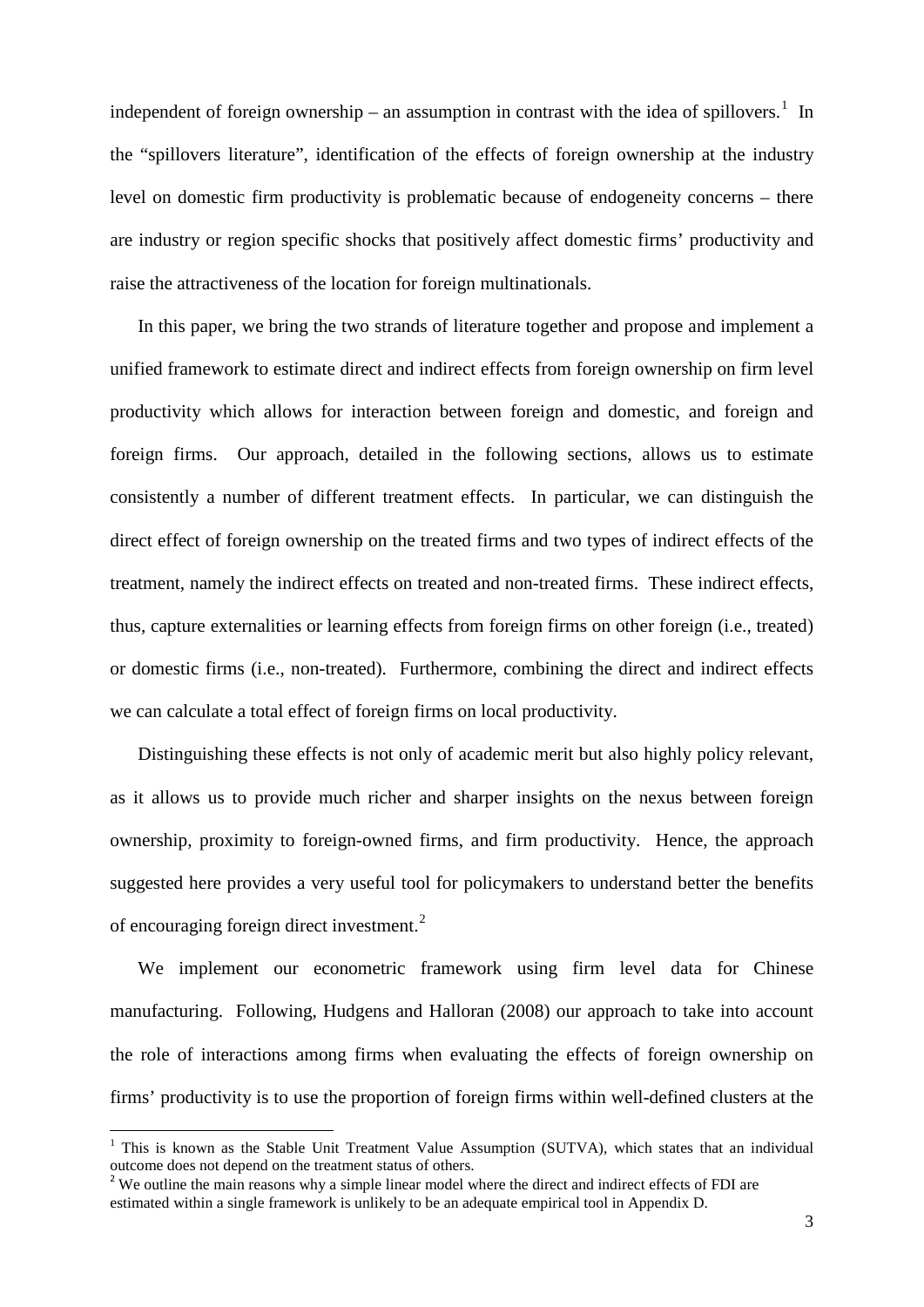industry-region level. Thus, the potential outcomes depend not only on the firm's treatment status, but also on the fraction of foreign firms in a particular cluster.

Our empirical results show that the direct effect of the treatment on the treated firms is not homogenous across industry-region clusters, but rather differs strongly across such clusters. In particular, we find that the direct effect of foreign-ownership on the treated (i.e. foreign-owned) firms is positive and increases strongly with the overall level of foreignowned firms in a cluster. This suggests that the standard approach of estimating direct treatment effects, which neglects interactions between firms, fails to uncover potentially important heterogeneity in the effect across clusters.

We also find a consistently negative indirect effect of foreign-ownership on nontreated firms, indicating negative "spillovers" from foreign presence on domestic firms. Also, in contrast to much of the literature on spillovers cited above, our approach shows that the strength of this negative spillover is not constant but differs significantly with the level of foreign ownership in a cluster. Spillovers are more negative with increasing presence of foreign firms up to a threshold of around 40 percent foreign-owned firms, after which they become less negative.

In terms of the indirect impact of foreign ownership on the treated (i.e. the spillovers from the presence of foreign firms on other foreign firms in the same cluster), we also find a negative effect up to a level of 40 percent foreign-owned firms in a cluster. However, after reaching this threshold these effects turn positive. This has important implications for arguments favouring the agglomeration of foreign-owned firms in a cluster, as this shows that the benefits from such agglomerations might only become positive once a certain threshold is reached.

The remainder of the paper is structured as follows. Section 2 presents the theoretical motivation of the paper. Section 3 discusses our identification strategy and introduces the different types of effects we aim to estimate. Section 4 presents the data set that we use to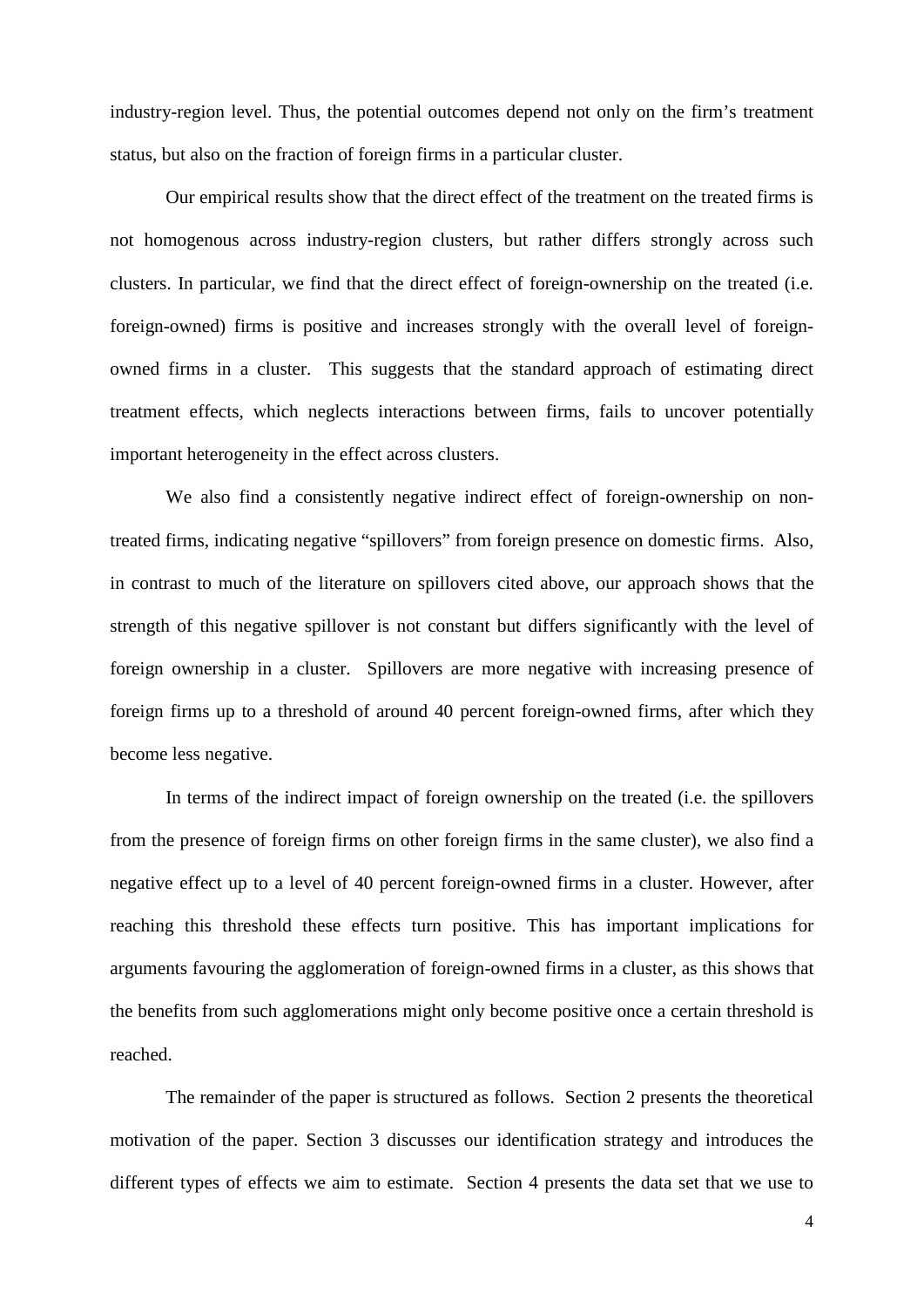illustrate our arguments, while Section 5 gives a detailed explanation of the empirical implementation of our econometric approach. Section 6 discusses the main findings of the paper, and Section 7 concludes.

### **2. Theoretical motivation**

In this section we sketch out a simple theoretical framework in order to motivate the empirical analysis. The model is closely related to Guadalupe et al. (2012) (GKT), who look at the impact of foreign investment on firms' innovation activities in a model of firm heterogeneity. They, however, only look at a direct causal effect of foreign acquisition, implicitly assuming no spillover effects. To capture such spillovers, our theoretical sketch essentially re-interprets their model for a case in which firms' productivity enhancing activities also depend on the presence of other foreign firms in a cluster and the capacity of foreign and domestic firms to absorb spillovers from FDI.

As in GKT we work with a model with heterogeneous firms in a monopolistic competition setting and a CES demand function. Firm *i* has an initial productivity level of  $\varphi$ <sub>*i*</sub> and it can make a productivity enhancing investment,  $\gamma_i$ . In GKT this investment is considered to be innovation. We take a broader view and consider this to be any activity that is productivity-increasing at the firm level, and that will lead to a measurable increase in productivity as a result of firm level foreign investment.

Firm *i* profits are given by

$$
\pi_i = B_i \tau_i \phi_i \tag{1}
$$

where  $B_i = A_i \left(\frac{1-\rho}{\rho}\right) \rho^{\sigma}$  with *A* being market size and  $\rho$  defining the elasticity of substitution between varieties  $\sigma = I / (I - \rho)$ .<sup>[3](#page-4-0)</sup> For ease of exposition we define  $\tau_i = (\gamma_i)^{\sigma - 1}$  and  $\phi_i =$ 

<span id="page-6-0"></span><sup>&</sup>lt;sup>3</sup> Guadalupe et al. (2012) allow the parameter *A* to vary across foreign and domestic firms. Their idea is that foreign firms may have access to larger markets than domestic firms. We simplify this model and abstract from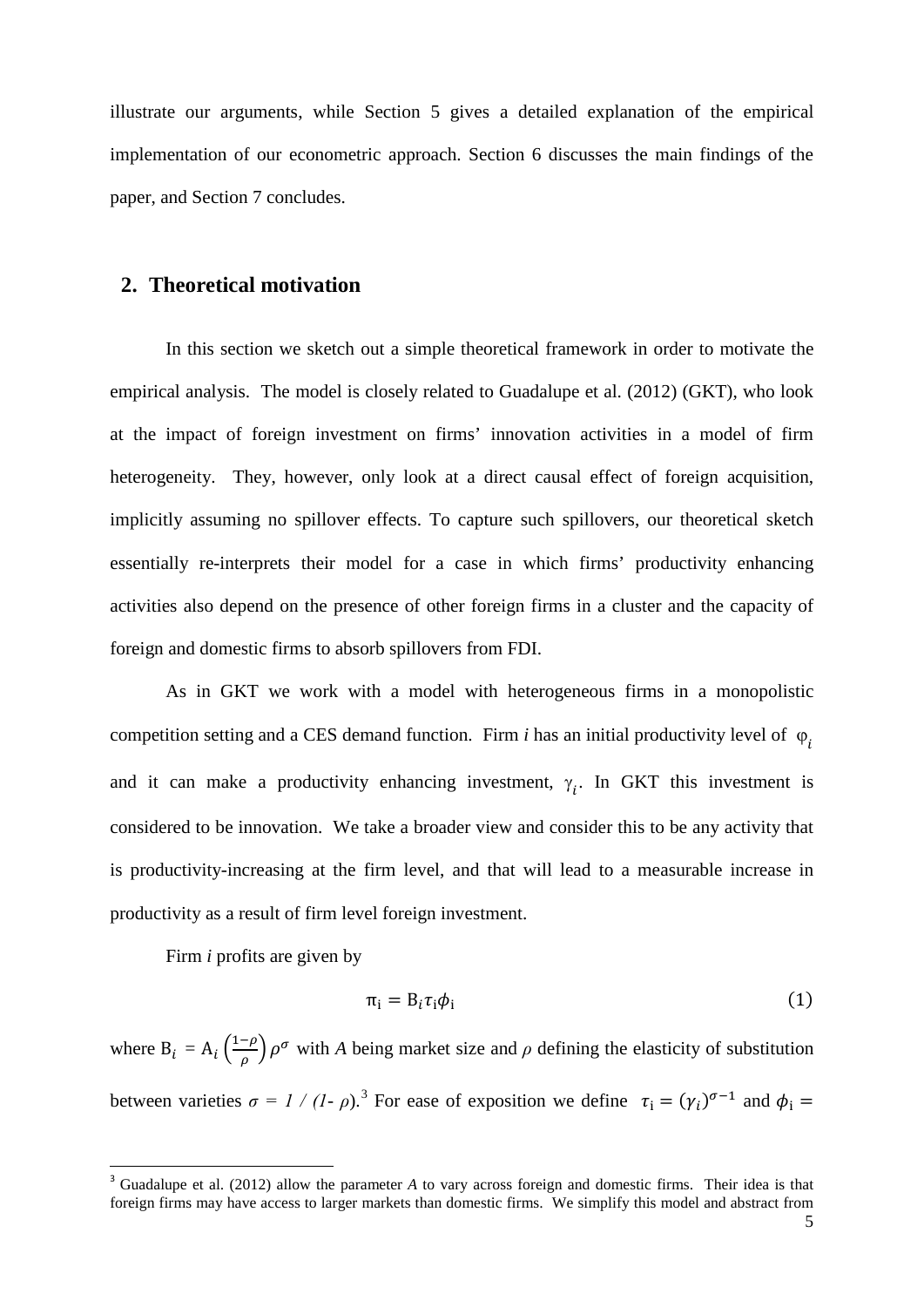$\varphi_i$ <sup> $\sigma$ -1</sup> which are transformed measures of productivity-enhancing investments and initial productivity, respectively. Firms must engage in costly investments in order to increase their productivity level. As in GKT we assume that the cost of such investments  $(C_i)$  include a fixed and a variable component, as follows:

$$
C_i = a_i + \frac{b_i}{\alpha_i N_r} f(\tau_i)
$$
 (2)

with *f* denoting a general positive function of  $\tau_i$  without specific assumptions about its functional form.

In GKT, foreign ownership impacts innovation only by affecting the parameters  $a_i$ and  $b_i$ . We follow their approach and assume that these parameters are positive and lower for foreign (*F*) than for domestic firms (*D*):  $0 \le b_F < b_D$  and  $0 \le a_F < a_D$ . This reflects the foreign multinational's access to better technology, or lower costs of financing, which imply that the firm has lower costs for implementing productivity enhancing investments. We interpret this as the *direct effect* of foreign ownership on firms' productivity, which we attempt to identify in our empirical analysis.

To capture the *indirect effects* from other foreign firms, we extend GKT by allowing the variable cost of productivity enhancing investment also to depend on: i) the number of foreign firms in a cluster (*Nr*), and ii) a firm specific constant, capturing its capacity to absorb spillovers from foreign firms  $(a_i)$ . The assumption that the cost of productivity enhancing technologies depends on the number of foreign firms (*Nr*) captures the notion of spillovers. These are generally expected to be positive due to learning effects. While we do not model the exact underlying mechanism (which we also cannot measure in our data), one reasonable interpretation for such positive effects is worker movements. As discussed by Fosfuri et al. (2001), domestic workers may be hired by foreign firms (which possess superior technology)

 $\overline{\phantom{a}}$ 

this market size effect in order to be able to focus on the effect we find more relevant, namely, the effects of foreign ownership on the cost of productivity enhancing investments.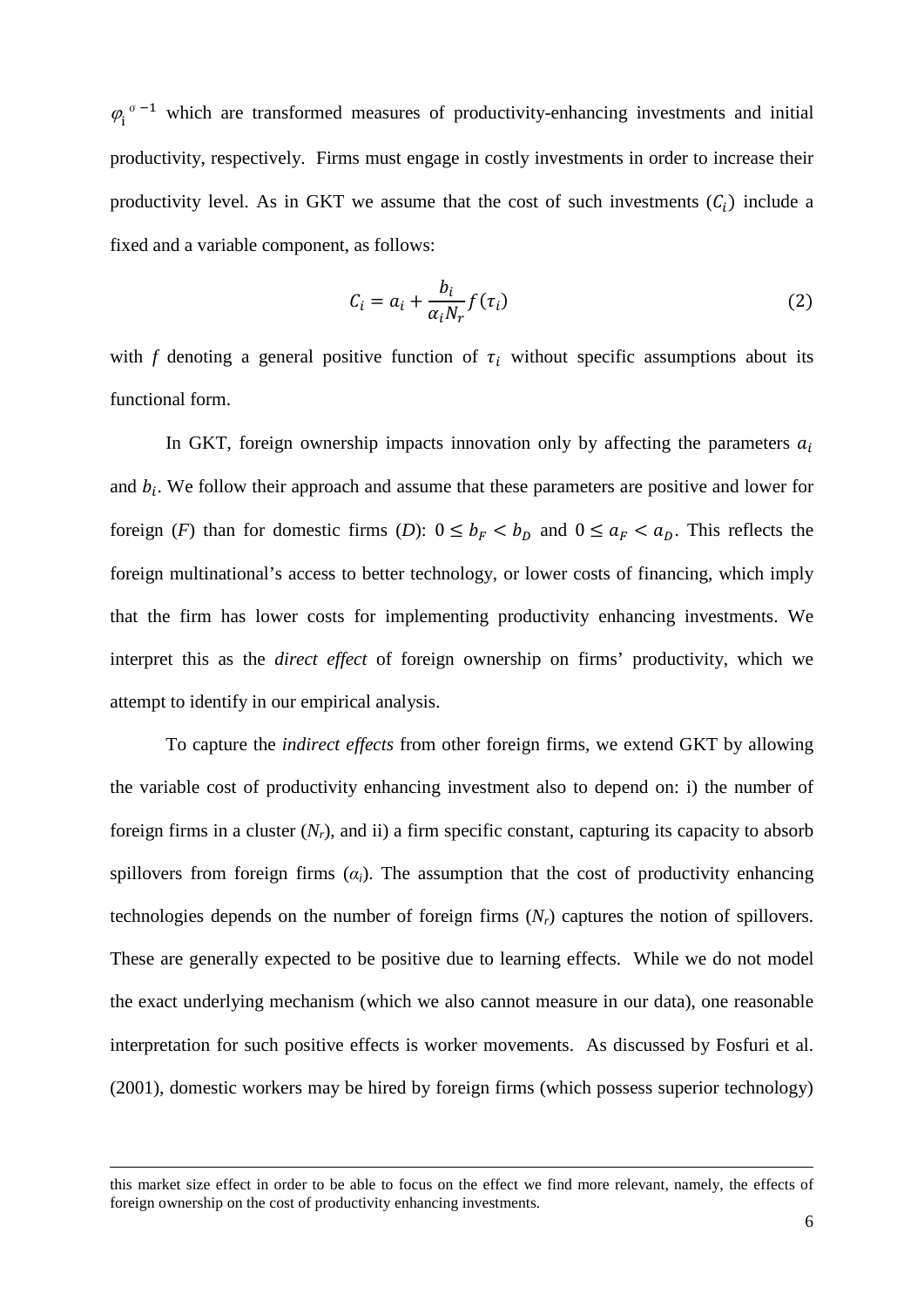and then trained to be able to use the up-to-date technology.<sup>[4](#page-6-0)</sup> After a period of training, they may then either remain in the foreign-owned firm or move to a domestic competitor. In the latter case, they take with them some knowledge about technology, which then makes it easier for the domestic firm to implement this new technology. A domestic firm without a foreigntrained worker is not able to do so. Hence, the costs of improving technology are, in this case, lower for the domestic firm with foreign-trained worker than for the domestic firm without. We assume that the chance of being able to employ such a foreign-trained worker is increasing in the number of foreign-owned firms.<sup>[5](#page-8-0)</sup>

However, the empirical literature shows that spillovers may also be negative, see for example Aitken and Harrison (1999). This is generally attributed to competition effects. Multinationals have lower marginal costs due to some firm-specific advantage, which allows them to attract demand away from domestic firms, thus forcing the domestic firms to reduce production and move up their (given) average cost curve. This leads to lower productivity. Whether the spillover effect is positive or negative is, hence, an empirical issue.

The second innovation in our model is the inclusion of the firm specific term,  $\alpha_i$ , which measures the strength with which spillovers affect firm *i*. This captures the idea that spillover effects may not be uniform across firms but may differ depending on some firm specific characteristic. Görg and Greenaway (2004), for example, argue that whether a firm benefits from spillovers may depend on its relative backwardness and its capacity for assimilating knowledge. In particular, foreign firms with access to superior technology are likely to benefit more from the presence of other foreign firms in the cluster. To capture the notion of heterogeneity in the spillover effects we allow the parameter  $\alpha_i$  to be different for domestic and foreign firms. In particular we assume  $\alpha_F > \alpha_D$ , indicating the superiority of

<span id="page-8-1"></span><sup>4</sup> Görg and Strobl (2005) provide empirical evidence from firm level data for Ghana.

<span id="page-8-0"></span> $5$  There may also be other channels for spillovers from multinationals to domestic firms, such as learning externalities or vertical linkages. See Keller (2010) for a discussion.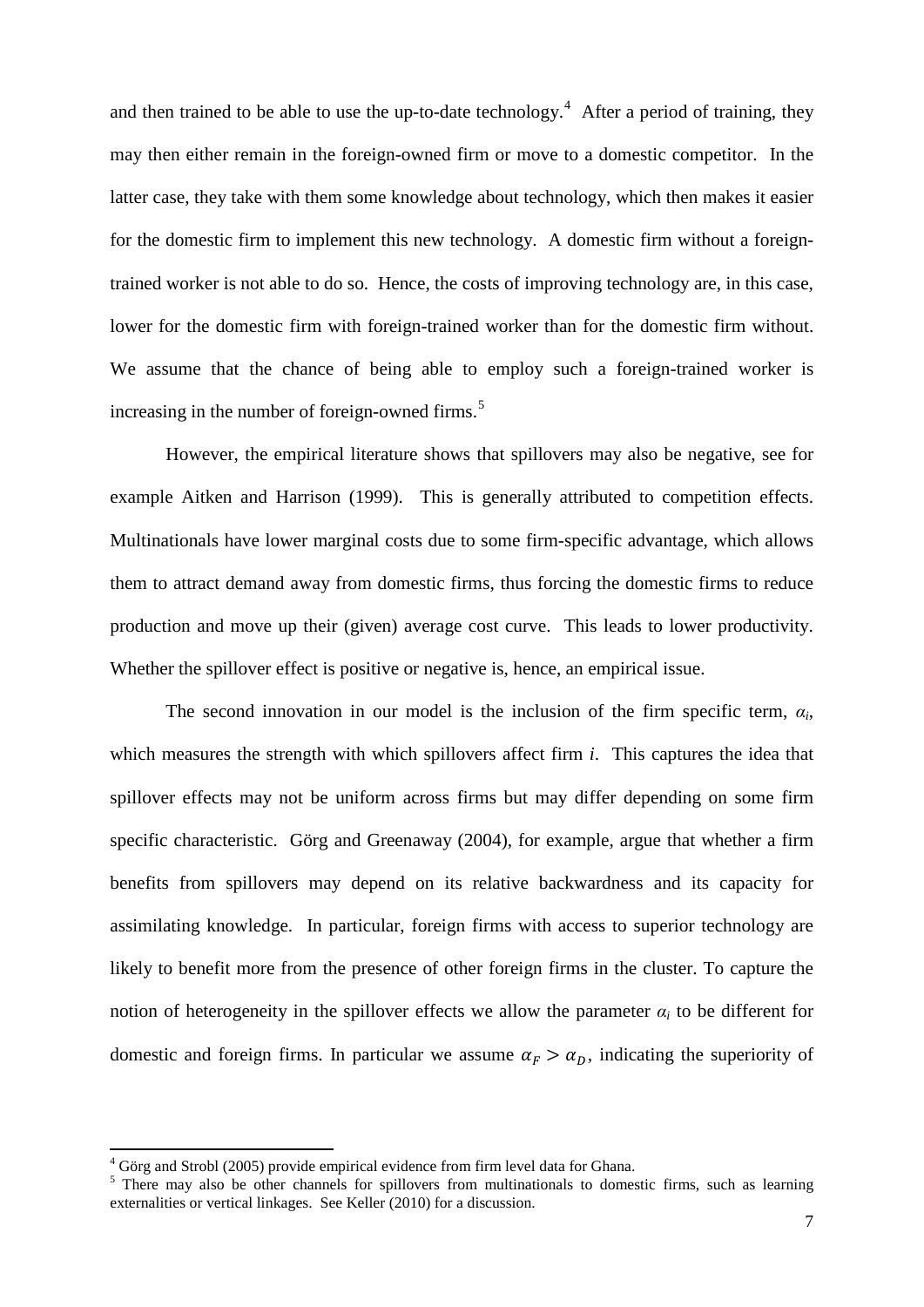foreign firms to absorb positive foreign spillovers. We can identify these two different indirect effects on foreign and domestic firms in our empirical work.

Given the operating profits and the cost of improvements in productivity, the value of a firm *i* is given by

$$
V_i = B_i \tau_i \phi_i - a_i - \frac{b_i}{\alpha_i N_r} f(\tau_i)
$$
\n(3)

To determine the level of investment in productivity enhancing technology that maximizes the value of the firm we set the first derivative  $\left(\frac{dV_i}{d\tau_i}\right)$  equal to zero and obtain

$$
\alpha_i N_r B_i \phi_i = b_i f'(\tau_i^*)
$$
\n(4)

Equation 4 implies that productivity enhancing investment is higher (i) the lower is  $b_i$ , (ii) the higher is the spillover effect from the number of foreign firms  $(\alpha_i N_r)$  and (iii) the higher is initial productivity  $\phi_i$ . In other words, as in GKT, there is a direct effect of foreign ownership on productivity enhancing investment as foreign firms have lower  $b_i$ . Moreover, expanding on GKT, there is also an indirect effect through the number of foreign firms in the cluster  $(N_r)$  and this indirect effect is different for foreign and domestic firms (which have different  $\alpha_i$ ). Finally, the First Order Condition (FOC) given by equation 4 also suggests that initial productivity plays a role for firms' investments in productivity enhancing technology.

An important insight from equation (4) is that the FOC does not separately identify  $\alpha_i N_r$ or  $b_i$  but only the ratio  $\alpha_i N_r / b_i$ . Not taking into account the impact of  $\alpha_i N_r$  in an empirical estimation of the direct effect of foreign ownership (due to  $b_i$ ) would imply that the estimated direct effect might be biased. Depending on the specific assumption about the expected effect of  $\alpha_i N_r$  it would be either over- or underestimated. In our empirical framework, we can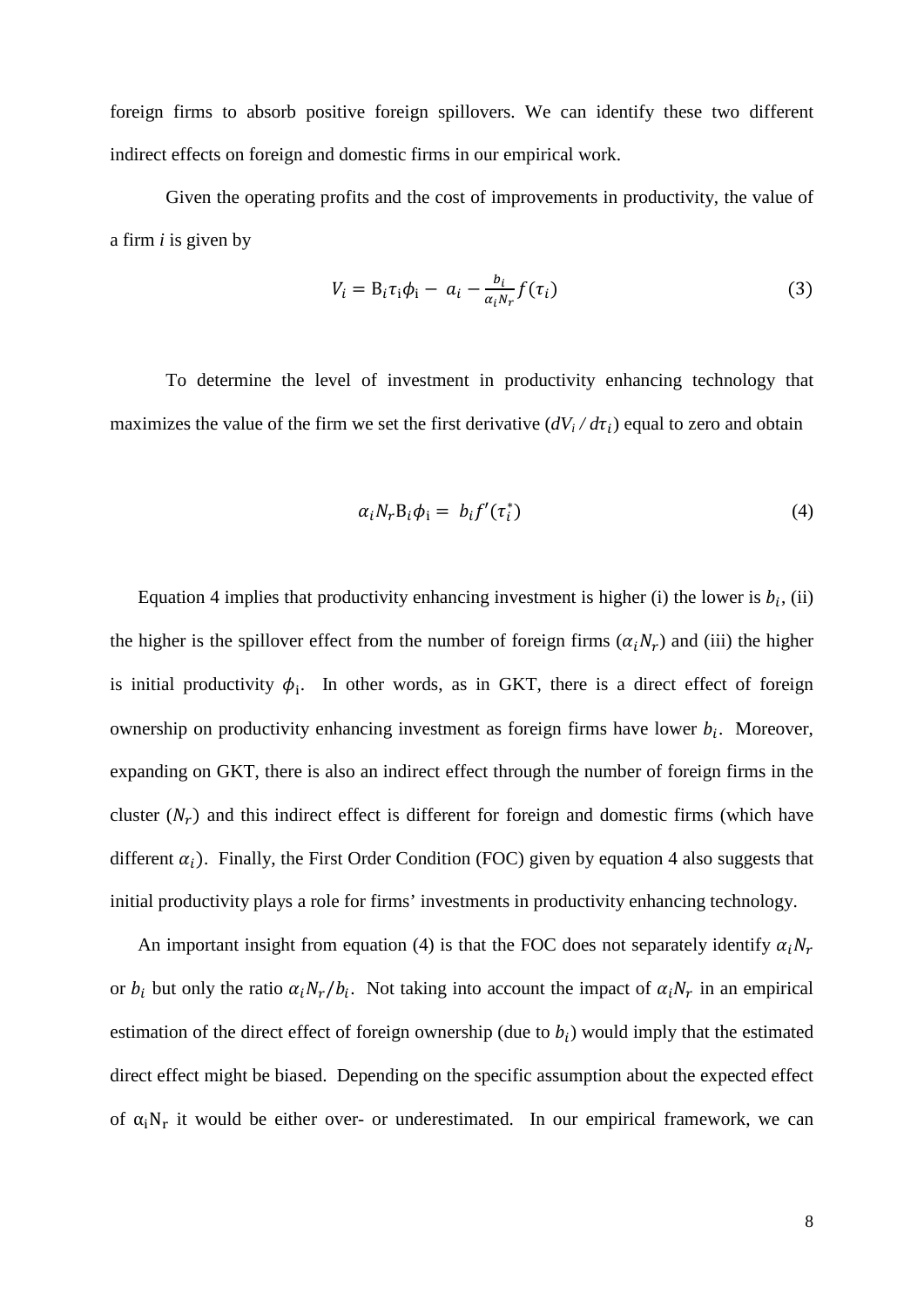separate these effects and obtain an unbiased estimate of the direct causal effect due to  $b_i$  and also estimate the indirect effects of foreign ownership on foreign and domestic firms.

We can also say something about the acquisition decision, which is unlikely to be random. In order to see whether an acquisition is profitable, we can compare the value of a firm (given in equation 3) under foreign and domestic ownership. Specifically, given the different characteristics of firms according to their ownership structure, the difference in value, at the optimal level of investment in new technology  $\tau_i^*$ , between a foreign and domestic firm is given by

$$
V_i^{F*} - V_i^{D*} = (\tau_i^{F*} - \tau_i^{D*})B_i\phi_i - (a_F - a_D) - \left(\frac{b_F}{\alpha_F N_r}f(\tau_i^{F*}) - \frac{b_D}{\alpha_D N_r}f(\tau_i^{D*})\right)
$$
(5)

Differentiating this with respect to  $\phi_i$  yields a positive expression, indicating that the difference in value is increasing in initial productivity.

$$
d(V_i^{F*} - V_i^{D*})/d\phi_i = (\tau_i^{F*} - \tau_i^{D*})B_i
$$
\n(6)

Hence, the value enhancing benefits from foreign acquisitions are more pronounced for firms with high initial productivity, or, in other words, foreign acquired targets in the host country are likely to be more productive prior to acquisition. This result arises from the assumption that any investment in productivity is more valuable under foreign control. For our empirical implementation this implies that we need to control for initial productivity when attempting to identify the direct effect of foreign ownership, which we do in a propensity score framework.

In our set up we can also look at how the acquisition incentives change with the number of existing foreign firms in the cluster  $(N_r)$ . The sign of the partial derivative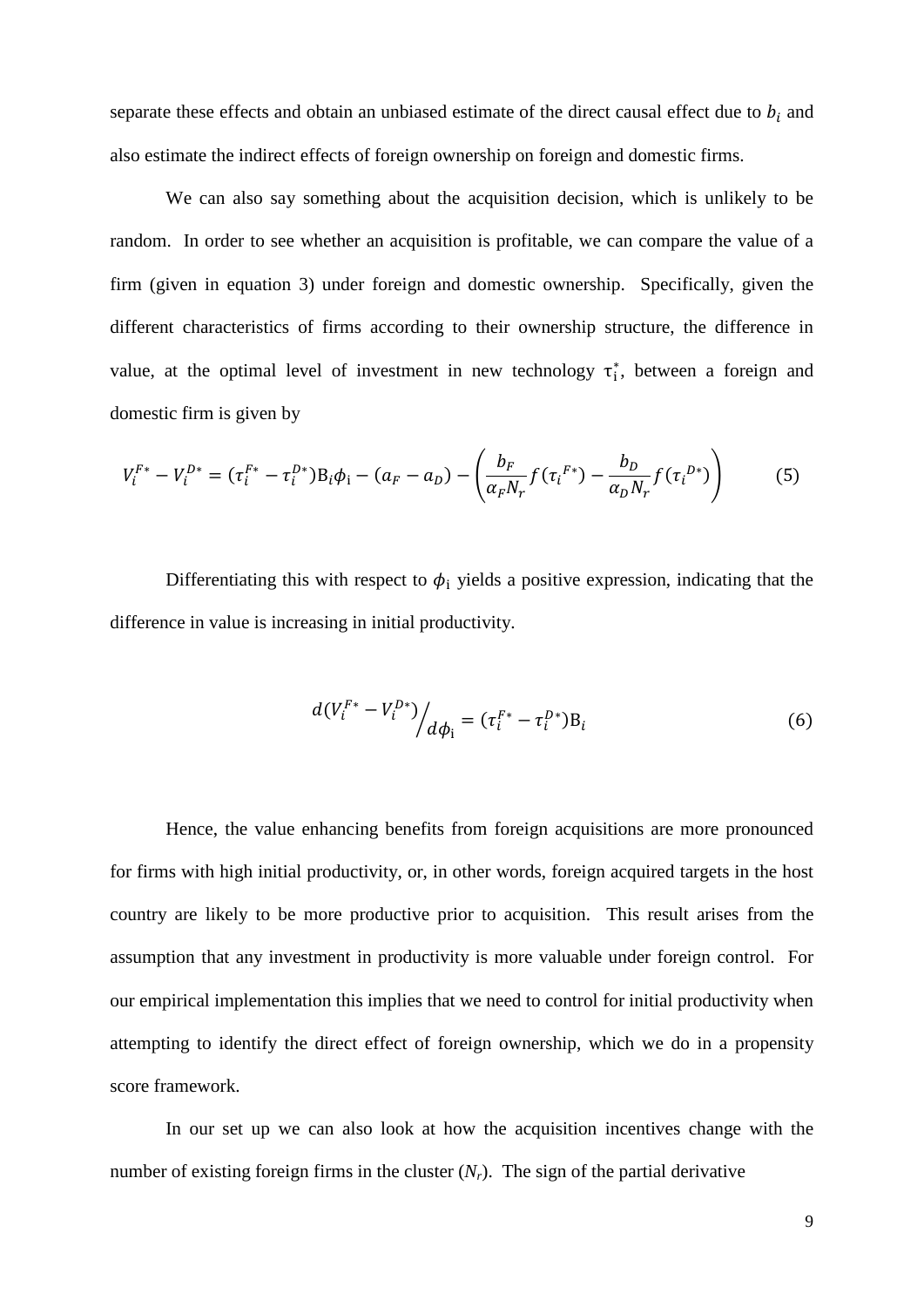$$
d(V_i^{F*} - V_i^{D*})/dN_r = \frac{b_F}{\alpha_F N_r^2} f(\tau_i^{F*}) + \frac{b_D}{\alpha_D N_r^2} f(\tau_i^{D*})
$$
\n(7)

depends on the sign of the parameters  $\alpha_F$  and  $\alpha_D$ . For example, in the case where  $\alpha_F > \alpha_D >$ 0 (that is, assuming that foreign firms have relatively higher absorptive capacity) expression 7 is unambiguously positive, indicating that the incremental value of the firm under foreign ownership is increasing in the number of foreign firms in the cluster. Thus, acquisition is more likely in clusters with a high presence of foreign firms. We control for this also in our empirical estimation.

To sum up, our theoretical discussion provides a basis for expecting a positive *direct* effect of foreign ownership on productivity enhancing investments in a firm. There are also potentially different *indirect* effects of foreign ownership on foreign and domestic firms, and these need to be taken into account in order to obtain an unbiased estimate of the direct effect. Furthermore, the acquisition decision is not random, but may be related to firms' initial productivity and the number of foreign firms in a cluster. We now turn to the empirical analysis.

#### **3. Identification strategy**

The estimation of direct and indirect effects of foreign ownership on productivity is rendered difficult because of an important assumption in the commonly used microeconometric approaches for estimating direct effects – the Stable Unit Treatment Value Assumption (SUTVA). This assumption essentially states that an individual outcome does not depend on the treatment status of others. Or, in other words, there are no indirect effects (or spillovers) from all treated individuals on the outcome for an individual. Translated into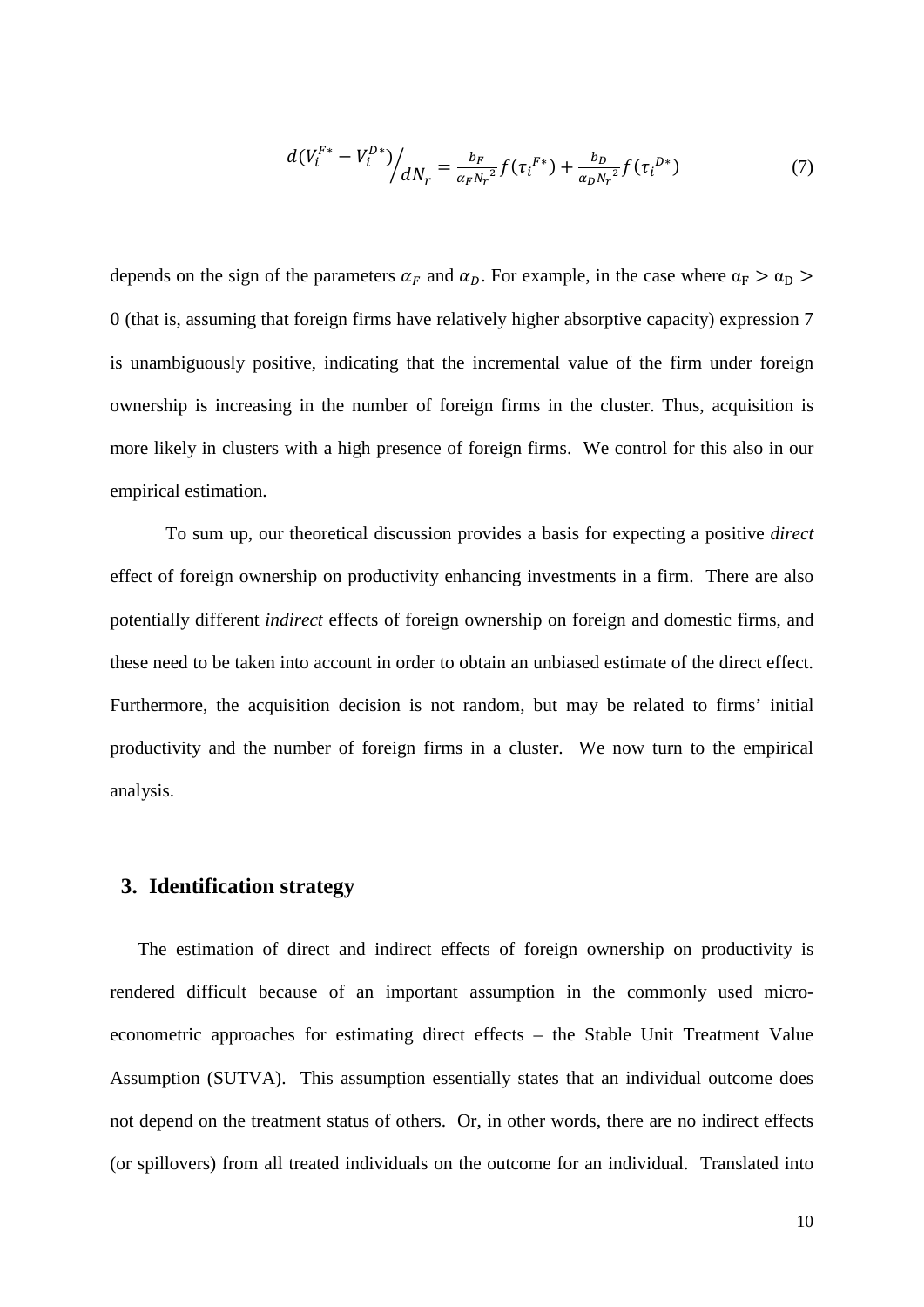the specifics of the FDI and productivity debate, the assumption implies that the average productivity of a firm (foreign or domestic) is not influenced by the presence of other treated (i.e., foreign-owned) firms. This assumption is, thus, in direct contrast to the notion of productivity spillovers. This implies that it is likely that SUTVA is violated in studies looking at productivity differences between foreign and domestic firms using standard microeconometric evaluation techniques.

Our approach to estimating consistently direct and indirect effects of foreign ownership is based on recent work in the statistical and econometric literature that has sought to relax SUTVA.<sup>[6](#page-8-1)</sup> According to this literature, treatment externalities (or spillovers) occur when an individual's potential outcome is affected by other individuals' treatment status within a group. The approach we take, following Hudgens and Halloran (2008), is to use the *proportion* of treated firms within a group as a measure of interaction between individual firms.[7](#page-12-0) The potential outcomes are thus expressed as a function of the firm's treatment status and the fraction of foreign firms in a particular group or cluster.

Suppose we have  $r=1...R$  sufficiently heterogeneous economic clusters, which for the purpose of this application we define in terms of broad industry groups and geographical areas as industry-region clusters. A key identifying assumption is the so-called *partial interference assumption* where SUTVA holds across clusters but not within clusters. In other words, we only allow interactions between firms in the same industry and geographic area. We use this definition of clusters as it is in line with the finding in much of the empirical

<sup>&</sup>lt;sup>6</sup> Seminal theoretical papers on "causal inference with interactions" include Sobel (2006); Rosenbaum (2007); Hudgens and Halloran (2008) and Manski (2013). Building on these works Ferracci et al. (2014) provide a comprehensive study of the impacts of training programmes on unemployment duration in the presence of interactions in the local labour markets. Angelucci and de Giorgi (2009) employ village-level randomisation to assess the indirect impact of cash transfer program in Mexico.

<span id="page-12-1"></span><span id="page-12-0"></span><sup>&</sup>lt;sup>7</sup> The most general (extreme) case of interactions are "unrestricted interactions" between all individuals within a group, in which case potential outcomes are not only functions of the individual's treatment status, but also of all possible combinations of treatments. With unrestricted interactions, calculating the number of potential outcomes might become impracticable if the population size is large. Hence, in order to be able to implement this approach, we follow Hudgens and Halloran (2008) and place some restrictions on the possible interactions.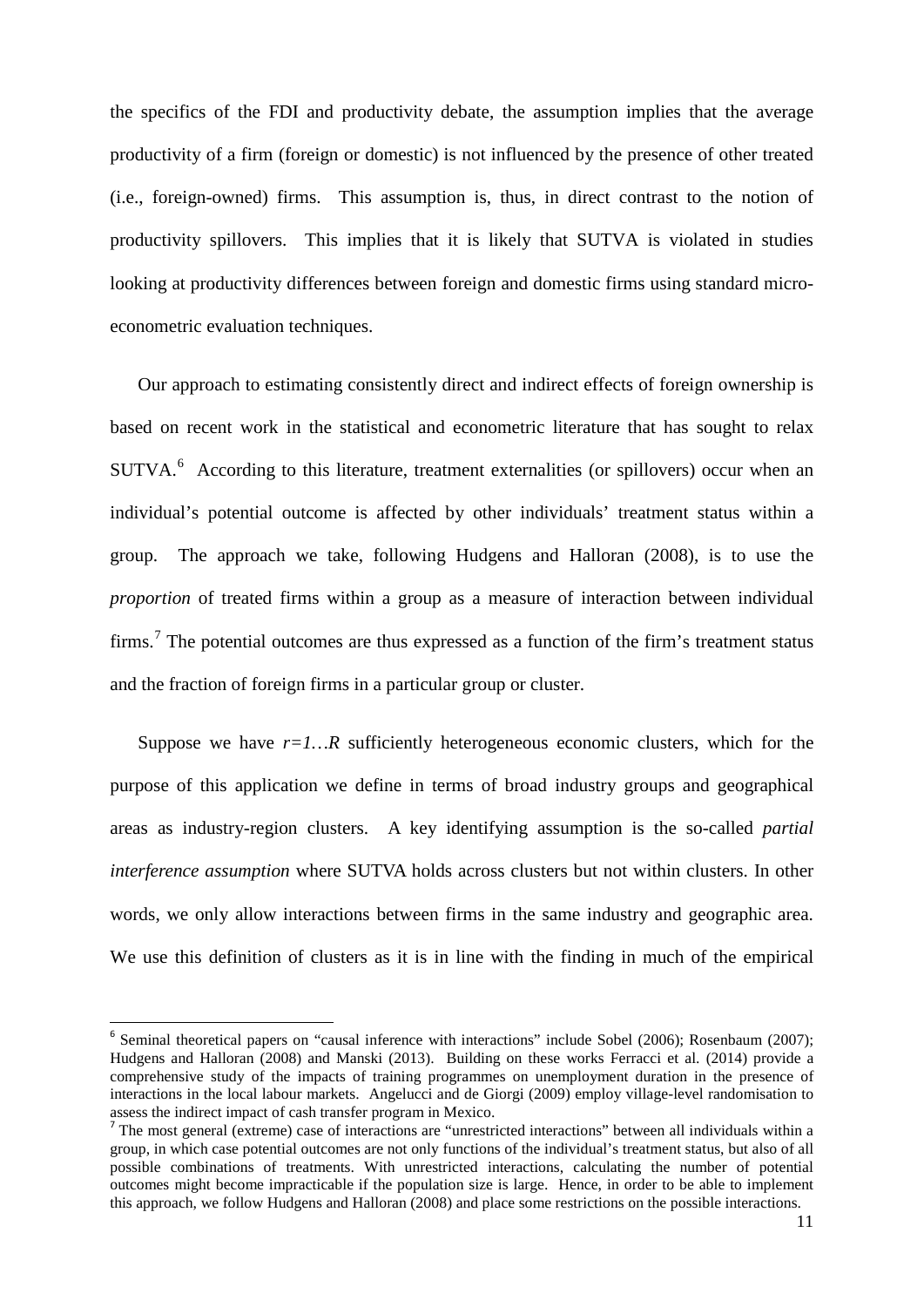work that "spillovers" from FDI appear strongest if they happen in the same broad industry and region (e.g., Girma and Wakelin, 2007, Xu and Sheng, 2012). $8$  Also, this definition (instead of using clusters based solely on, say, industry classification, or regions) provides us with a sufficiently large number of clusters.

For ease of exposition we assume that there are  $i=1...N$  firms in each cluster and  $N_r$  of these receive the treatment, i.e., in our case, have some amount of foreign ownership. Hence, the proportion of treated firms is  $p_r = \frac{N_r}{N}$ ,  $r = 1, ..., R$ . Restricting ourselves to a binary treatment variable  $(d_{ir}=1$  if firm *i* in cluster *r* has foreign ownership and  $d_{ir}=0$  if not), we have  $p_r = \frac{N_r}{N} = \frac{\sum_i^N d_{ir}}{N}$ .

Letting *y* be the outcome variable (i.e. firm productivity) there are two potential outcomes,  $v^0$  and  $v^1$ , corresponding to the two treatment states. Only one of those can be observed for any one firm. If SUTVA holds within clusters, an individual's potential outcomes are only a function of its own treatment status:

$$
E(y_{ir}|d_{ir}) \equiv y_{ir}^d = y_{ir}^d(d_{ir}); \ d = 0, 1.
$$
 (8)

If SUTVA does not hold, one can think of the extreme case of unrestricted interactions between all individuals within a cluster, in which case potential outcomes are not only functions of the individual's treatment status, but also of all  $2^N$  combinations of treatments, say  $d_{ir}^-$ :  $y_{ir}^d = y_{ir}^d(d_{ir}, d_{ir}^-)$ ;  $d=0,1$ . Following Hudgens and Halloran (2008), it makes practical sense to think in terms of the distribution of the treatment variable within a cluster, rather than of all possible treatment combinations.

<span id="page-13-0"></span><sup>&</sup>lt;sup>8</sup> Note that we do not see this definition as excluding spillovers from vertical linkages, as highlighted by Javorcik (2004), as our industrial classification (see Appendix A) is sufficiently broad to also include vertical links. Moreover, our approach may be seen as offering a new alternative way of estimating intra-cluster spillovers.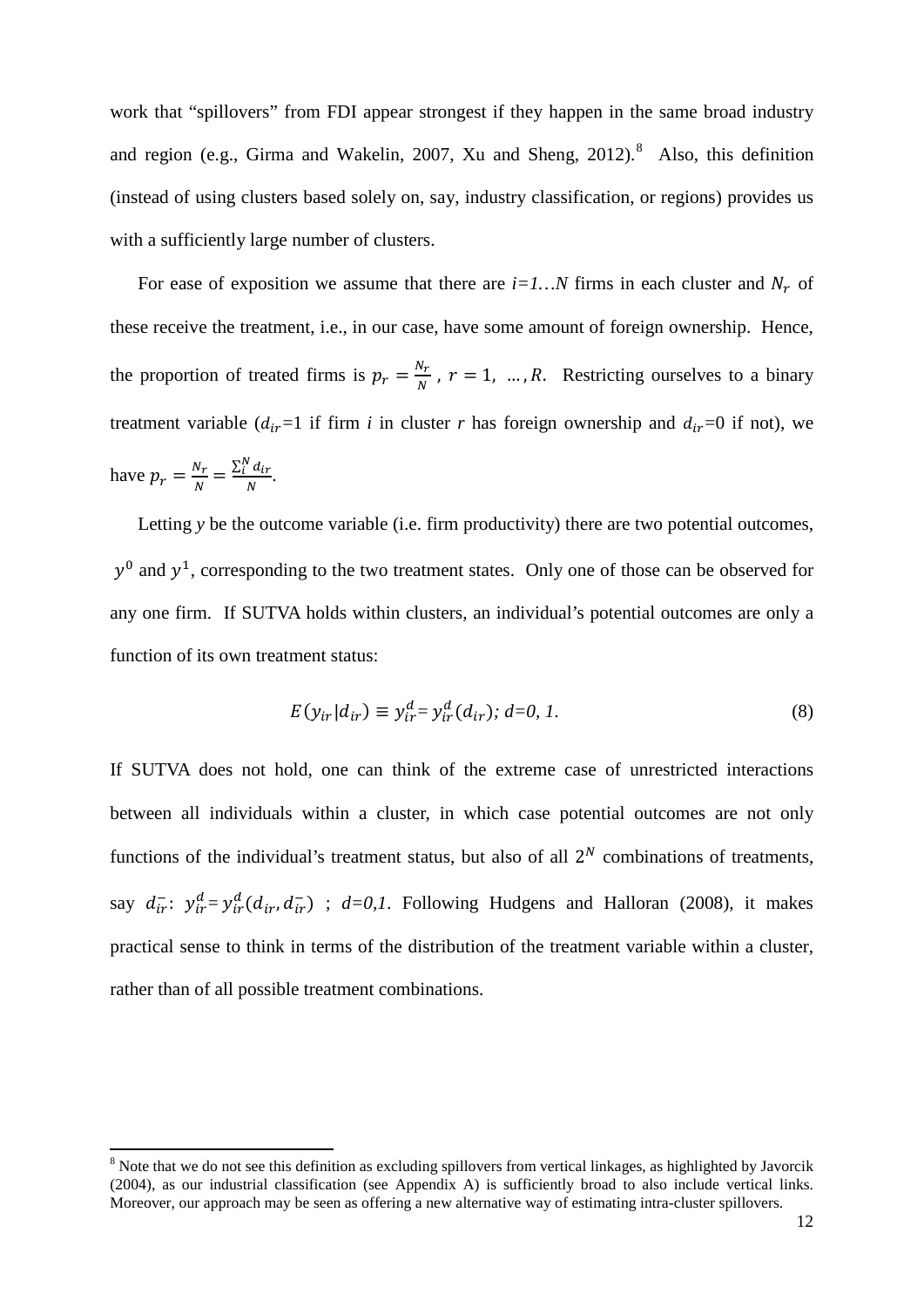A natural starting point is to consider the proportion of treated firms in the cluster,  $p_r = \frac{N_r}{N}$ . The potential outcomes under the two treatment states can then be expressed as a function of the individual's treatment status and  $p_r$ :

$$
y_{ir}^d \equiv y_{ir}^d(p_r) \; ; \; d=0, \; l \; \text{and} \; p_r \in [0,1]. \tag{9}
$$

Now we define the average (across independent clusters) *potential* outcomes corresponding to the two treatment states as a function of the proportion of treated individuals (i.e. share of firms with foreign ownership in a cluster) as follows:

$$
\bar{y}_p^d = E_r \left[ \bar{y}_r^d(p_r) \right]; d=0, 1 \text{ and } p_r \in [0,1]
$$
 (10)

If  $\frac{\partial \bar{y}_p^d}{\partial p} \neq 0$  for any *d*, then SUTVA would not be supported by the data. This is intuitive as an individual's potential outcomes should be independent of other individuals' treatment status for the assumption of no treatment externalities to hold in the data.

Once the average potential outcomes  $\bar{y}_p^d$  are constructed for  $d=0$ , *I* and all possible relevant values  $p_r \in [0,1]$ , various treatment effect parameters can be defined and estimated. Like all causal effect estimators, these are defined as differences between two average potential outcomes. As discussed by Hudgens and Halloran (2008), four causal treatment effect parameters may be of particular interest:

i. The *direct causal effect* of the treatment (Equation 11), which compares average potential outcomes for a firm with foreign ownership with the potential outcome for that firm without FDI, keeping the cluster-specific treatment level constant at *p* (i.e. keeping possible interactions fixed).

$$
\bar{\gamma}_{pp}^{10} = \bar{y}_p^1 - \bar{y}_p^0 \tag{11}
$$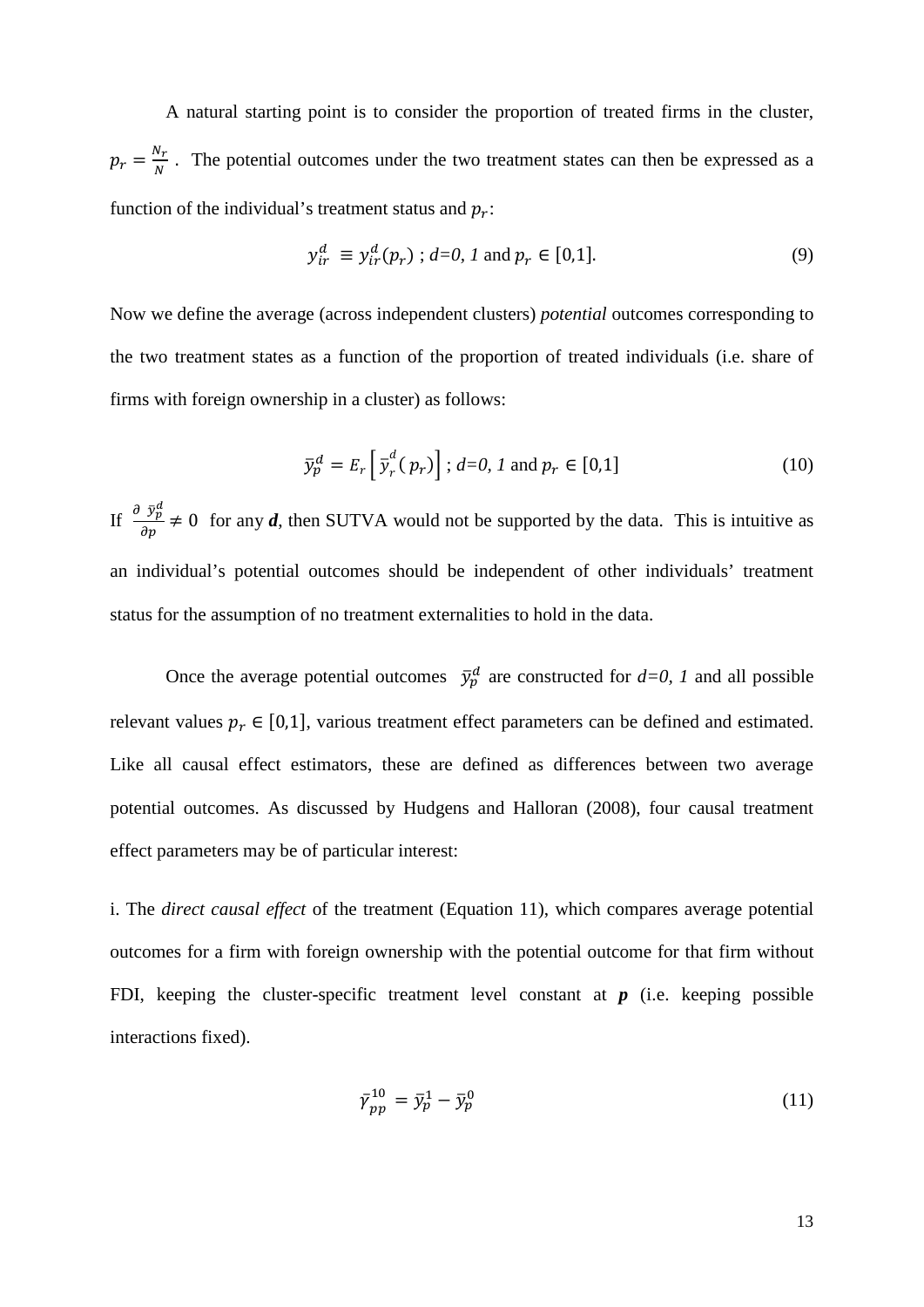ii. The *indirect effect* on the non-treated (Equation 12), which in this literature is generally referred to as an FDI "spillover" on domestic firms. This estimator is defined as the change in the potential outcome of non-foreign-owned firms resulting from increasing the clusterspecific proportion of foreign firms from 0 to *p*.

$$
\bar{\gamma}_{p0}^{00} = \bar{y}_p^0 - \bar{y}_0^0 \tag{12}
$$

iii. The *total treatment* effect (Equation 13), which captures the change in the potential outcome of foreign firms when the proportion of foreign firms in the cluster is  $p > 0$ compared to the no-treatment outcome that would occur if  $p = 0$  (i.e., no foreign firms in the cluster).

$$
\bar{\gamma}_{p0}^{10} = \bar{y}_p^1 - \bar{y}_0^0 \tag{13}
$$

As shown by Hudgens and Halloran (2008), the total treatment effect can be decomposed into direct and indirect effects, that is  $\bar{\gamma}_{p0}^{10} = \bar{\gamma}_{pp}^{10} + \bar{\gamma}_{p0}^{00}$ .

iv. The *marginal treatment effect* on the treated - or *indirect effect* on the treated- (Equation 14), which measures the marginal change in the potential outcome for foreign-owned firms when the proportion of foreign firms goes from 0 to  $p$  (Hudgens and Halloran (2008). In other words, this captures a "spillover" of FDI activity on foreign-owned firms themselves.

$$
\bar{\gamma}_{p0}^{11} = \bar{y}_p^1 - \bar{y}_0^1 \tag{14}
$$

Next we turn to the discussion of the data used in our empirical analysis.<sup>[9](#page-13-0)</sup>

### <span id="page-15-0"></span>**4. Data description**

<sup>&</sup>lt;sup>9</sup> It is worth noting that the benchmark treatment level in equations (11)-(14) need not be 0: comparisons can be made between any two treatment levels. For example, if interest lies in estimating the indirect effects of increasing the proportion of FDI firms from 20% to 30% we would compute  $\bar{\gamma}_{0.30,0.20}^{00} = \bar{y}_{0.30}^{0} - \bar{y}_{0.20}^{0}$ .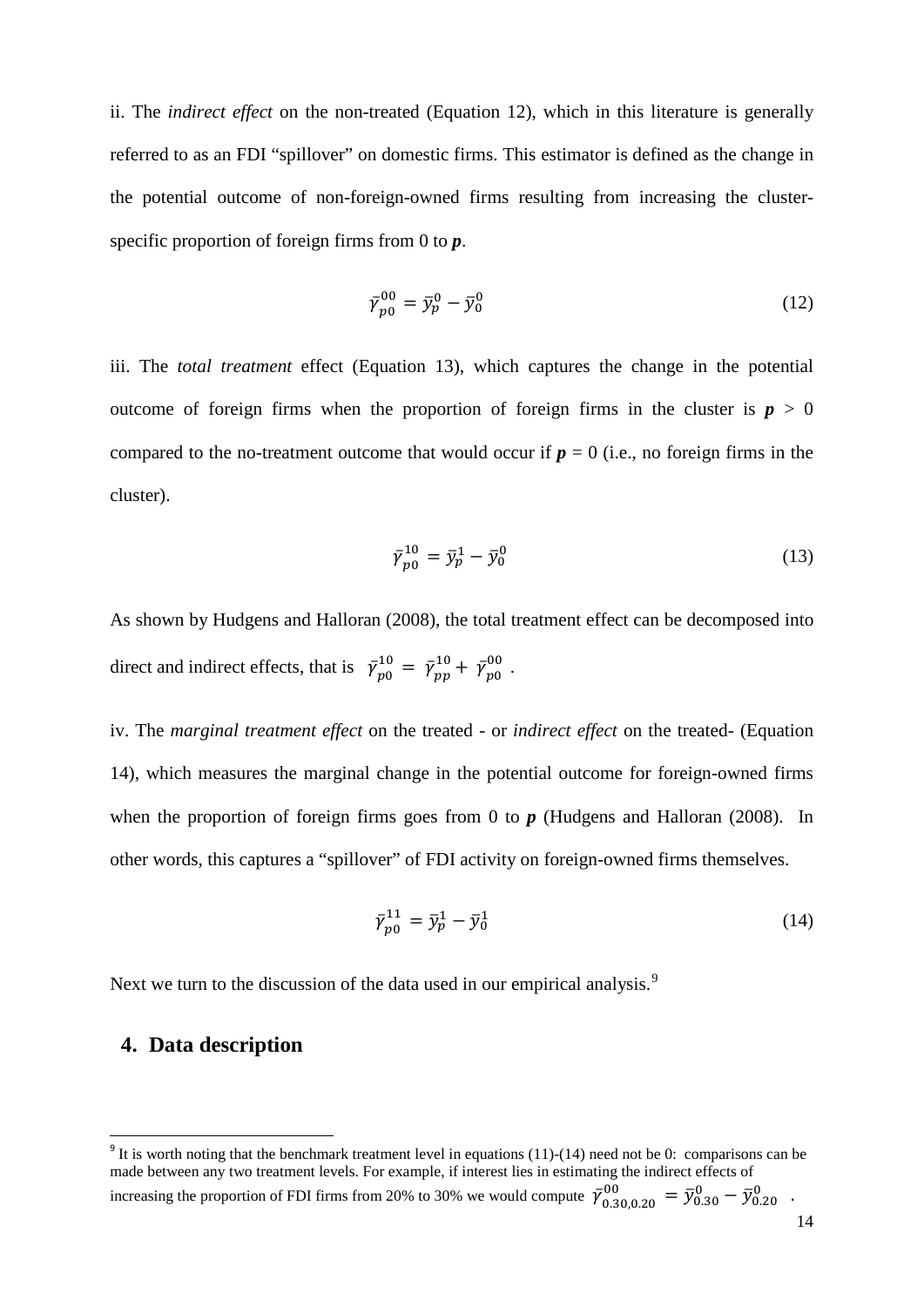We implement the empirical analysis using firm level data from the Chinese manufacturing industry. The dataset is based on the Annual Reports of Industrial Enterprise Statistics, compiled by the China National Bureau of Statistics. The dataset covers all firms in China with an annual turnover of more than 5 million Renminbi (about \$800,000). These companies account for an estimated 85–90 percent of total output in most industries. For the purpose of this analysis, we have more than 147,000 firms over the period 2004-2006. Our "treatment" is defined as a firm having foreign investment in  $2005$ .<sup>[10](#page-15-0)</sup>

Table 1 gives some summary statistics of variables of interest by foreign ownership status. These include pre-treatment (i.e. in 2004) firm characteristics and the pre and post treatment values (2004 and 2006) of the outcome variable, which is the log of labour productivity defined as value added per worker.<sup>[11](#page-16-0)</sup> As one might expect, there are substantial differences between domestic and foreign firms vindicating the adoption of a treatment effects evaluation framework. The raw data suggest that on average foreign and domestic firms recorded approximately a 30% and 15% cumulative growth in productivity respectively between 2004 and 2006. Using a relatively naïve difference-in-differences estimator, one would have concluded that the causal effect of foreign ownership is to the tune of 15%.

As discussed in the previous section, our identification strategy invokes the partial *interference assumption* where firm interaction is freely allowed within well-defined clusters. In this paper we classify firms into clusters based on 11 geographic areas and 13 broadly defined industries.<sup>12</sup> This gives us 127 clusters, half of which comprise of at least 768

 $10$  A firm is deemed to have foreign ownership if foreign investment accounts for at least 10% of firms' paid-up capital.

<span id="page-16-0"></span> $11$  Value added per worker is deflated by the consumer price index. Since our main objective is to suggest a framework for estimating the direct and indirect effects of FDI in a unified way, we want to abstract from the various well-documented econometric issues plaguing the estimation of TFP, and concentrate rather on value added per worker (which in any case is found to be highly correlated with TFP in most countries' micro data). However, below we also provide a robustness check and report results based on TFP estimated following Levinsohn and Petrin (2003).

<span id="page-16-2"></span><span id="page-16-1"></span> $12$  See Appendix A for a list of geographic areas and industries.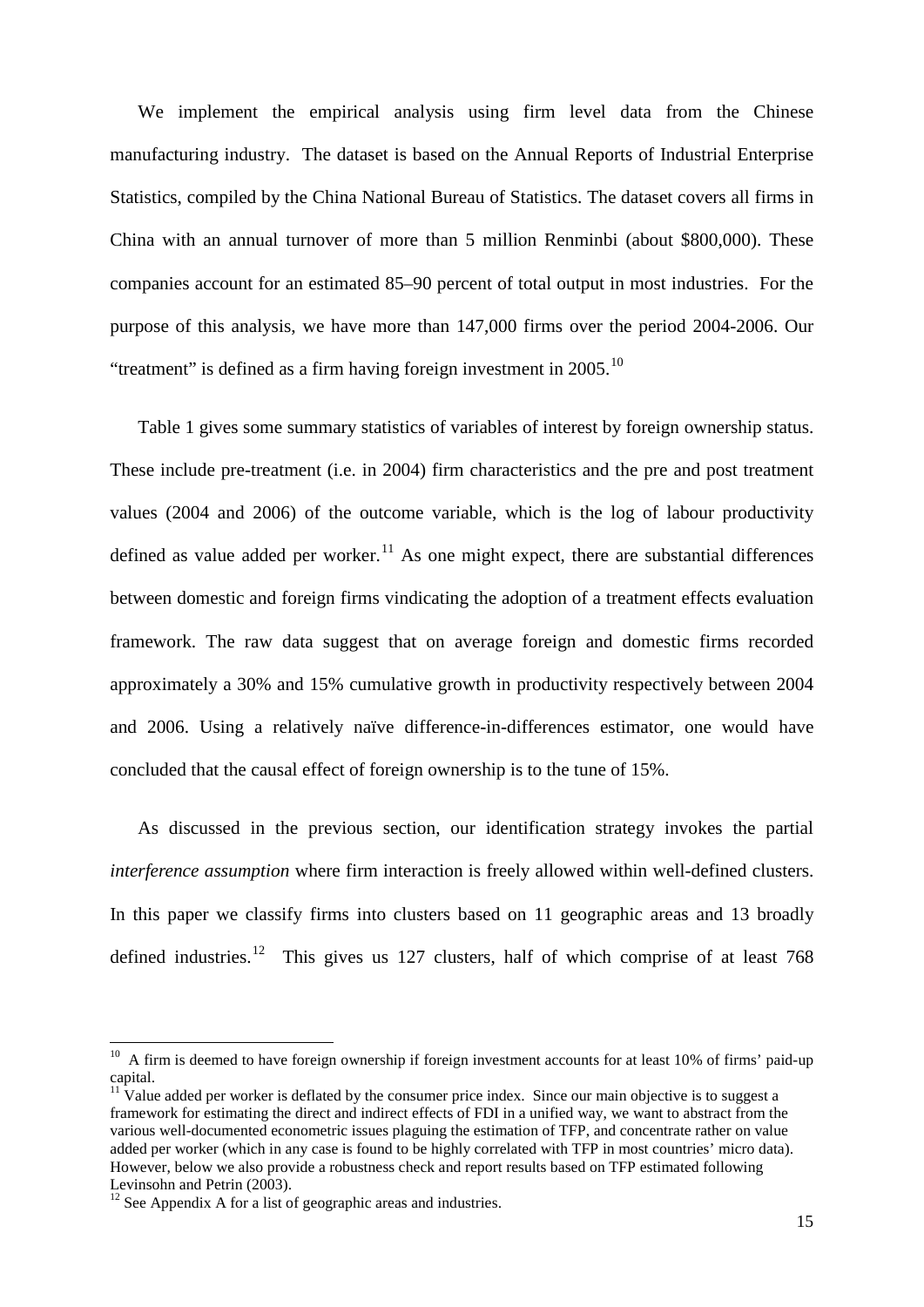firms.<sup>[13](#page-16-2)</sup> Table 2 reports some summary statistics of cluster level variables. The average proportion of firms with foreign ownership in a cluster is about 21 percent. It is also apparent from the various measures of dispersion given in Table 2 that clusters are quite heterogeneous in terms of average characteristics. Table 3 reports the number of foreign firms and proportion of foreign (treated) firms by cluster. As can be seen, there is substantial heterogeneity across clusters. Furthermore, Table 4 shows that the proportion of foreign firms in a cluster exhibits significant correlation with average cluster-specific characteristics.

The next section discusses the econometric implementation of the approach outlined in Section 3, which proceeds in two steps.

### **5. Empirical implementation**

#### *5.1 Estimation of potential outcomes*

In the first step we focus on the estimation of potential or counterfactual outcomes (equation 10) as this is a key ingredient for estimating the treatment effect parameters (equations 11 – 14) which are defined as differences between average potential outcomes. Accordingly, for each of the 127 clusters, we estimate the average potential outcomes  $\bar{y}_r^1$  and  $\bar{y}_r^0$  under FDI and no FDI scenarios respectively [see equation (10)], where *y* denotes the outcome variable, labour productivity.

<span id="page-17-0"></span>In order to deal with selection and unobserved heterogeneity in this estimation we apply the conditional independence assumption (CIA) as in the propensity-score matching literature (Rubin, 1974). This involves estimating the propensity of a firm receiving treatment (i.e., being foreign owned) by conditioning the treatment dummy variable (which is equal to one if a firm has foreign ownership and zero otherwise) on a vector of the following pre-treatment firm characteristics: *wages (level and growth), productivity (level and growth), size (log of* 

<sup>&</sup>lt;sup>13</sup> We impose the condition that at least 4% of firms in a cluster should be foreign-invested and the total number of firms should not be less than 100. For this reason we have to leave out 17 clusters from the analysis.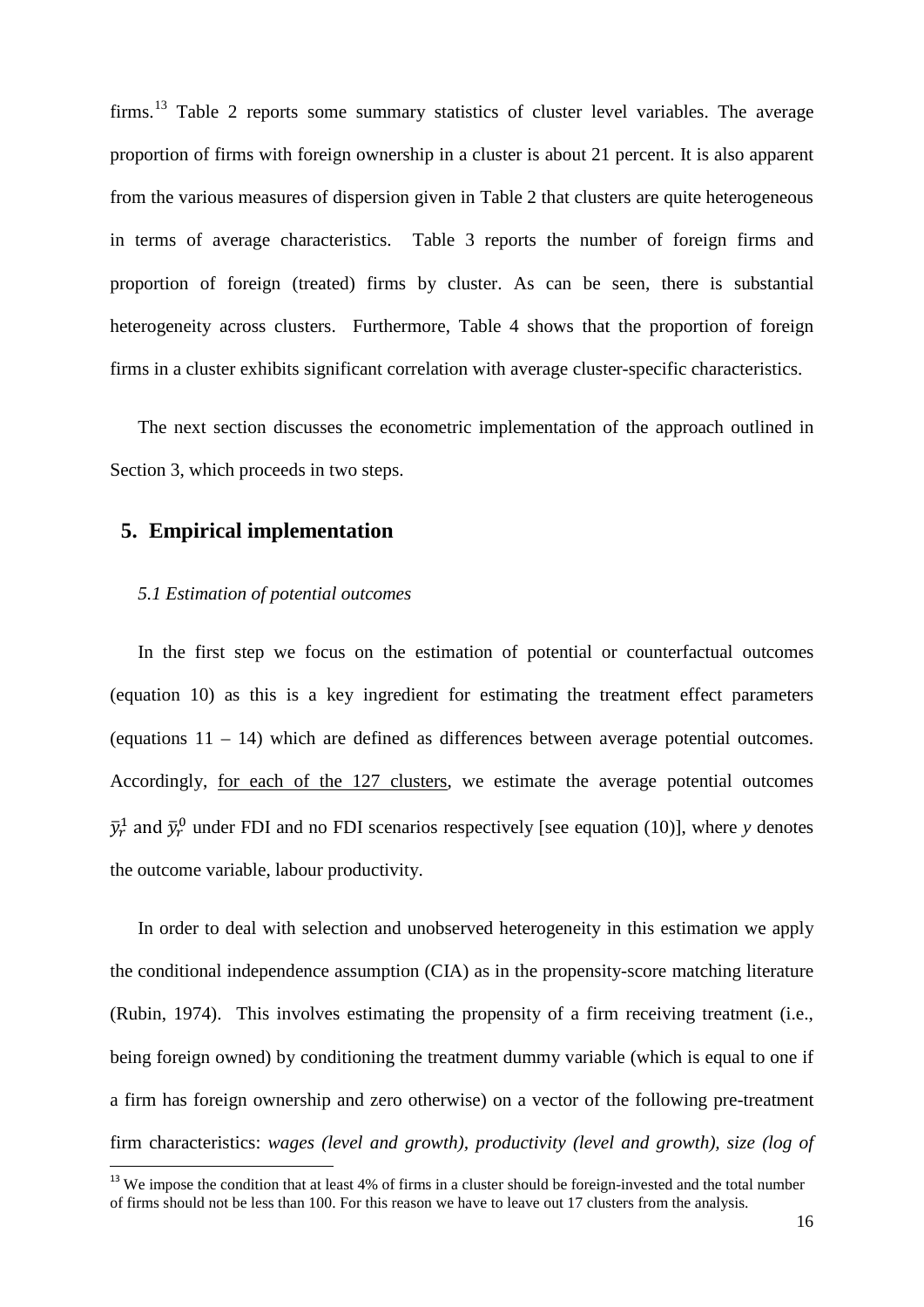*total assets), age, export intensity,* and motivated by the theoretical discussion in Section 2, *the number of foreign firms in the firm's region.* To account for firm-level unobserved heterogeneity, we combine CIA with difference-in-differences (cf., Girma and Görg, 2007b) by considering the change in the outcome variables between post (2006) and pre-treatment (2004) periods. However, for ease of exposition, we maintain the *y* notation for the outcome variables.

In the empirical implementation we identify the expected individual outcomes per cluster by estimating the outcome equation using inverse propensity-score weighted regression also controlling for the pre-treatment covariates (Hirano, Imbens and Ridder,  $2003$ ).<sup>[14](#page-17-0)</sup> For each cluster, this involves:

- a. Generating the propensity-score (*ρ*) of being treated via a logistic regression with *X* as covariates. [15](#page-18-0)
- b. Estimating the following outcome equation (after imposing the common support condition) via inverse probability weighted regression, with treated firms getting weight of *1/ ρ* and non-treated firms getting weight of *1/1- ρ*,

$$
y_{ir} = \alpha + \beta d_{ir} + \delta X + error; i = 1...N.
$$
 (15)

c. Finally computing the cluster specific potential outcomes based on the estimated regressions as  $16$ 

<sup>14</sup> Before implementing this approach, we carry out a standard propensity score matching combined with difference in differences analysis for comparison. This standard PSM, of course, relies on SUTVA. Applying this technique we find that foreign ownership has a positive causal effect on productivity with a magnitude of around 15 percent. The PSM estimation is based on nearest neighbour matching as applied in Girma and Görg (2007b), with successful balancing tests and imposing common support. Details are not provided here to save space, but can be obtained from the authors upon request.

<span id="page-18-2"></span><span id="page-18-1"></span><span id="page-18-0"></span> $15$  See Appendix B for a summary of the estimated coefficients from the cluster-specific logit model. Covariate balancing tests, which consist of testing for difference (at 10% level or lower) between the average values of the covariates in treatment and control groups, conditional on the propensity score, are given in the last column of the table in Appendix B.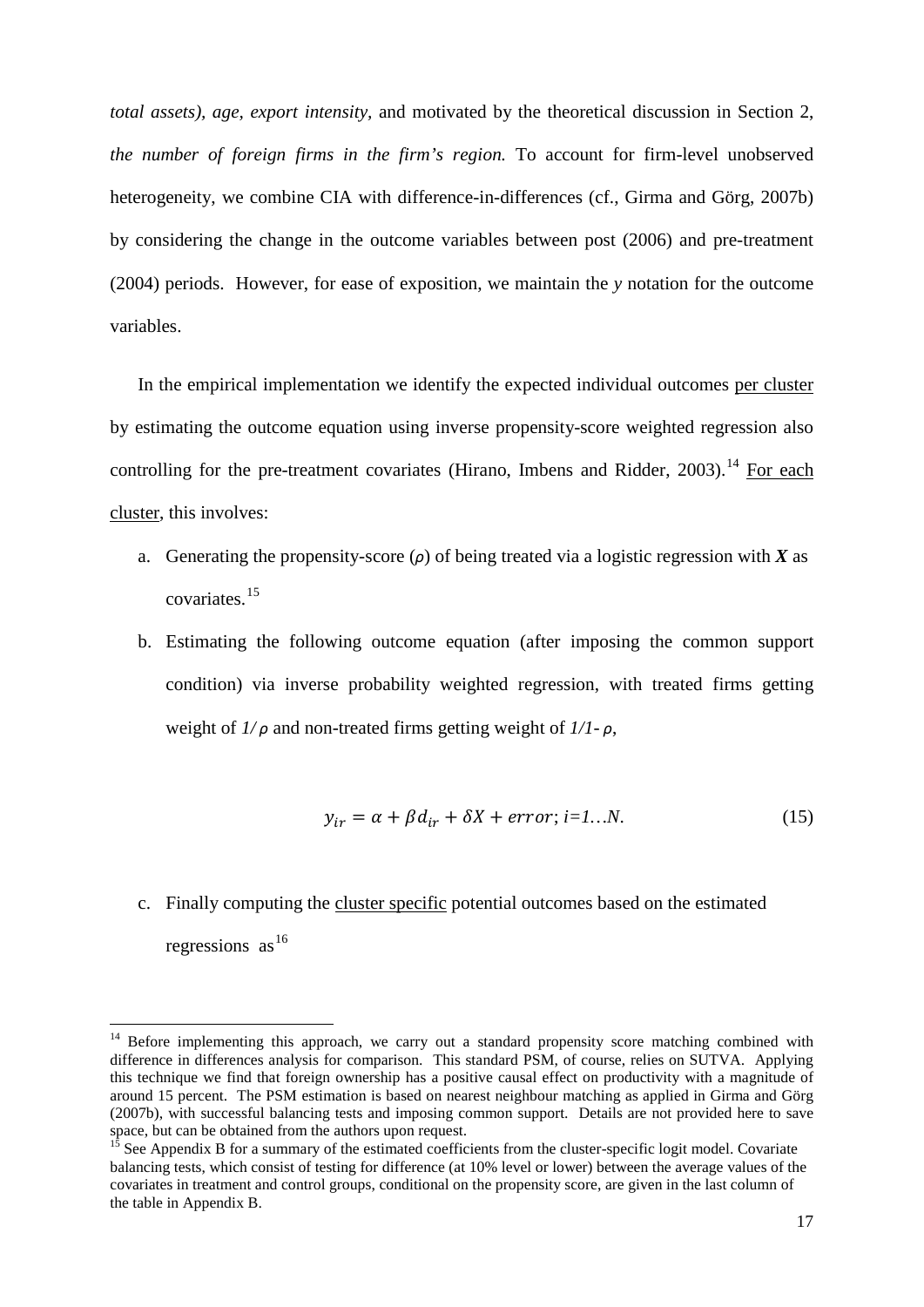$$
\bar{y}_r^1 = \frac{1}{N} \sum_{i=1}^N \hat{\alpha} + \hat{\beta} + \hat{\delta} X \text{ and } \bar{y}_r^0 = \frac{1}{N} \sum_{i=1}^N \hat{\alpha} + \hat{\delta} X \tag{16}
$$

#### *5.2 Calculating treatment effects*

In the second step, we use the estimated cluster-specific potential outcomes to estimate the direct and indirect effects of FDI on firms' productivity in the presence of interaction between firms. To this end, we use the proportion of foreign firms in the cluster as a measure of firms' interactions. Hence, we treat the cluster level average potential outcomes under foreign ownership and no foreign ownership,  $\bar{y}_r^1$  and  $\bar{y}_r^0$ , (estimated in the first step) as our "outcome" variables and the proportion of foreign firms in each cluster as our (continuous) "treatment" variable. In other words, once the average potential outcomes  $\bar{y}_p^d$ are constructed for  $d=0$ , 1 and all relevant values p the various treatment effect parameters can be estimated. We do this using a causal inference approach for continuous treatments, specifically a generalised propensity score (GPS) technique. This step involves working with cluster level variables and conditioning on the general propensity score for the proportion of foreign firms in a cluster (see Appendix C for details).

#### *5.3 Does SUTVA hold?*

 $\overline{\phantom{a}}$ 

Before commencing with this estimation we briefly consider the validity of SUTVA in our data. We do so by firstly checking whether there is a correlation between the cluster-specific ATEs estimated using equations 15 and 16 and the observed proportion of foreign owned firms in the cluster. Figure 1 presents a scatter plot as well as a regression line from a nonparametric regression of the ATE on the proportion of treated firms in the cluster. Taken at face value, this indicates fairly heterogeneous behaviour across treatment clusters,

<sup>&</sup>lt;sup>16</sup> Note that under SUTVA, the difference between these two potential outcomes ( $\hat{\beta}$ ) would give a consistent estimator of the average treatment effect (ATE) in each cluster.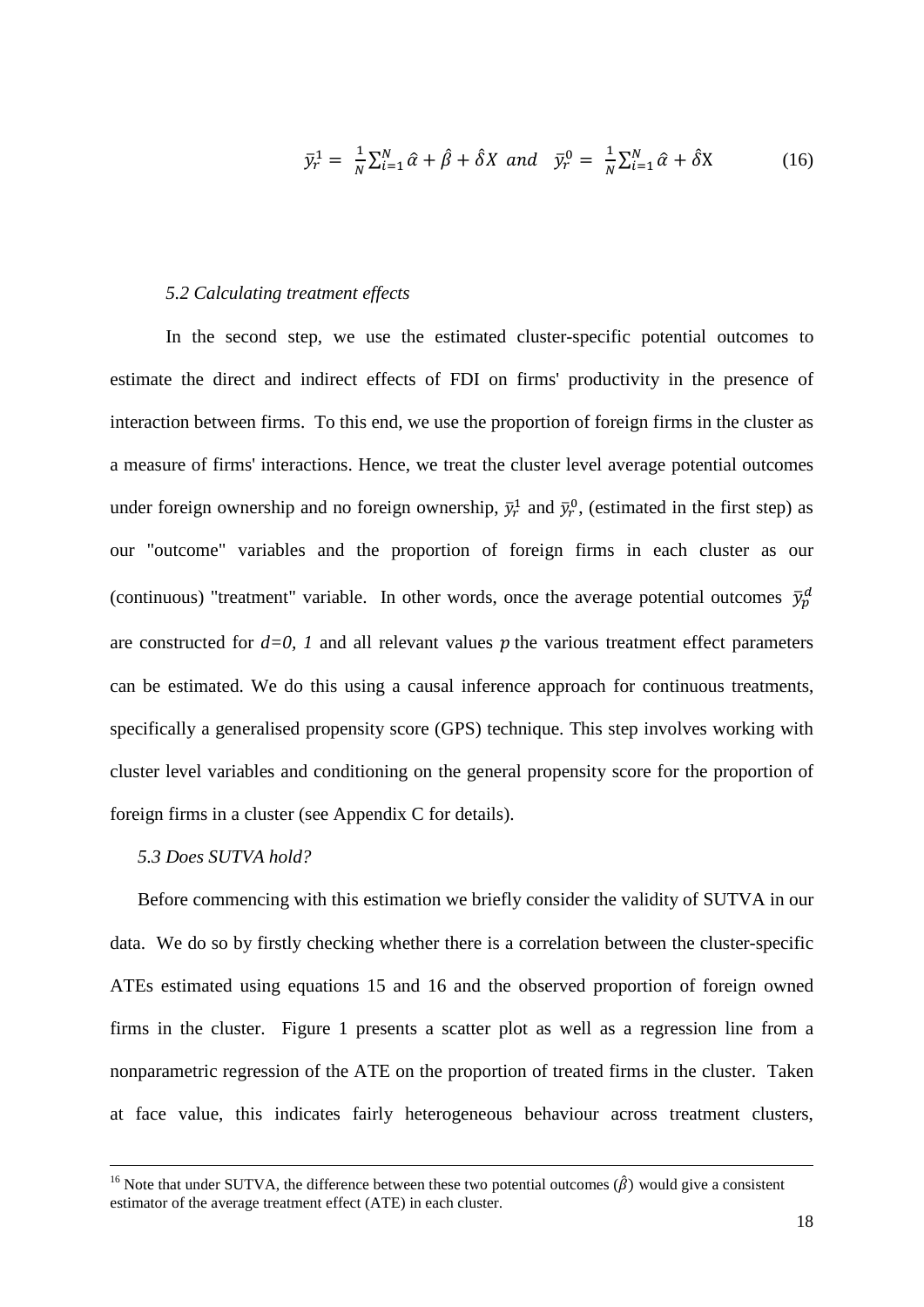suggesting that SUTVA is unlikely to be satisfied by the data (i.e., a firm's potential outcome is not independent of the treatment level per cluster).

However, as shown in Table 4, clusters also differ along a line of other characteristics. Hence, to further test the validity of SUTVA, we investigate more formally the existence of a causal link between potential outcomes and the proportion of foreign firms in a cluster using the GPS approach outlined in Step 2. Our results, presented in Figure C1 (appendix C), show that the potential outcomes (for treated and untreated firms) vary systematically with the treatment level in the cluster, suggesting that SUTVA does not hold.

Hence, the standard PSM approach masks substantial cross cluster heterogeneity, as is obvious from Figures 1 and C1. Our novel approach, as explained in the previous sections, arguably provides a more appropriate way of estimating the causal effect of foreign ownership on productivity. In the next Section we, therefore, turn to calculating the direct, indirect, total and marginal treatment productivity effects (defined in Section 3) by varying the proportion of treated firms in a cluster.

### **6. Treatment effects with interactions: main findings**

For ease of presentation, we plot the estimated effects along with their 95% confidence intervals.<sup>[17](#page-18-2)</sup> It is apparent from Figure 2 that the proportion of foreign-owned firms in a cluster matters significantly, both statistically and economically.

Our first finding is that the direct average treatment effects, i.e., the productivity premium due to having foreign ownership differs strongly as one varies the proportion of foreign firms in the cluster. While they are positive irrespective of the proportion of foreign firms in the cluster, it is apparent from Figure 2 that the share of foreign firms matters significantly for any conclusion one can draw from the data. This is in line with our

<span id="page-20-0"></span><sup>&</sup>lt;sup>17</sup> The calculation of standard errors is outlined in Appendix C.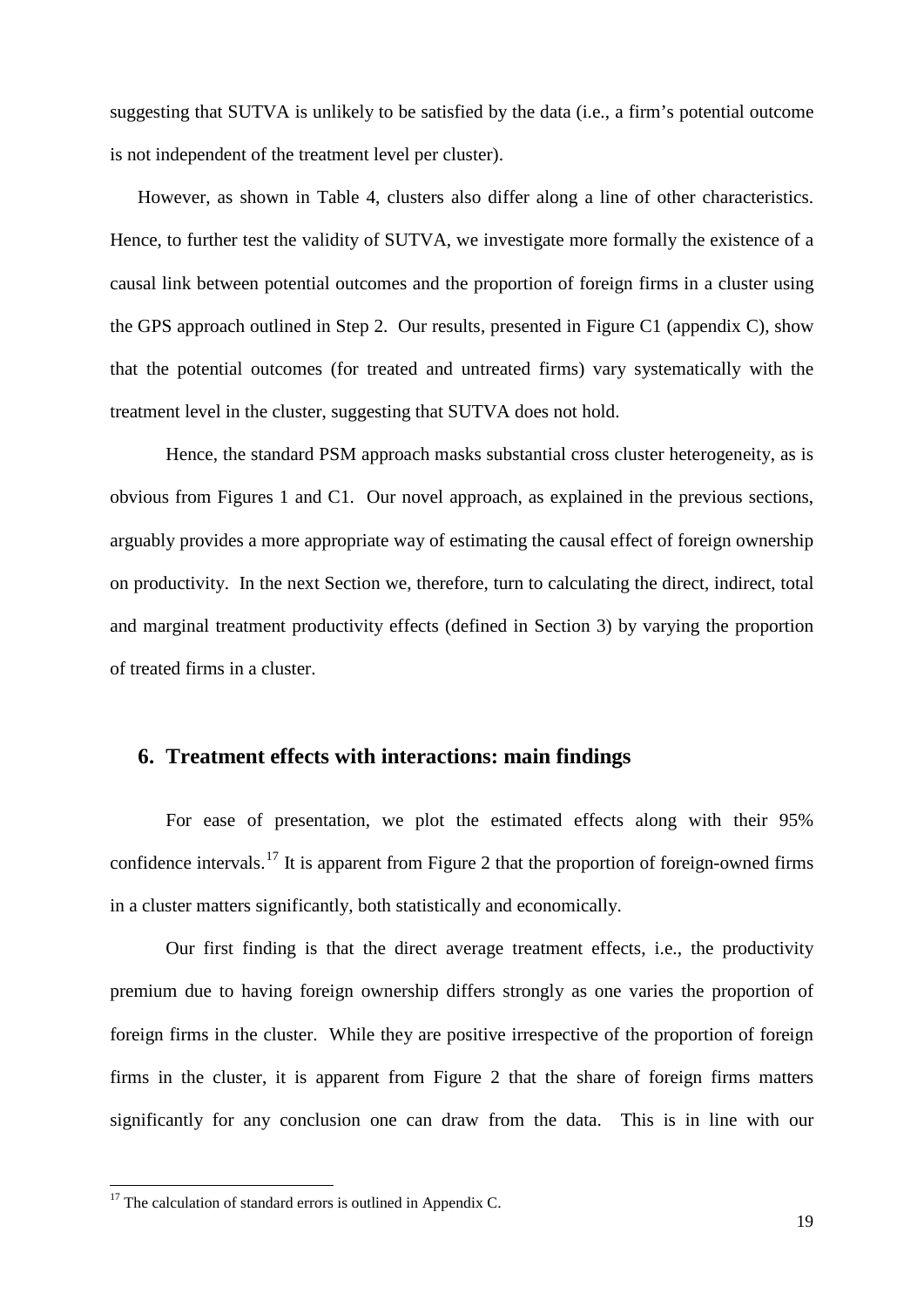motivating discussion in Section 2, where we argue that foreign owned firms have higher investments in productivity enhancing activities and that such investments may be higher (in the presence of positive spillovers) the more prevalent are foreign firms in the cluster

We can see, for example, that the direct effect is smaller for a cluster with a 10 percent share of foreign owned firms than for a cluster with insignificant foreign presence. After the 10 percent mark we see strong increases in the direct effect with increasing proportions of foreign-owned firms. For example, the direct productivity effects of foreign ownership would be 20% and 35% when the proportions of foreign firms in the cluster are 20% and 50% respectively.

In contrast, we uncover significant negative indirect effects on non-treated (i.e. domestic owned) firms. In the context of the literature on FDI, we can interpret this as evidence for negative productivity spillovers. This is not unusual in the literature on spillovers, which in many cases finds negative effects of the presence of FDI on productivity of domestic firms (see Görg and Greenaway, 2004) and is generally regarded as indicating negative competition or market-stealing effects from multinationals. Interestingly, we document evidence that this effect varies with the proportion of foreign owned firms; it seems to be most negative around the 40% mark. This is a novel finding, as the literature generally only estimates a constant spillover effect that does not vary with the level of the proportion of foreign owned firms.

From the combination of direct and indirect effect we can calculate the total effect of the treatment. Note that, while these total effects on productivity are uniformly positive, they do not increase monotonically with the share of foreign owned firms. Rather, we find that the total effect declines when the proportion of foreign owned firms in a cluster moves from 0 to about 20. This is due to the negative indirect effects which outweigh the direct effects. Only after reaching this 20 percent threshold do we see further increases in the total effect with increasing shares of foreign firms in the cluster. Still, we find that even though we have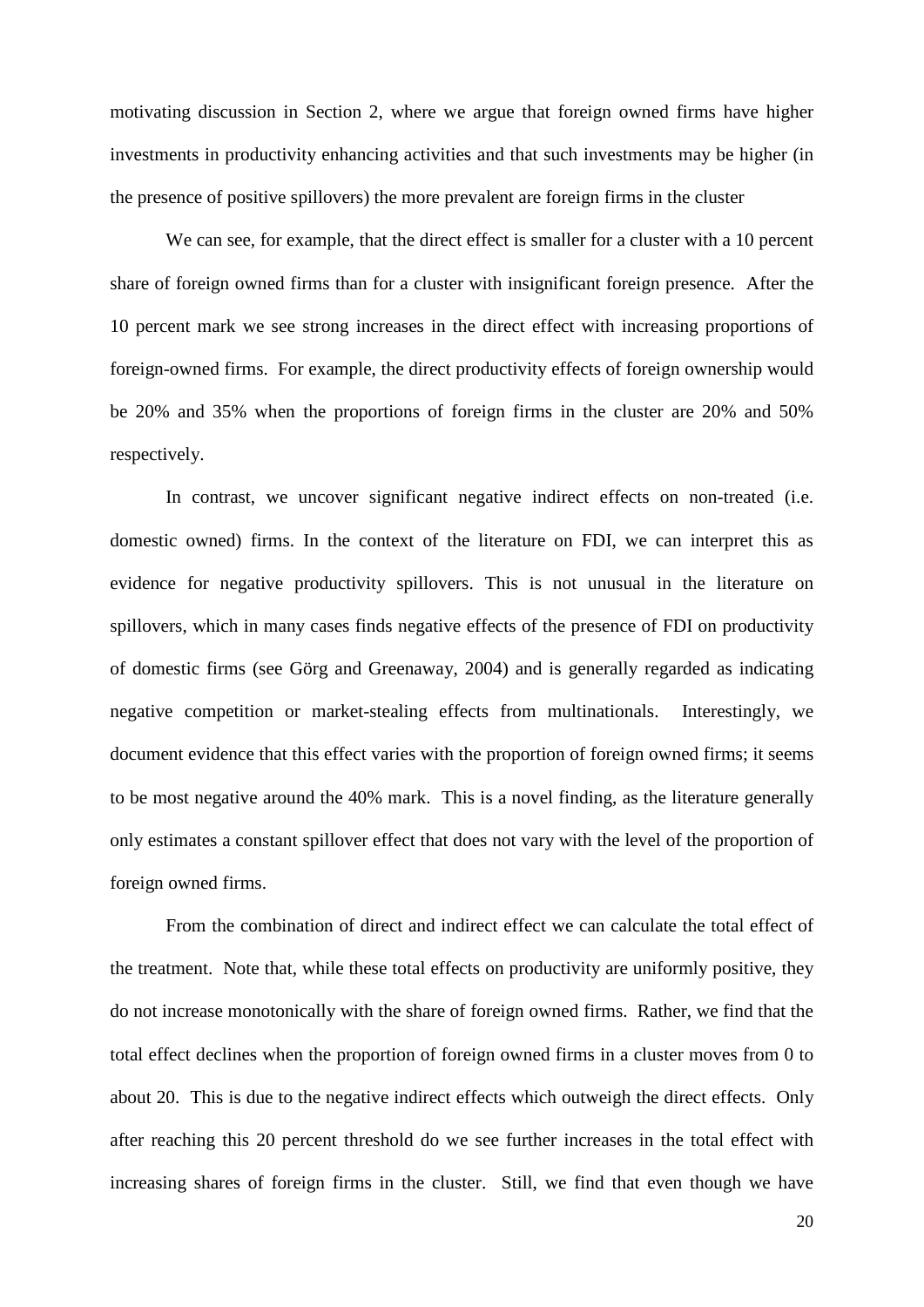strong evidence for negative spillovers (indirect effect), the total effect of the treatment (i.e., foreign ownership) is generally positive.

The non-monotonic relationship between the proportion of foreign firms in a cluster and the total treatment effect is further illustrated when one studies the marginal average treatment effects on the treated. Recall that this gives the marginal change in the potential outcome for treated firms when the proportion of treated firms changes from 0 to *p*. These marginal effects become increasingly negative up to a threshold of 20 percent. They only start turning positive after the 40% mark. Hence, this result indicates that low proportions of foreign ownership in a cluster are not optimal from the perspective of treated (i.e., foreign owned) firms. Instead, it seems to be the case that a "critical mass" of foreign owned firms in a cluster (with the critical mass point being in the region of 40%) is necessary in order to stimulate productivity in foreign owned firms. This evidence thus suggests that foreign firms thrive in clusters with a high presence of other foreign firms. This is in line with arguments by Lee et al. (2013), Chen (2009) and Henderson (2003) who find that agglomerations of firms (in particular foreign owned) can be important for firm level productivity and development. Our evidence, however, shows that this is not necessarily a monotonically positive relationship, but that the positive effects only kick in after reaching a certain level of foreign presence in a cluster.

As our results thus far rely on labour productivity as outcome variable, we now provide a robustness check where we measure total factor productivity (TFP) using the Levinsohn and Petrin (2003) methodology. The results are presented in Figure 3. Note that the patterns of results look very similar to the patterns observed using labour productivity. The main difference is that the effects based on TFP have turning points at lower percentage shares of foreign firms. For example, we can see that the marginal treatment effects start to pick up at around 10 per cent of foreign owned firms in a cluster and become positive after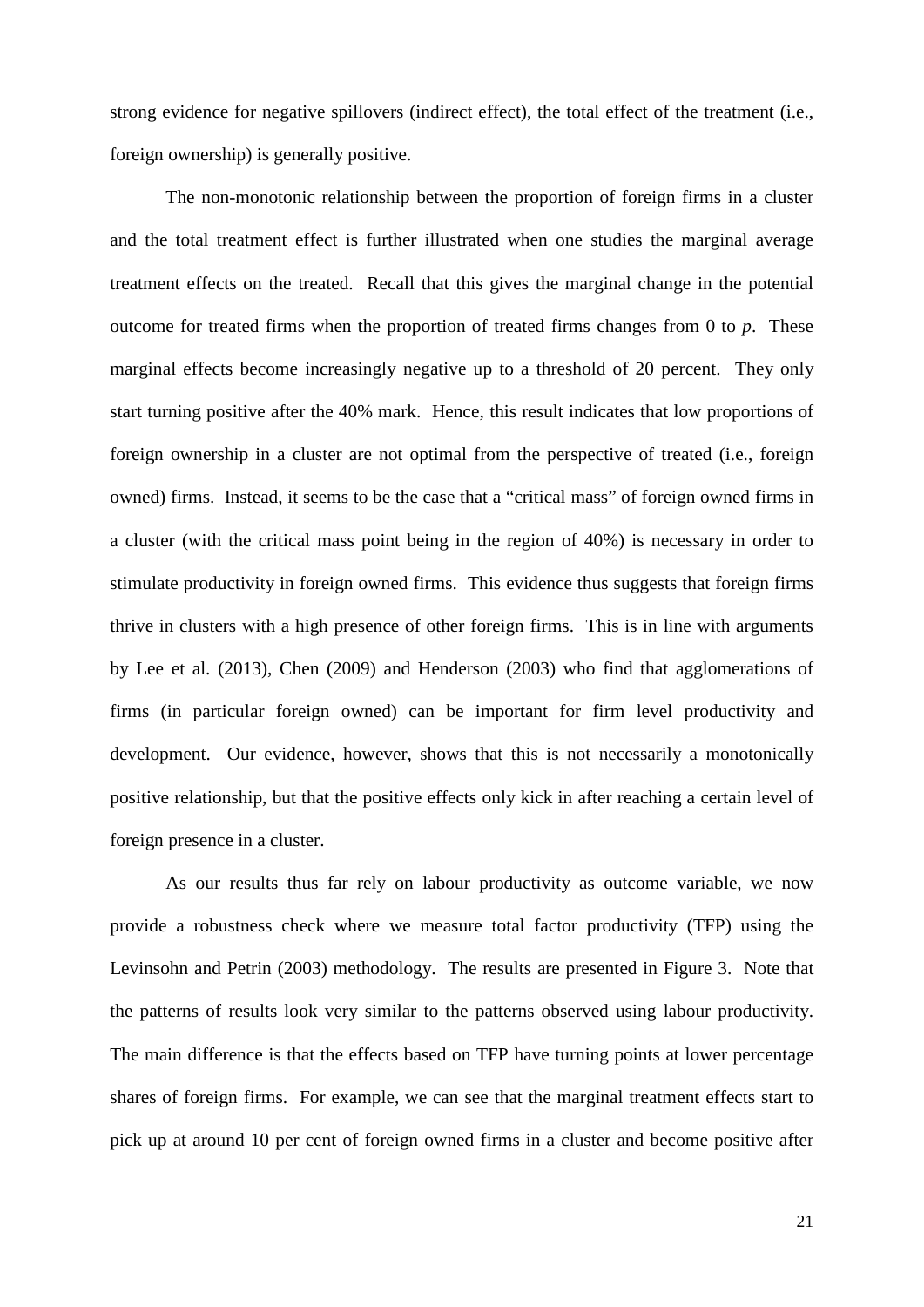reaching about 30 percent when using TFP. When using labour productivity, they only become positive after reaching around 40 percent of foreign owned firms in a cluster.

### **7. Conclusions**

This paper offers a causal analysis of the direct and indirect effects of foreign ownership on firm level productivity of treated (i.e., foreign) and non-treated (i.e., domestic) firms. The approach we follow in this paper enables us to estimate, in a unified framework, the direct effect of foreign-ownership on the productivity of foreign firms, as well as two types of indirect effects, namely on domestic and foreign firms. These latter two effects provide estimates of "spillovers" from the presence of foreign-owned firms on foreign and domestic firms. Combining direct and indirect effects we can also calculate a total effect of foreign firms. Our approach thus allows us to distinguish between different types of treatment effects, which are not only academically interesting but also highly policy relevant.

Importantly, we provide empirical evidence that not only the direct effects vary systematically with the proportion of foreign firms in the cluster, but also the spillover effects differ strongly across such clusters. Specifically, the analysis shows that for our Chinese data spillovers on domestic firms become more negative with increasing presence of foreigninvested firms up to a threshold of around 40 percent foreign ownership in a cluster. After this threshold they become less negative.

For spillovers on other foreign firms we find that these are negative up to a threshold of 40 percent foreign ownership in a cluster. After this value they turn positive, however. This latter result provides an important finding for the academic literature and policy debate on the benefits from "agglomerations" of foreign owned firms, showing that these benefits are not uniform but depend strongly on the level of foreign ownership in a well-defined cluster.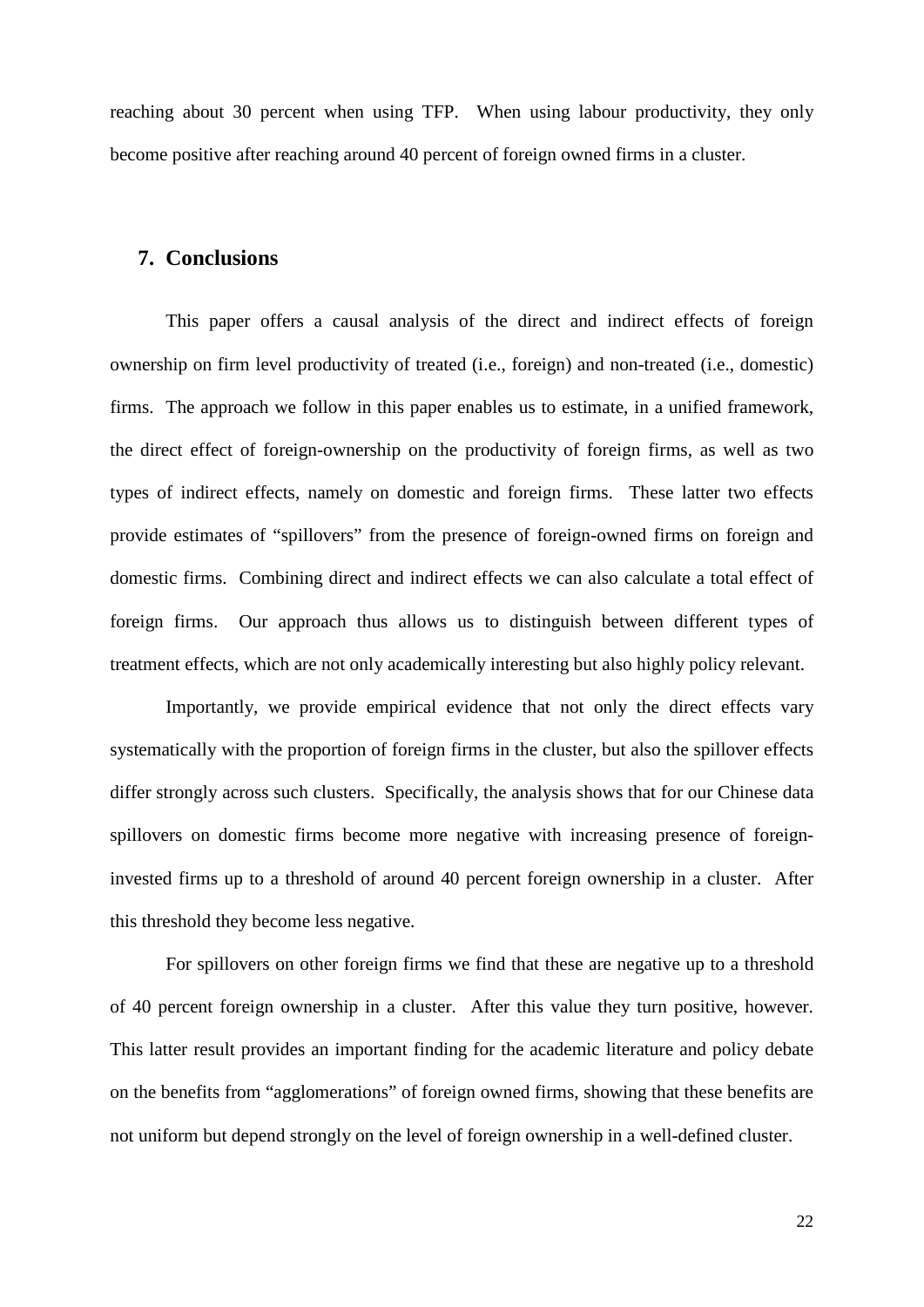Combining our treatment effects we find a total effect that is positive but initially declines with low shares of foreign firms in a cluster. However, after reaching about 20 percent of foreign firms the total effect increases with increasing shares of foreign firms in the cluster. Hence, for policymakers, this might suggest that they might aim to encourage concentrations of foreign firms above these thresholds in a cluster.

Overall, our research suggests that estimating the various treatment effects described in this paper is a rewarding exercise as it sheds much needed light on the various mechanisms through which the proportion of foreign firms affects potential outcomes of foreign and nonforeign firms. In so doing, our paper provides important inputs into the policy debate on the benefits from inward foreign direct investment for host country firms.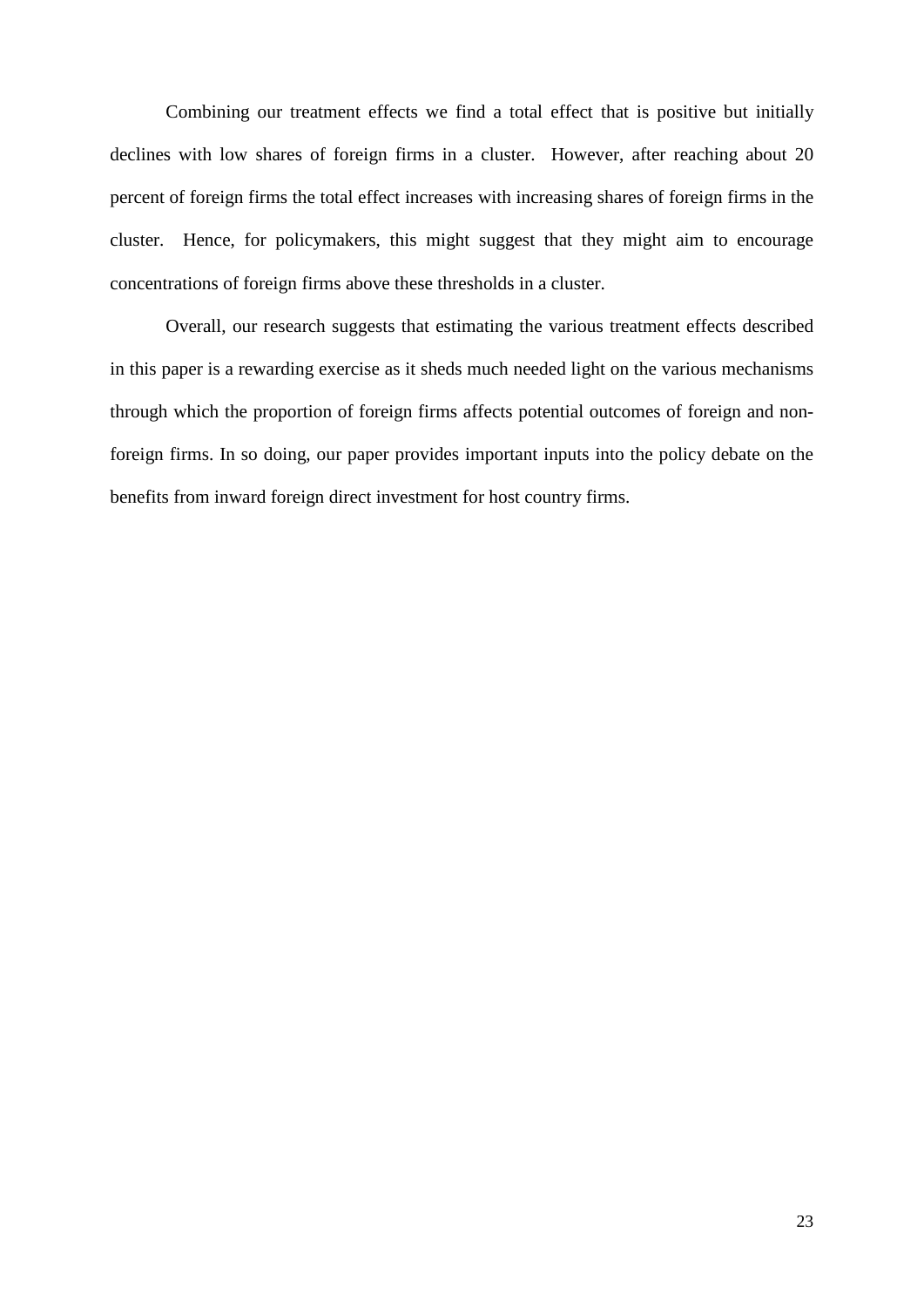### **References**

Aitken, Brian J., and Ann E. Harrison. (1999). `Do Domestic Firms Benefit from Foreign Direct Investment? Evidence from Venezuela', *American Economic Review*, 605–618.

Angelucci, M. and De Giorgi, G. (2009). `Indirect Effects of an Aid Program: The Case of Progresa and Consumption', *American Economic Review*, 99, 486–508.

Arnold, J., Javorcik, B.S. (2009). `Gifted kids or pushy parents? Foreign direct investment and plant productivity in Indonesia', *Journal of International Economics* 79 (1), 42–53.

Chen, Y. (2009). `Agglomeration and location of foreign direct investment: The case of China', *China Economic Review*, 20, 549-557

Du, J and Girma, S. (2009). `The effects of foreign acquisitions on domestic and export markets dynamics in China', *The World Economy* 32, 164-177, 2009.

Ferracci, Marc, Jolivet, Grégory and van den Berg, Gerard (2014). [`Evidence](http://ideas.repec.org/p/iza/izadps/dp4700.html) of treatment spillovers within markets', *Review of Economics and Statistics*, forthcoming.

Fosfuri, A.; M. Motta and T. Rønde (2001), "Foreign Direct Investment and Spillovers Through Workers' Mobility", *Journal of International Economics*, Vol. 53, pp. 205-222.

Fryges, H. and Wagner, J. (2008). `Exports and Productivity Growth: First Evidence from a Continuous Treatment Approach', *Review of World Economics*, 144, 695-722.

Girma, S. and Görg, H. (2007a). `Multinationals productivity advantage: Scale or technology?' *Economic Inquiry*, 45 (2) 350-362.

Girma, S. and Görg, H. (2007b). `Evaluating the foreign ownership wage premium using a difference-in-differences matching approach', *Journal of International Economics***,** 72, 97- 112.

Girma, S., Greenaway, D and Kneller, R. (2004). `Does exporting increase productivity? A microeconometric analysis of matched firms', *Review of International Economics*, 12(5), 855- 866.

Girma, S. and Wakelin. K. (2007). [`Local productivity spillovers](http://ideas.repec.org/a/eee/regeco/v37y2007i3p399-412.html) from foreign direct [investment in the U.K. electronics industry'](http://ideas.repec.org/a/eee/regeco/v37y2007i3p399-412.html), *[Regional Science and Urban Economics](http://ideas.repec.org/s/eee/regeco.html)*, 37(3), 399-412.

Görg, H. and Greenaway, D. (2004). 'Much ado about nothing? Do domestic firms really benefit from foreign direct investment?', *World Bank Research Observer*, 19, 171–197.

Görg, H. and Strobl, E (2005). 'Spillovers from Foreign Firms through Worker Mobility: An Empirical Investigation," *Scandinavian Journal of Economics*, 107, 693-709.

Guadalupe, M.; Kuzmina, Olga, and Thomas, C(2012). ['Innovation and Foreign Ownership,](http://ideas.repec.org/a/aea/aecrev/v102y2012i7p3594-3627.html)' *[American Economic Review](http://ideas.repec.org/s/aea/aecrev.html)*, 102(7),3594-3627.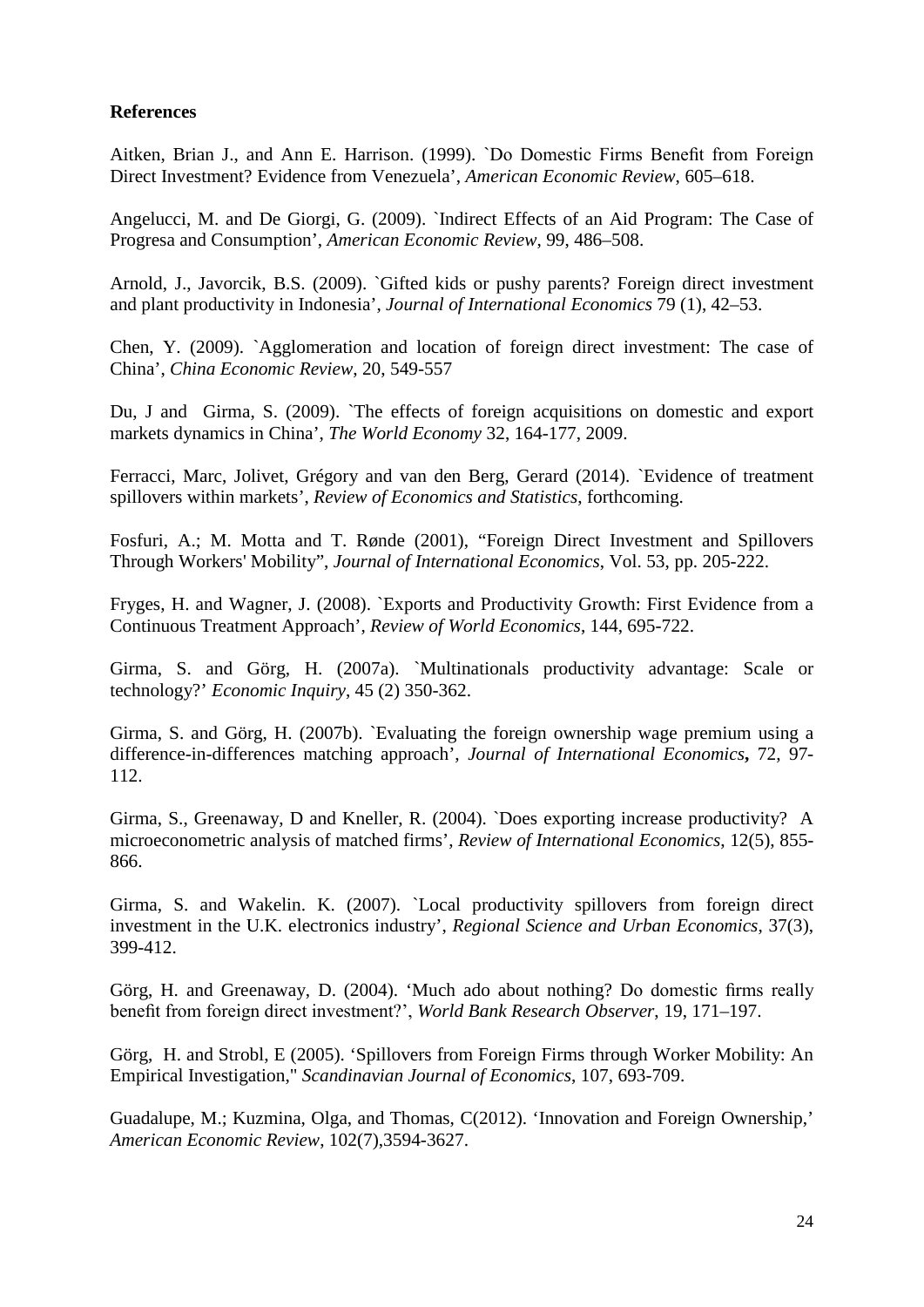Harris, R. and C. Robinson (2002). The effect of foreign acquisitions on total factor productivity: Plant-level evidence from UK manufacturing, *Review of Economics and Statistics*, 84, 562-568.

Haskel, Jonathan E., Sonia C. Pereira and Matthew J. Slaughter (2007). `Does Inward Foreign Direct Investment boost the Productivity of Domestic Firms?', *Review of Economics and Statistics*, 89 (3), 482-496.

Helpman, E., Melitz, M. and Yeaple, S. (2004). `Exports versus FDI with Heterogeneous Firms', *American Economic Review*, 94, 300–316.

Henderson, J.V. (2003). `Marshall's scale economies', *Journal of Urban Economics* 53, 1–28.

Heyman, F., Sjöholm, F. and Tingval, F. (2007). `Is there Really a Foreign Ownership Wage Premium? Evidence from Matched Employer-Employee Data', *Journal of International Economics*, 73 (2), 355-376.

Hirano, K. and Imbens, G.W. (2004). `The propensity score with continuous treatments', in: Andrew Gelman and Xiao-Li Meng eds, *Applied Bayesian Modeling and Causal Inference from Incomplete-Data Perspectives*, Wiley.

Hirano, K., Imbens, G., and Ridder, G. (2003). ` Efficient Estimation of Average Treatment Effects Using the Estimated Propensity Score', *Econometrica*, 71, 1161-1189.

Hudgens, M.G., and Halloran, M.E. (2008). `Toward Causal Inference With Interference', *Journal of the American Statistical Association*, 103, 832-842.

Huttunen, K. (2007). `The effect of foreign acquisition on employment and wages: Evidence from Finnish establishments', *Review of Economics and Statistics,* 89(3) 497–509.

Imai K. and van Dyk D.A. (2004). `Causal inference with general treatment regimes: Generalizing the propensity score', *Journal of the American Statistical Association* 99, 854- 866.

Javorcik, B.S. (2004). `Does Foreign Direct Investment Increase the Productivity of Domestic Firms? In Search of Spillovers through Backward Linkages', *American Economic Review*, 94, 605-627.

Keller, W. (2010), [International Trade, Foreign Direct Investment, and Technology](http://spot.colorado.edu/~kellerw/Handbook.pdf)  [Spillovers,](http://spot.colorado.edu/~kellerw/Handbook.pdf) Chapter 19 in B. Hall, N. Rosenberg (eds.), *Handbook of the Economics of Innovation*, Elsevier North-Holland

Keller, W. and Yeaple, S. (2009). `Multinational Enterprises, International Trade, and Productivity Growth: Firm-Level Evidence from the United States', *Review of Economics and Statistics*, 91 (4), 821-831.

Lee, Y., Yih-Luan Chyi, Eric S. Lin and Shih-Ying Wu (2013). `Do local industrial agglomeration and foreign direct investment to China enhance the productivity of Taiwanese firms?', *Journal of International Trade & Economic Development*, 22(6), 839-865.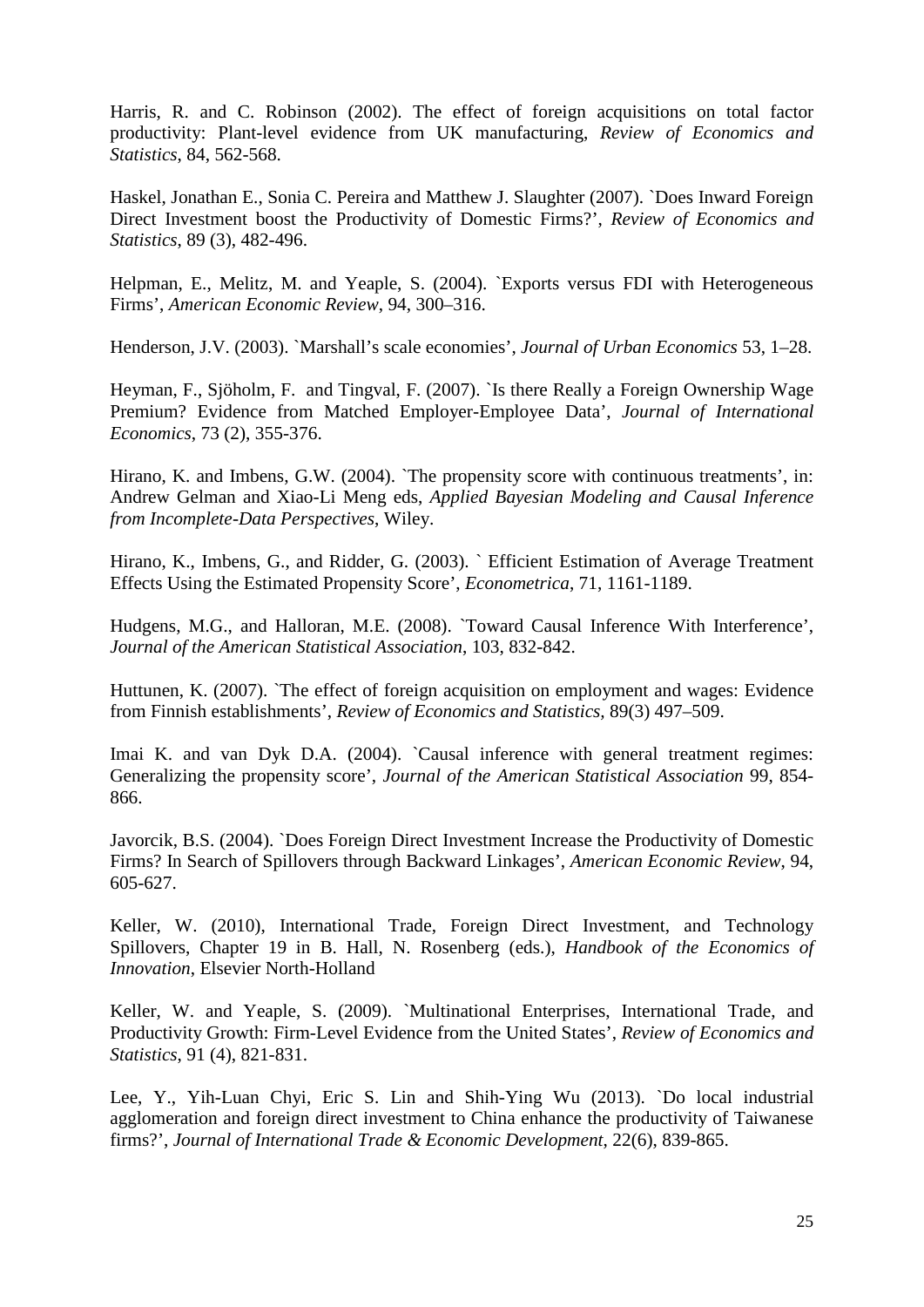Levinsohn, J. and A. Petrin. 2003. "Estimating Production Functions Using Inputs to Control for Observables", *Review of Economic Studies,* 70(2), 317-341.

Manski, C. (1993), "Identification of Endogenous Social Effects: The Reflection Problem," *Review of Economic Studies*, 60(3), 531-542

Manski, C. (2013). [`Identification of treatment response with social interactions'](http://ideas.repec.org/p/ifs/cemmap/01-10.html), *The Econometrics Journal, 16(6), S1-S23.*

Markusen, J.R. (2001), *Multinational firms and the theory of international trade*, MIT Press

Papke, .E. and Wooldrige, J. (1996). `Econometric methods for fractional response variables with an application to 401(k) plan participation rates', *Journal of Applied Econometrics,* 11, 619-632.

Rosenbaum PR (2007). `Interference between Units in Randomized Experiments', *Journal of the American Statistical Association*, 102, 191–200.

Rubin, D. B. (1974). `Estimating Causal Effects of Treatments in Randomized and Nonrandomized Studies'," *Journal of Educational Psychology*, 66, 688–701.

Sobel M. (2006). `What Do Randomized Studies of Housing Mobility Demonstrate? Causal Inference in the Face of Interference', *Journal of the American Statistical Association*, 101, 1398–1407.

Volpe Martincus, C. and Carballo, J. (2008). [`Is export promotion effective in developing](http://ideas.repec.org/a/eee/inecon/v76y2008i1p89-106.html)  [countries? Firm-level evidence on the intensive and the extensive margins of exports'](http://ideas.repec.org/a/eee/inecon/v76y2008i1p89-106.html), *[Journal of International Economics](http://ideas.repec.org/s/eee/inecon.html)*, 76(1), 89-106.

Wagner, J. (2002). [`The causal effects of exports on firm size and labor productivity: first](http://ideas.repec.org/a/eee/ecolet/v77y2002i2p287-292.html)  [evidence from a matching approach'](http://ideas.repec.org/a/eee/ecolet/v77y2002i2p287-292.html), *[Economics Letter](http://ideas.repec.org/s/eee/ecolet.html)*s, 77(2), 287-292.

Xu, X. and Y. Sheng (2012), `Are FDI spillovers regional? Firm-level evidence from China', *Journal of Asian Economics*, 23, 244-258.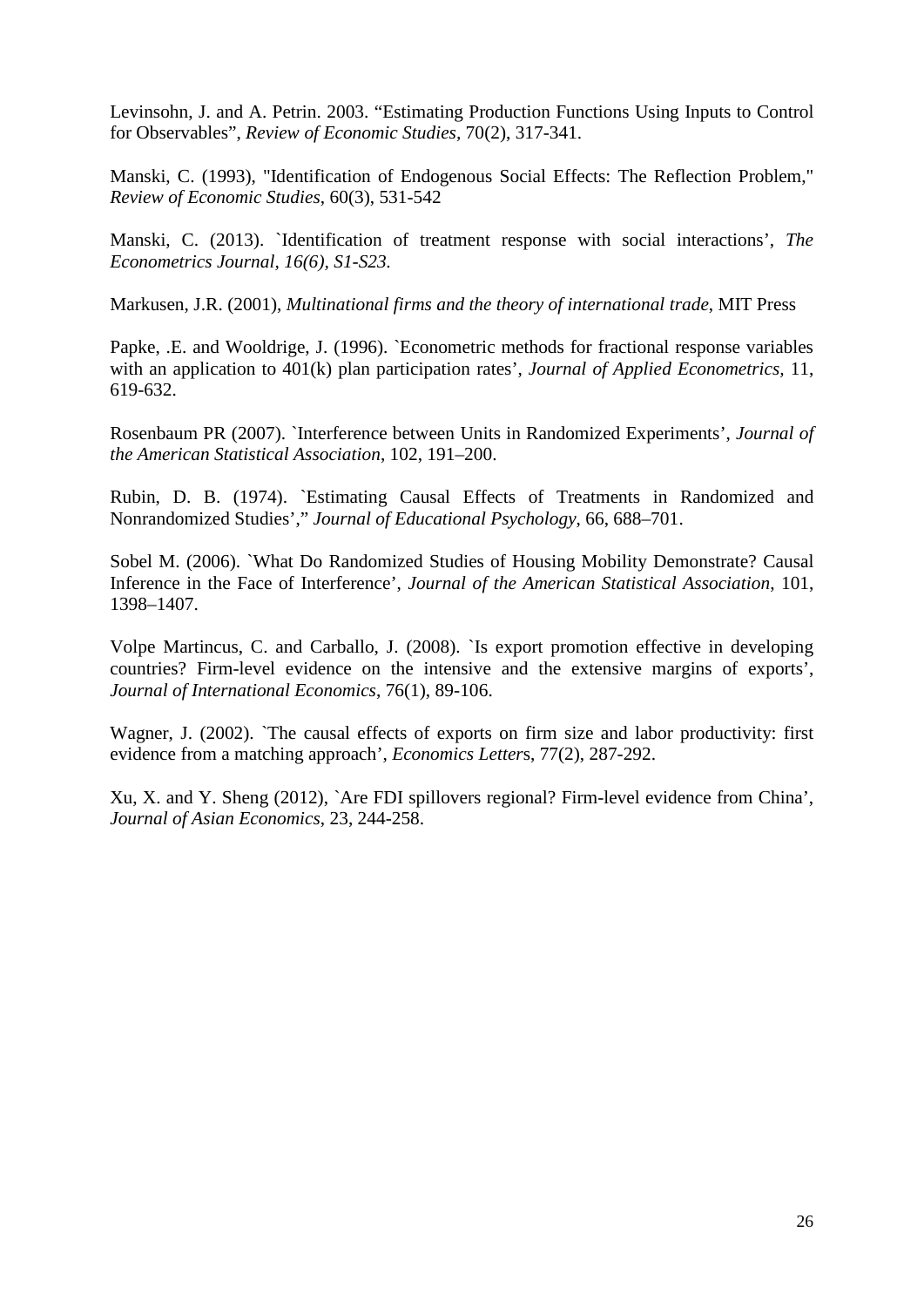



**Figure 2**



Note: productivity measured as labour productivity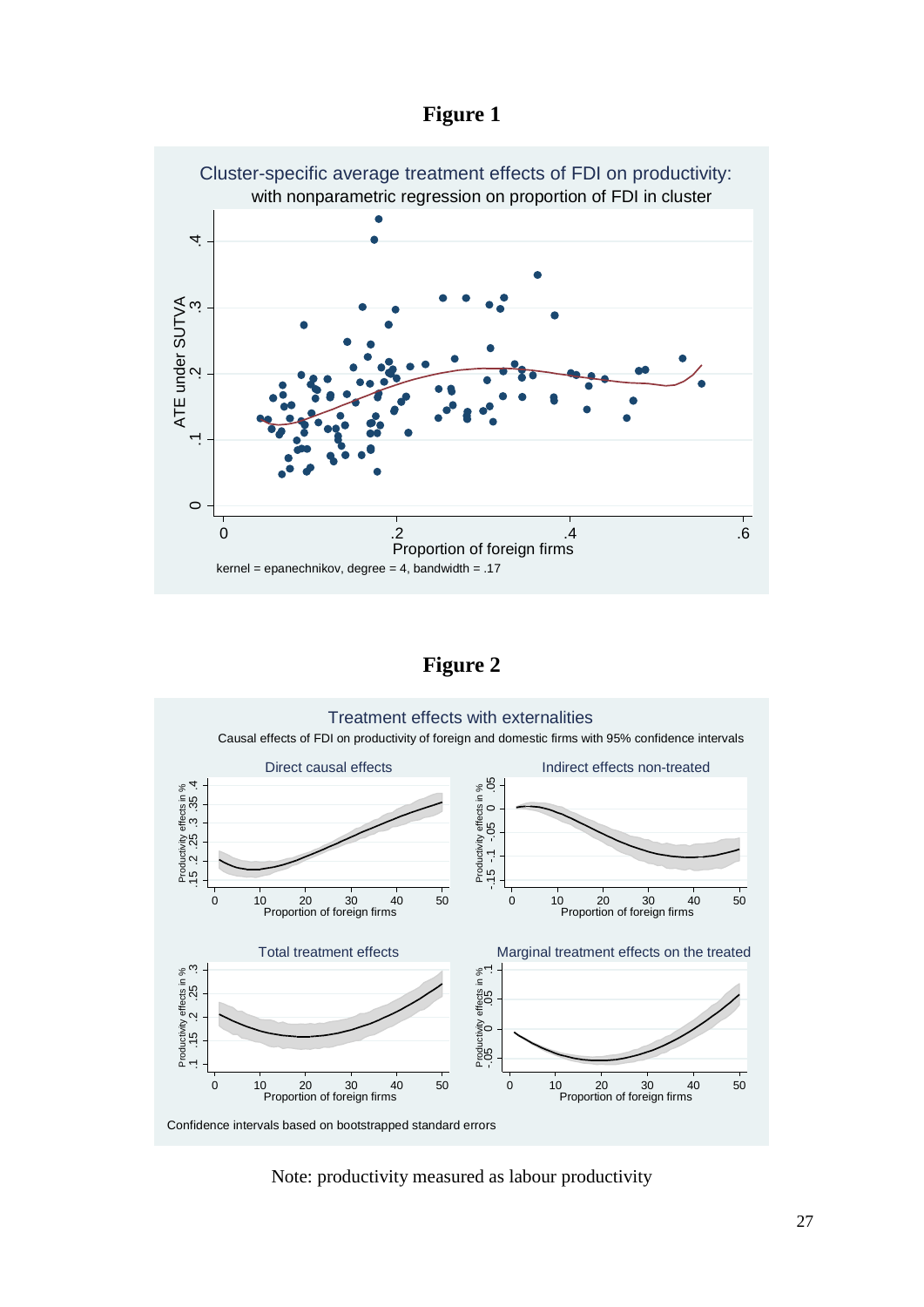# **Figure 3**



Note: productivity measured as total factor productivity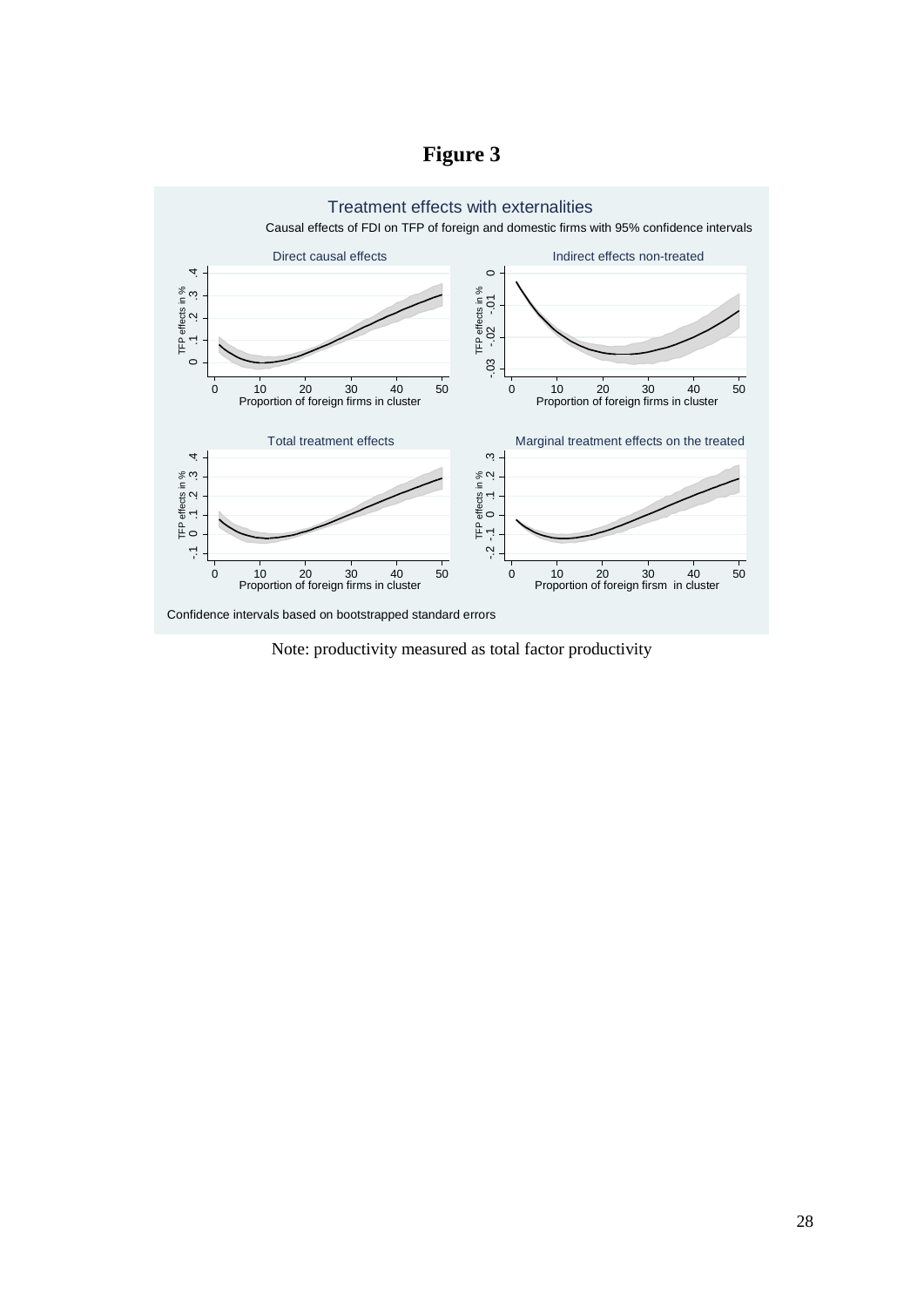### **Table 1**

|                                | Mean    | Standard  | Min      | Max    |
|--------------------------------|---------|-----------|----------|--------|
|                                |         | deviation |          |        |
| <b>Domestic firms</b>          |         |           |          |        |
| Log productivity (2004)        | 3.993   | 1.284     | $-6.050$ | 11.374 |
| Log productivity (2006)        | 4.149   | 1.080     | $-4.901$ | 9.600  |
| Log wages $(2004)$             | 2.418   | 0.505     | $-3.135$ | 8.440  |
| Exporting intensity (2004)     | 0.118   | 0.288     | 0.000    | 1.000  |
| Size (log of assets, 2004)     | 8.183   | 1.661     | $-0.026$ | 17.666 |
| Log of age $(2004)$            | 1.970   | 0.936     | 0.000    | 4.605  |
| Log of number of               | 7.678   | 1.494     | 2.485    | 9.357  |
| foreign firms in region (2004) |         |           |          |        |
| Number of firms                | 133,010 |           |          |        |
| <b>Foreign firms</b>           |         |           |          |        |
| Log productivity (2004)        | 4.055   | 1.345     | $-4.723$ | 11.613 |
| Log productivity (2006)        | 4.343   | 1.268     | $-3.724$ | 11.875 |
| Log wages $(2004)$             | 2.737   | 0.612     | $-0.665$ | 7.140  |
| Exporting intensity 2004)      | 0.452   | 0.438     | 0.000    | 1.000  |
| Size (log of assets, 2004)     | 8.939   | 1.724     | $-0.026$ | 16.685 |
| Log of age $(2004)$            | 1.842   | 0.727     | 0.000    | 4.554  |
| Log of number of               | 8.360   | 1.073     | 2.485    | 9.357  |
| foreign firms in region (2004) |         |           |          |        |
| Number of firms                | 42085   |           |          |        |

# **Summary statistics of some firm level variables of interest**

## **Table 2**

### **Summary statistics of some cluster level variables**

|                                             | Mean  | Standard<br>deviation | Min   | Max    | Inter-quartile<br>range |
|---------------------------------------------|-------|-----------------------|-------|--------|-------------------------|
| Proportion of<br>FDI firms $(2005)$         | 0.208 | 0.119                 | 0.043 | 0.553  | 0.172                   |
| Average wage (thousand RMB) (2004)          | 7.183 | 0.323                 | 6.390 | 8.179  | 0.465                   |
| Average productivity (2004)                 | 4.269 | 0.372                 | 3.380 | 5.418  | 0.470                   |
| Average export intensity (2004)             | 0.235 | 0.127                 | 0.029 | 0.610  | 0.168                   |
| Share of SOEs (2004)                        | 0.093 | 0.062                 | 0.006 | 0.247  | 0.096                   |
| Average size (log of assets, 2004)          | 8.520 | 0.439                 | 7.788 | 10.041 | 0.450                   |
| Average age (2004)                          | 2.006 | 0.175                 | 1.218 | 2.510  | 0.191                   |
| Average log number<br>of FDI firms $(2004)$ | 5.077 | 1.209                 | 2.303 | 8.148  | 1.648                   |
| Number of clusters                          | 127   |                       |       |        |                         |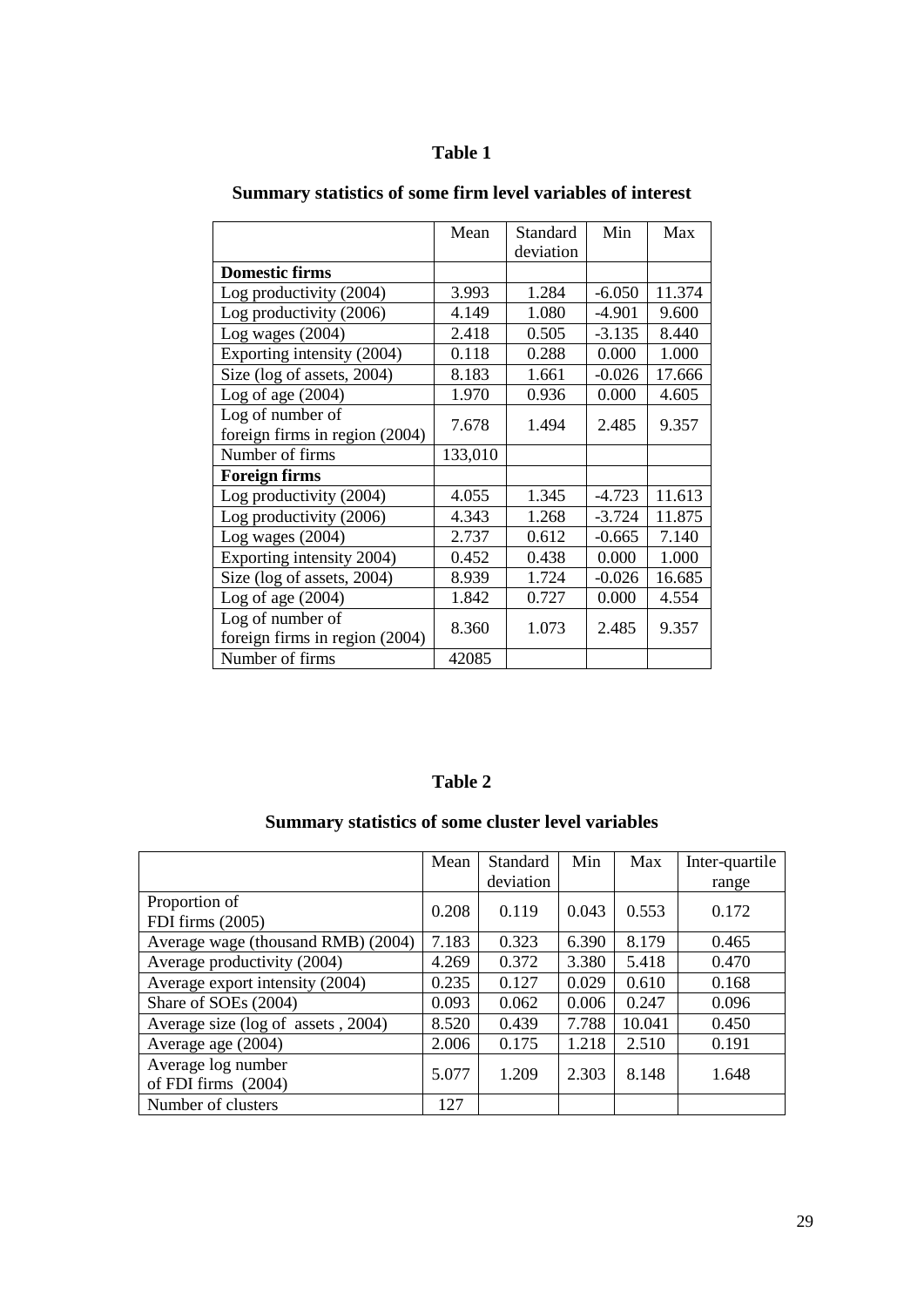### **Table 3**

**Number of foreign firms and proportion of foreign (treated) firms by cluster** 

| <b>Cluster</b>          | NF   | PF   | <b>Cluster</b> | $\ensuremath{\text{NF}}$ | PF   | <b>Cluster</b> | NF  | PF                     | <b>Cluster</b> | NF  | $\rm PF$ |
|-------------------------|------|------|----------------|--------------------------|------|----------------|-----|------------------------|----------------|-----|----------|
| $\mathbf{1}$            | 177  | 0.31 | 33             | 79                       | 0.16 | 65             | 275 | 0.12                   | 97             | 802 | 0.36     |
| $\boldsymbol{2}$        | 211  | 0.49 | 34             | 132                      | 0.28 | 66             | 526 | 0.18                   | 98             | 73  | 0.12     |
| 3                       | 984  | 0.23 | 35             | 407                      | 0.42 | 67             | 414 | 0.21                   | 99             | 15  | 0.07     |
| $\overline{\mathbf{4}}$ | 247  | 0.2  | 36             | 302                      | 0.19 | 68             | 603 | 0.38                   | 100            | 37  | 0.04     |
| 5                       | 543  | 0.26 | 37             | 418                      | 0.3  | 69             | 64  | 0.06                   | 101            | 141 | 0.25     |
| 6                       | 458  | 0.35 | 38             | 630                      | 0.21 | 70             | 19  | 0.07                   | 102            | 442 | 0.4      |
| 7                       | 126  | 0.1  | 39             | 1180                     | 0.48 | 71             | 40  | 0.07                   | 103            | 297 | 0.12     |
| 8                       | 84   | 0.11 | 40             | 60                       | 0.14 | 72             | 133 | 0.05                   | 104            | 446 | 0.15     |
| 9                       | 74   | 0.1  | 41             | 21                       | 0.14 | 73             | 90  | 0.1                    | 105            | 558 | 0.17     |
| 10                      | 301  | 0.07 | 42             | 48                       | 0.18 | 74             | 52  | 0.22                   | 106            | 315 | 0.32     |
| 11                      | 122  | 0.08 | 43             | 67                       | 0.07 | 75             | 54  | 0.27                   | 107            | 65  | 0.08     |
| 12                      | 240  | 0.32 | 44             | 45                       | 0.14 | 76             | 87  | 0.18                   | 108            | 23  | 0.07     |
| 13                      | 776  | 0.44 | 45             | 43                       | 0.18 | 77             | 90  | 0.26                   | 109            | 125 | 0.31     |
| 14                      | 1065 | 0.28 | 46             | 62                       | 0.34 | 78             | 77  | 0.18                   | <b>110</b>     | 290 | 0.47     |
| 15                      | 1689 | 0.26 | 47             | 103                      | 0.11 | 79             | 99  | 0.3                    | 111            | 132 | 0.09     |
| 16                      | 3234 | 0.31 | 48             | 218                      | 0.15 | 80             | 36  | 0.17                   | 112            | 299 | 0.2      |
| 17                      | 2592 | 0.55 | 49             | 138                      | 0.13 | 81             | 31  | 0.14                   | 113            | 229 | 0.2      |
| 18                      | 188  | 0.16 | 50             | 162                      | 0.25 | 82             | 29  | 0.11                   | 114            | 341 | 0.41     |
| 19                      | 25   | 0.16 | 51             | 10                       | 0.09 | 83             | 87  | 0.11                   | 115            | 34  | 0.09     |
| 20                      | 142  | 0.17 | 52             | 555                      | 0.36 | 84             | 55  | 0.14                   | 116            | 16  | 0.12     |
| 21                      | 212  | 0.1  | 53             | 898                      | 0.47 | 85             | 94  | 0.19                   | 117            | 145 | 0.32     |
| 22                      | 35   | 0.08 | 54             | 828                      | 0.31 | 86             | 175 | 0.34                   | 118            | 190 | 0.32     |
| 23                      | 137  | 0.2  | 55             | 1390                     | 0.38 | 87             | 301 | 0.1                    | 119            | 182 | 0.21     |
| 24                      | 321  | 0.38 | 56             | 1714                     | 0.28 | 88             | 263 | 0.19                   | 120            | 300 | 0.25     |
| 25                      | 385  | 0.18 | 57             | 3456                     | 0.53 | 89             | 444 | 0.2                    | 121            | 310 | 0.17     |
| 26                      | 288  | 0.19 | 58             | 73                       | 0.13 | 90             | 412 | 0.26                   | 122            | 268 | 0.43     |
| 27                      | 589  | 0.18 | 59             | 13                       | 0.09 | 91             | 69  | 0.06                   | 123            | 38  | 0.12     |
| 28                      | 954  | 0.34 | 60             | 99                       | 0.17 | 92             | 120 | 0.17                   | 124            | 43  | 0.17     |
| 29                      | 50   | 0.09 | 61             | 179                      | 0.1  | 93             | 279 | 0.28                   | 125            | 29  | 0.14     |
| 30                      | 64   | 0.13 | 62             | 75                       | 0.13 | 94             | 188 | 0.17                   | 126            | 87  | 0.09     |
| 31                      | 52   | 0.08 | 63             | 136                      | 0.19 | 95             | 294 | 0.17                   | 127            | 70  | 0.09     |
| 32                      | 133  | 0.06 | 64             | 348                      | 0.42 | 96             | 362 | 0.18<br>$\overline{a}$ |                |     |          |

Note: Cluster = Cluster (region-sector) number; NF= Number of foreign firms ; PF= Proportion of foreign (treated firms)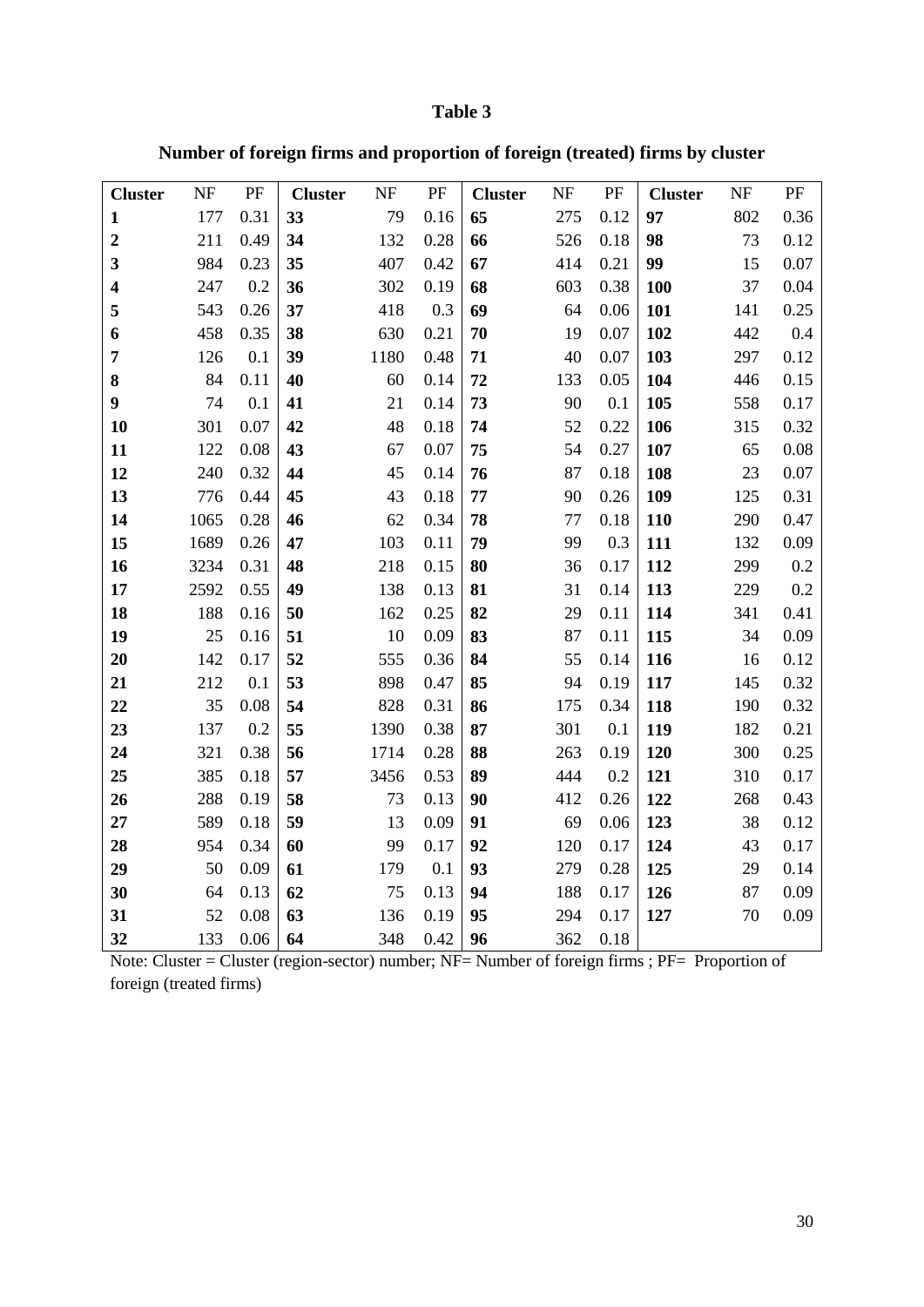### **Table 4**

### **Correlation matrix of cluster level variables**

|                | Proportion            | Average                | Average      | Average     | Average    | Average    | Average    | Log        |
|----------------|-----------------------|------------------------|--------------|-------------|------------|------------|------------|------------|
|                | of FDI firm           | wage                   | productivity | export      | export     | size       | age        | number     |
|                |                       |                        |              | intensity   | intensity  |            |            | <b>FDI</b> |
|                |                       |                        |              |             |            |            |            | firms      |
| Proportion of  |                       |                        |              |             |            |            |            |            |
| FDI firms      |                       |                        |              |             |            |            |            |            |
| Average wage   | $0.503***$            |                        |              |             |            |            |            |            |
| Average        | $0.222$ <sup>*</sup>  | $-0.186$ <sup>*</sup>  |              |             |            |            |            |            |
| productivity   |                       |                        |              |             |            |            |            |            |
| Average export | $0.657***$            | $0.425***$             | $-0.145$     |             |            |            |            |            |
| intensity      |                       |                        |              |             |            |            |            |            |
| Share of SOEs  | $-0.415$              | 0.0968                 | $-0.172$     | $-0.529$    |            |            |            |            |
| Average size   | $-0.175$ <sup>*</sup> | $0.341$ <sup>***</sup> | 0.0395       | $-0.348$    | $0.402***$ |            |            |            |
| Average age    | $-0.0969$             | $0.404***$             | $-0.223$     | $-0.258$ ** | $0.606***$ | $0.486***$ |            |            |
| Log number     | $0.654***$            | 0.147                  | 0.0871       | 0.736       | $-0.642$   |            |            |            |
| of FDI firms   |                       |                        |              |             |            | $0.409***$ | $0.312***$ |            |

*Notes:*  $^{*} p < 0.05$ ,  $^{**} p < 0.01$ ,  $^{***} p < 0.001$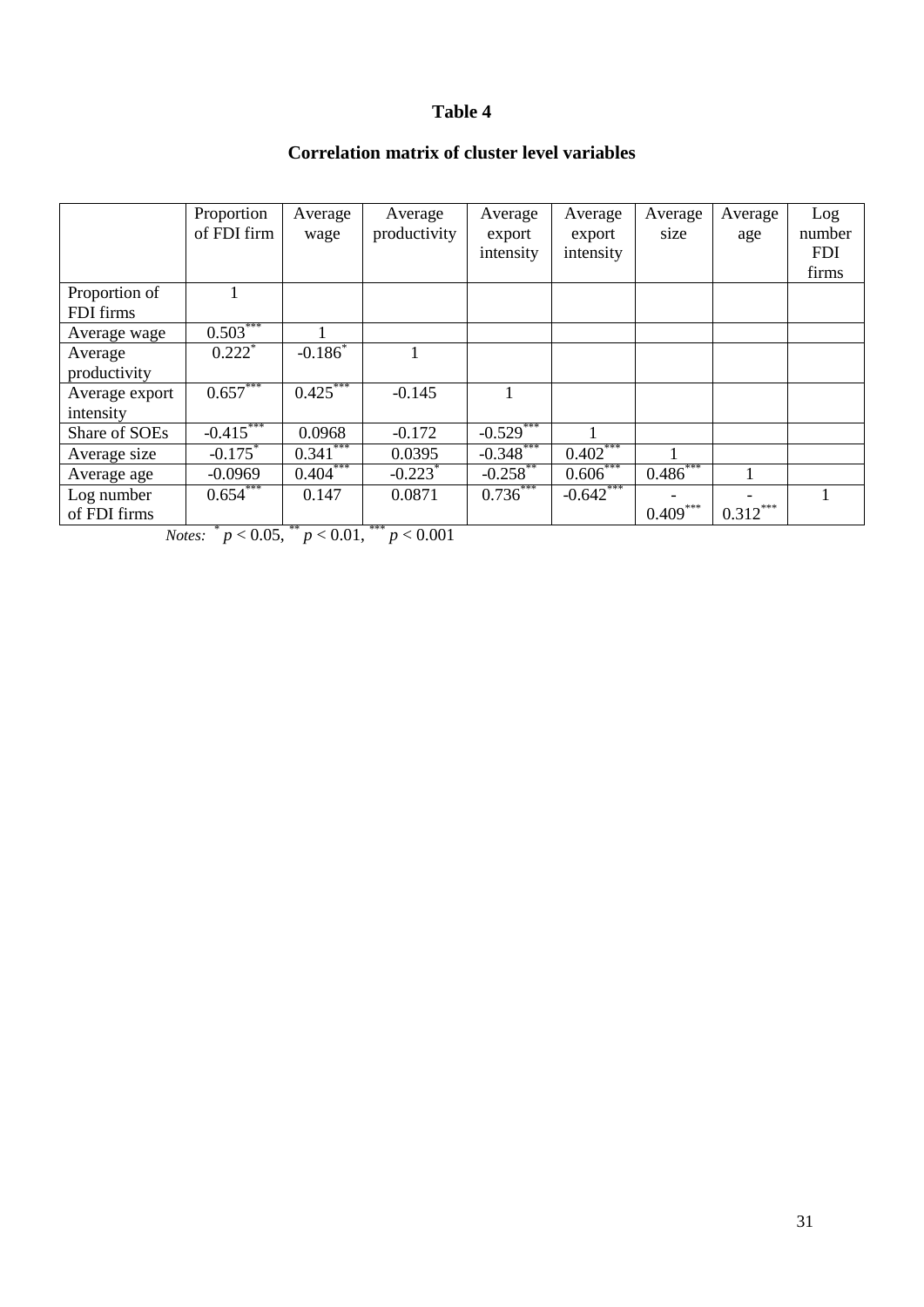### **Appendix A**

| <b>AREA</b> | <b>PROVINCES</b>                       | <b>Share of</b>   |
|-------------|----------------------------------------|-------------------|
|             |                                        | foreign ownership |
| 1           | Beijing and Tianjin                    | 0.25              |
| 2           | Shanghai                               | 0.39              |
| 3           | Liaoning and Shandong                  | 0.21              |
| 4           | Jiangsu                                | 0.24              |
| 5           | Fujian and Zhejiang                    | 0.23              |
| 6           | Guangdong and Hainan                   | 0.44              |
| 7           | Inner Mongolia, Hebei and Shanxi       | 0.10              |
| 8           | Jilin, Heilongjiang                    | 0.12              |
| 9           | Jiangxi, Anhui                         | 0.12              |
| 10          | Qinghai, Henan, Gansu, Shaanxi, Hunan, |                   |
|             | Ningxia, Hubei, Guangxi and Xinjiang   | 0.08              |
| 11          | Guizhou, Yunnan, Sichuan and Chongqing | 0.09              |

Geographic classification used in this paper

#### Industrial classification used in this paper

| <b>Industry</b> | <b>Industry</b> name                         | Share of          |
|-----------------|----------------------------------------------|-------------------|
| group           |                                              | foreign ownership |
| 1               | Food processing                              | 0.16              |
| $\mathbf{1}$    | Food production                              | 0.25              |
| $\mathbf{1}$    | <b>Beverages</b>                             | 0.18              |
| $\overline{2}$  | Textiles                                     | 0.23              |
| $\overline{2}$  | Garments and other fibre products            | 0.44              |
| $\overline{2}$  | Leather, furs, down related products         | 0.42              |
| 3               | Timber processing                            | 0.20              |
| 3               | Furniture manufacturing                      | 0.35              |
| 3               | Papermaking and paper products               | 0.17              |
| 3               | Printing and record medium reproduction      | 0.14              |
| $\overline{4}$  | Rubber products                              | 0.26              |
| $\overline{4}$  | Plastic products                             | 0.29              |
| 5               | Smelting and pressing of ferrous metals      | 0.11              |
| 5               | Smelting and pressing of nonferrous metals   | 0.16              |
| 6               | Electric equipment and machinery             | 0.25              |
| 6               | Electronic and telecommunications            | 0.54              |
| 6               | Instruments and meters                       | 0.36              |
| 6               | Other electronic equipment                   | 0.38              |
| $\overline{7}$  | Raw chemical materials and chemical products | 0.17              |
| 8               | Medical and pharmaceutical products          | 0.19              |
| 9               | Non-metal mineral products                   | 0.17              |
| 10              | Metal products                               | 0.22              |
| 11              | Ordinary machinery                           | 0.18              |
| 12              | Special purpose equipment                    | 0.24              |
| 13              | Transport equipment                          | 0.19              |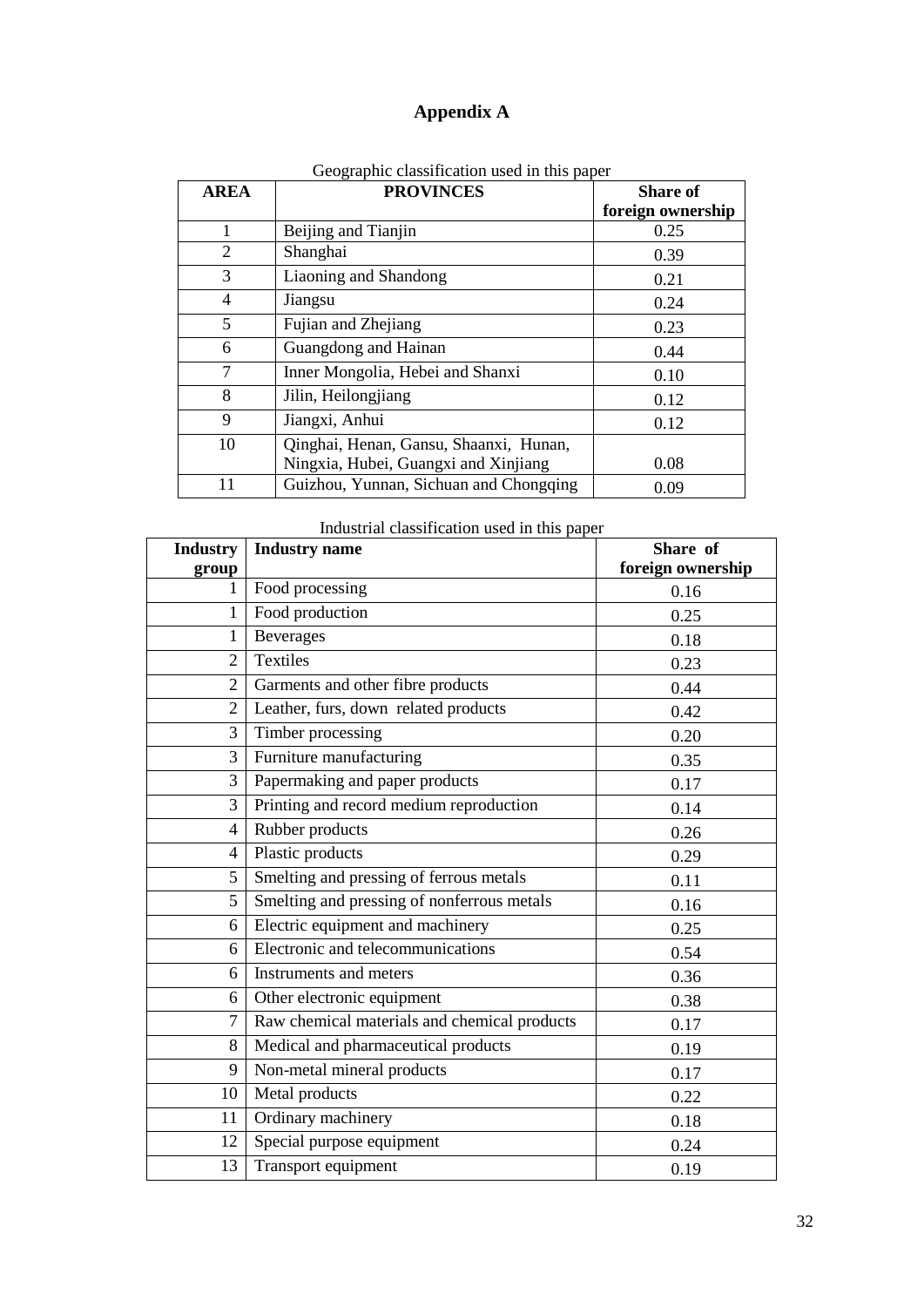### **Appendix B**

### **Summary statistics of estimated coefficients from the first stage cluster-specific**

### **Logit model (N=127):**

| Pre-treatment<br>covariates<br>(in 2004)       | Mean         | Average<br>St. error | Min          | Max      | Proportion<br>of clusters<br>with<br>significant<br>coefficients | Proportion<br>of clusters<br>with<br>balanced<br>covariates |
|------------------------------------------------|--------------|----------------------|--------------|----------|------------------------------------------------------------------|-------------------------------------------------------------|
| Log<br>productivity                            | .0890319     | .1203289             | $-.2622438$  | .597029  | .2755906                                                         | 0.976                                                       |
| Log wages                                      | 1.187789     | .2782815             | $-1.787512$  | 2.724028 | .8976378                                                         | 0.984                                                       |
| Wages growth                                   | $-0.5439145$ | .3858767             | $-8.982675$  | .4646787 | .488189                                                          | 0.992                                                       |
| Productivity<br>growth                         | $-0824834$   | .1951044             | $-1.312997$  | 2.76314  | .2519685                                                         | 0.984                                                       |
| Exporting<br>intensity                         | 2.701552     | .576253              | $-3.520742$  | 11.78326 | .9606299                                                         | 0.961                                                       |
| <b>Size</b>                                    | .295387      | .0829834             | $-1505758$   | .6941422 | .7874016                                                         | 0.976                                                       |
| Age                                            | $-0.3614924$ | .1539911             | $-0.9862373$ | .1851604 | .6692913                                                         | 0.976                                                       |
| Log of number<br>of foreign firms<br>in region | .4355861     | 1.043163             | $-10.30238$  | 23.77369 | .6141732                                                         | 0.835                                                       |

*Notes:*

- 1. Estimated coefficients from binary logit models can be interpreted as the effects of the covariates on the log odd-ratio of foreign ownership.
- 2. The penultimate column gives the proportion of *individually* statistically significant coefficients at 10% level or lower. In all cases the coefficients are jointly statistically significant.
- 3. The last column gives the results from the covariate balancing test which consists of testing (at 10% level or lower) for difference in the means of the covariates in treatment and control groups, conditional on the estimated propensity score.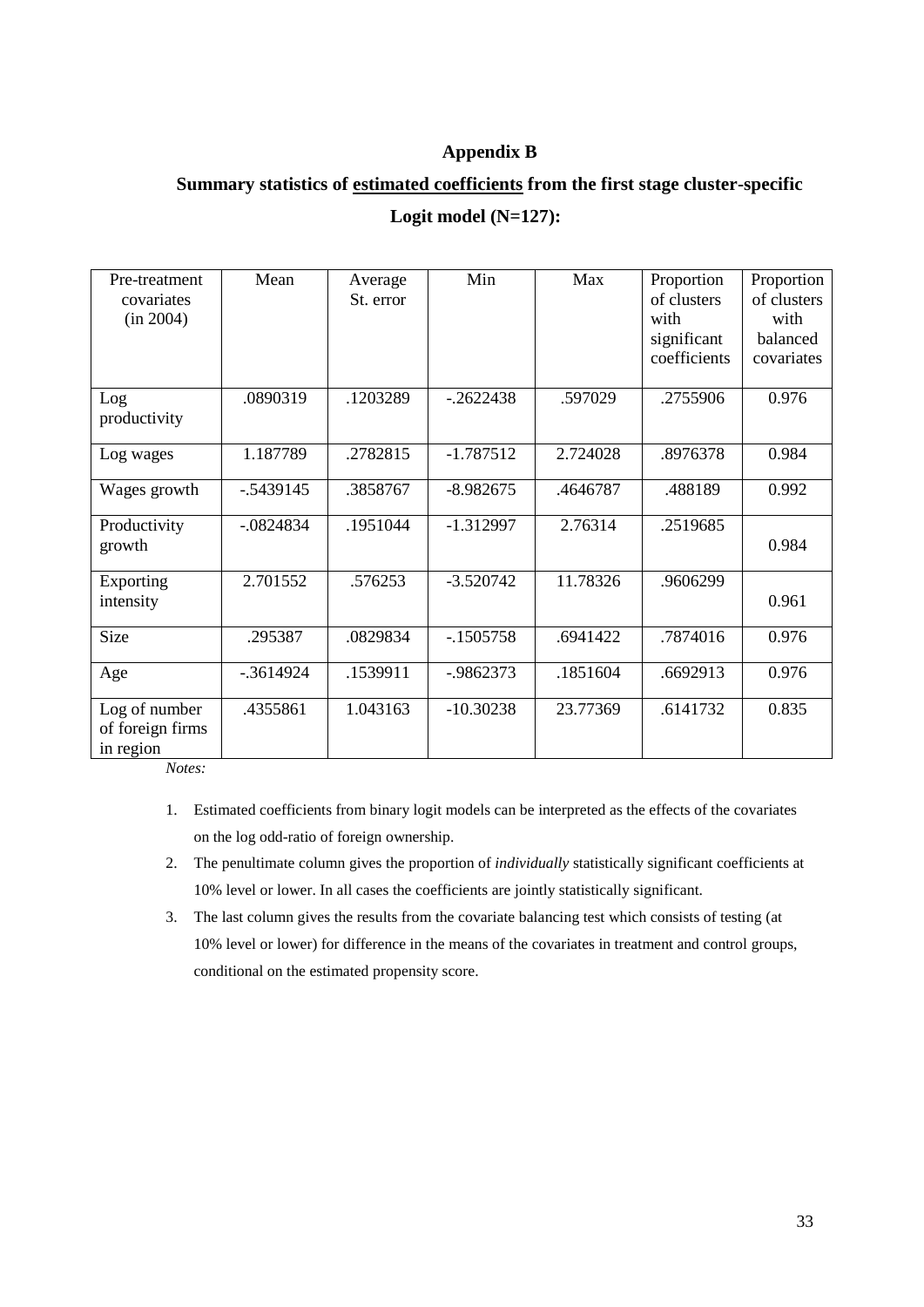#### **Appendix C: Calculating treatment effects**

We investigate the existence of causal links between potential outcomes and the proportion of treated firms in a cluster. For this purpose, we treat the cluster level average potential outcomes  $\bar{y}_r^1$  and  $\bar{y}_r^0$  as the "outcome" variables and the corresponding proportion of foreign-owned firms,  $p_r$ , as the "treatment" variable.

Since we now have a continuous treatment variable rather than a binary one, we employ the causal inference approach for continuous treatments (Hirano and Imbens, 2004; Imai and van Dyk, 2004).<sup>18</sup> A key result from this literature is that causal inference can be conducted by conditioning on the generalised propensity score (GPS), which is the conditional density of the treatment given some pre-treatment variables. Hence, this can be seen as an extension of the conditional independence assumption (CIA) to the case of a continuous treatment variable. Since our assumption is that of "no interaction across clusters", SUTVA holds for the cluster level analysis.

Since the treatment variable is a proportion between 0 and 1, we estimate the determinants of treatment using the fractional logit model due to Papke and Wooldridge (1996). In the empirical implementation, we condition  $p<sub>r</sub>$  on a vector **Z** of observable pre-treatment cluster characteristics which include *average wages, productivity, size, age and the proportion of exporting, state-owned and the number of foreign owned firms in the region.*. The econometric estimates and corresponding marginal effects from this fractional logit model, and balancing test results are reported in Tables C1 and C2.

Letting  $\hat{\lambda}$  be the vector of estimated coefficients from the fractional logit model, the GPS conditional on  $Z$  and  $p_r$  can then be obtained as

$$
\hat{G}_r = \left[\frac{e^{Z_i\hat{\lambda}}}{1 + e^{Z_i\hat{\lambda}}}\right]^{p_r} \left[1 - \frac{e^{Z_i\hat{\lambda}}}{1 + e^{Z_i\hat{\lambda}}}\right]^{1 - p_r}
$$
(C1)

<span id="page-35-0"></span><sup>&</sup>lt;sup>18</sup> See Du and Girma (2009), and Fryges and Wagner (2008) for international trade applications of GPS matching techniques.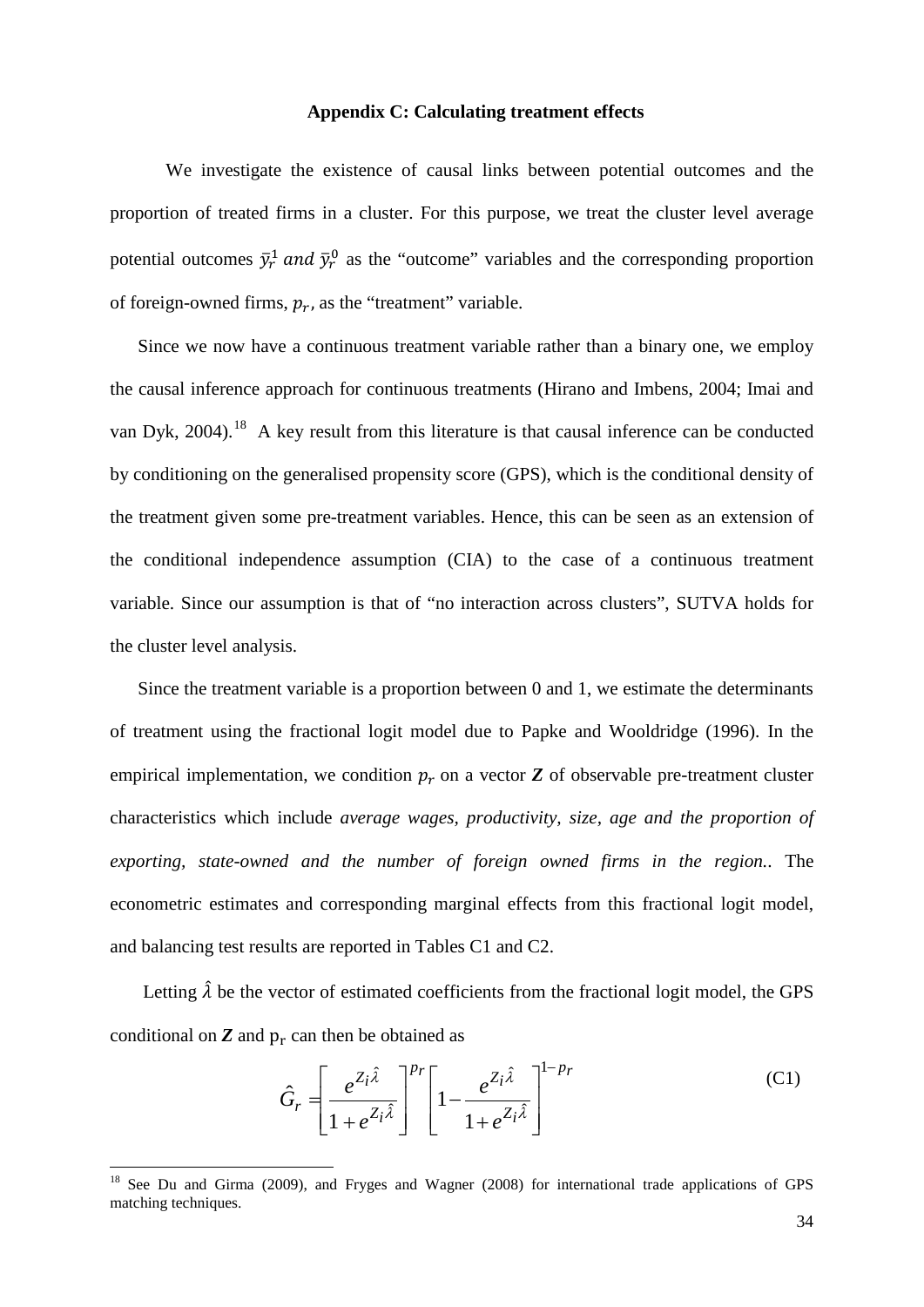We then estimate the expected values of each of the two potential outcomes ( $\bar{y}_r^1$  and  $\bar{y}_r^0$ ) at cluster level conditional on  $\hat{G}_r$  and  $p_r$ . These expected values are unknown and can be estimated using a polynomial approximation (Hirano and Imbens, 2004) such as the following quadratic form which is often found to be adequate: <sup>[19](#page-35-0)</sup>

$$
E[y_r^d \mid \hat{G}_r, p_r] = \beta_0 + \beta_1 \hat{G}_r + \beta_2 p_r + \beta_3 \hat{G}_r^2 + \beta_4 p_r^2 + \beta_5 \hat{G}_r p_r
$$
 (C2)

with sample counterpart

$$
\frac{1}{R} \sum_{r=1}^{127} \hat{\beta}_0 + \hat{\beta}_1 \hat{G}_r + \hat{\beta}_2 p_r + \hat{\beta}_3 \hat{G}_r^2 + \hat{\beta}_4 p_r^2 + \hat{\beta}_5 \hat{G}_r p_r \tag{C3}
$$

 In Figure C1, we plot the 95% confidence regions of the two potential outcomes  $\bar{y}_r^1$  and  $\bar{y}_r^0$  against  $p_r$  (based on bootstrapped standard errors) over the practically feasible range of 0 to 50% $^{20}$ . This clearly shows that the potential outcomes for productivity (for treated and untreated firms) vary systematically with the treatment level in the cluster. Given our econometric approach, we can interpret this as a causal relationship, i.e., changes in the treatment level per cluster lead to changes in potential outcomes. This indicates that SUTVA does not hold in our analysis.

The thus calculated potential outcomes for different levels of  $p<sub>r</sub>$  are then used to calculate the treatment effects described in equations (11) to (14).

#### *Calculating standard errors*

To illustrate how the bootstrapped standard errors are calculated, we take the example of estimating the indirect effects of FDI using the formula given in Equation (12). This estimator is defined as the change in the potential outcome of non-foreign-owned firms resulting from increasing the cluster-specific proportion of foreign firms from 0 to  $p \in \{0,1\}$ 

<sup>&</sup>lt;sup>19</sup> Note that the parameters of such parametric approximation do not have any behavioural interpretation (Hirano and Imbens, 2004). These are used to obtain an unbiased estimator of the population mean.

<span id="page-36-0"></span><sup>&</sup>lt;sup>20</sup> In our data, the proportion of foreign owned firms is less than 50% in  $98\%$  of the clusters.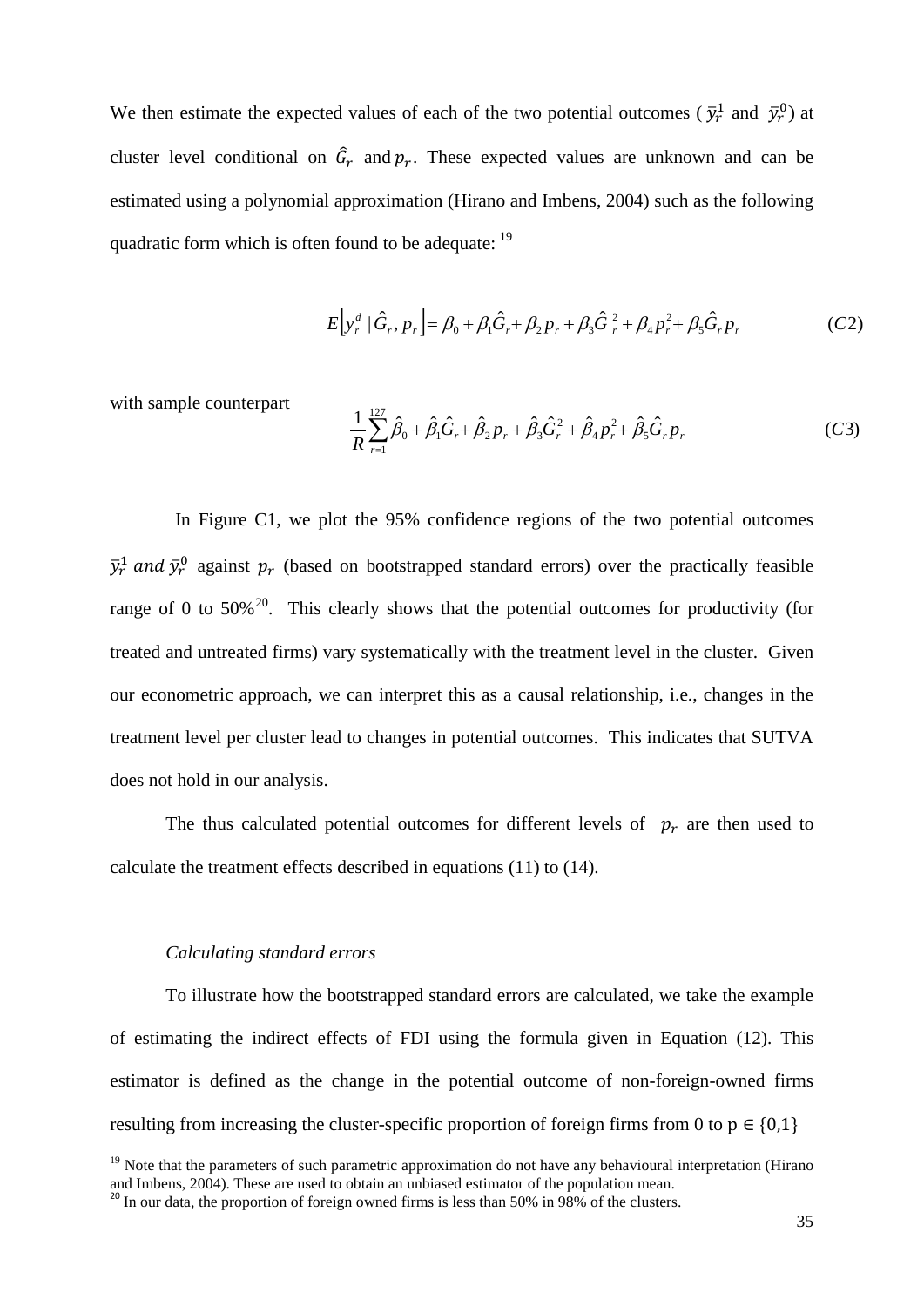$$
\bar{\gamma}_{p0}^{00} = \bar{y}_p^0 - \bar{y}_0^0
$$

The average treatment effect based on our 127 clusters (indexed by c below) is naturally estimated as

$$
\bar{\gamma}_{\rm p0}^{00} = \frac{1}{127} \sum_{\rm c=1}^{127} y_{\rm pr}^{0} - y_{\rm 0r}^{0}
$$

Recall that the ys in the above equation are potential outcomes based on the inverse probability-weighted regression (Equation 15). The issue here is that standard formula for calculation the standard errors of means will be inadequate due the need of accounting for the fact the propensity score are estimated. Accordingly we compute bootstrapped standard errors via resampling with replacement. In our practical estimation we implemented 200 bootstraps (indexed by B below) and used the following formula:

s. e(
$$
\bar{\gamma}_{p0}^{00}
$$
) =  $\sqrt{\frac{1}{200} \sum_{B=1}^{200} (\bar{\gamma}_{p0,B}^{00} - \bar{\gamma}_{B}^{00})^2}$ 

with  $\bar{\gamma}_{B}^{00} = \frac{1}{200} \sum_{B=1}^{200} \bar{\gamma}_{p0,B}^{00}$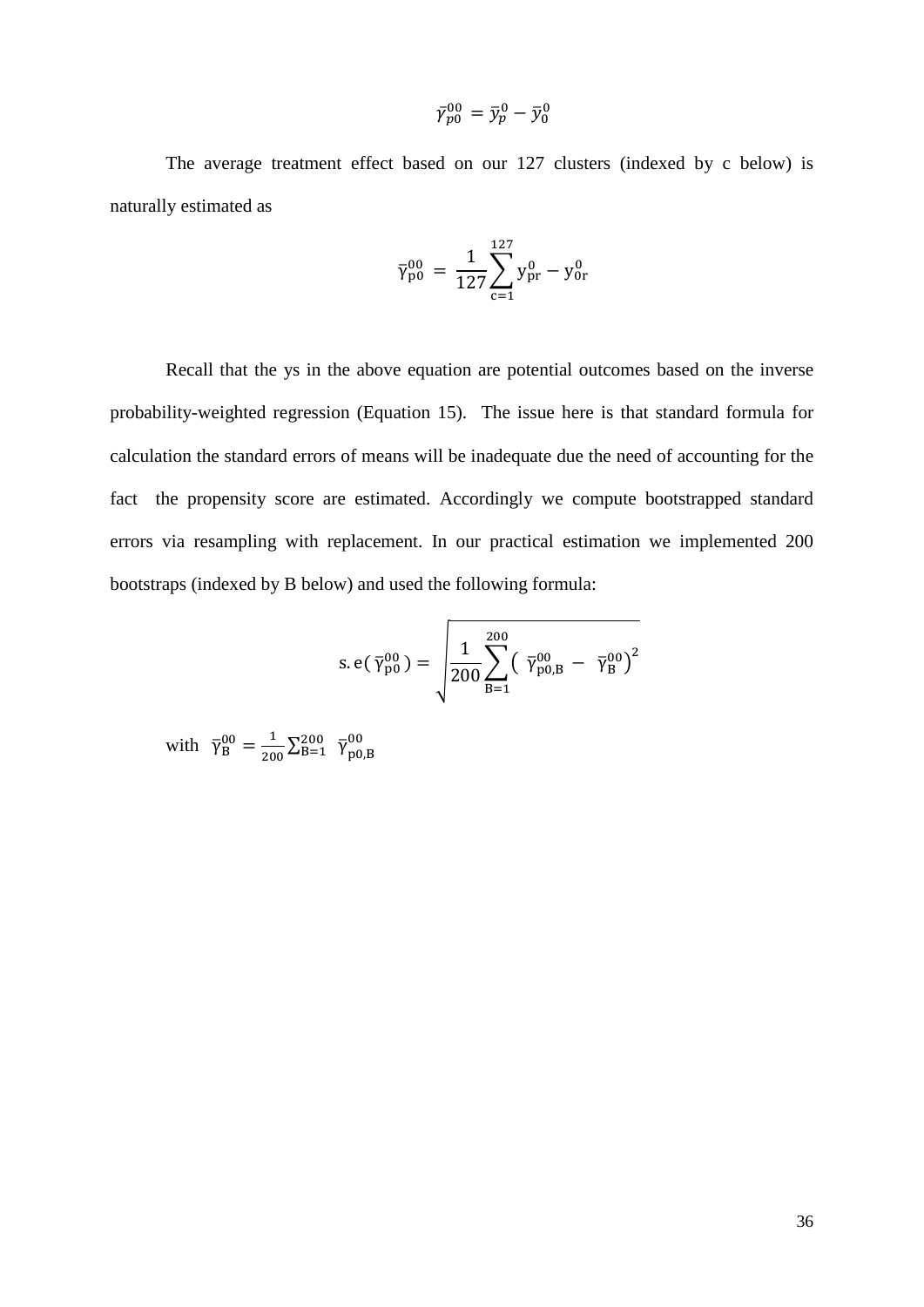

# **Figure C1**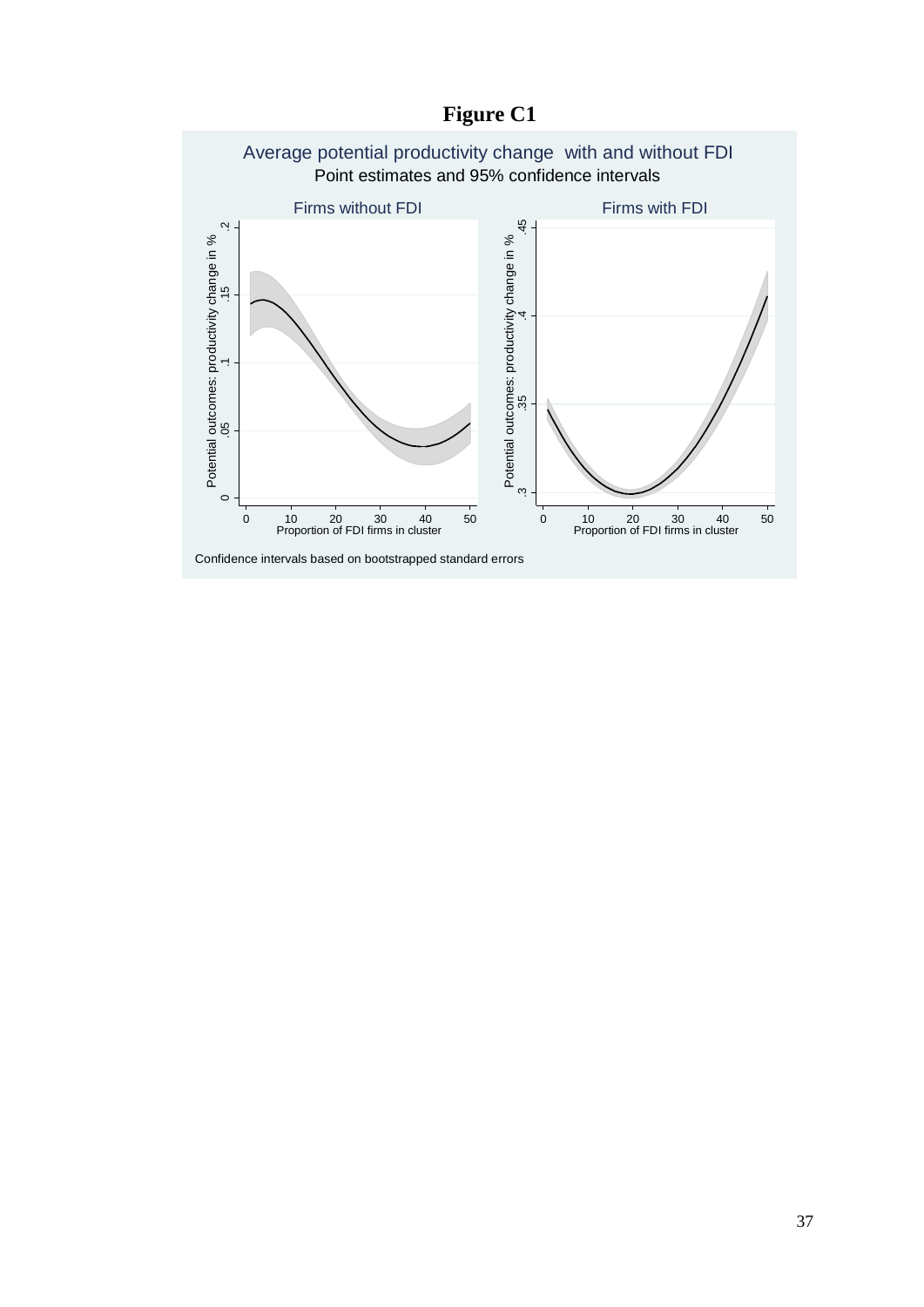### **Table C1: Estimated coefficients and marginal effects from the fractional logit model:**

|                            | Estimated    | Marginal   |
|----------------------------|--------------|------------|
|                            | coefficients | effects    |
| Wages                      | $1.024***$   | $0.158***$ |
|                            | (0.1660)     | (0.0258)   |
| Productivity               | $0.695***$   | $0.107***$ |
|                            | (0.1155)     | (0.0181)   |
| <b>Export intensity</b>    | $0.985*$     | $0.152*$   |
|                            | (0.5659)     | (0.0871)   |
| SOE share                  | $-1.200$     | $-0.186$   |
|                            | (0.9849)     | (0.1523)   |
| Log of number of FDI Firms | $0.218***$   | $0.034***$ |
|                            | (0.0496)     | (0.0077)   |
| Size                       | $-0.242**$   | $-0.037**$ |
|                            | (0.0997)     | (0.0155)   |
| Age                        | 0.414        | 0.064      |
|                            | (0.2888)     | (0.0448)   |
| <b>Observations</b>        | 127          |            |

#### **Dependent variable: proportion of FDI firms in cluster**

Notes:

(i) Standard errors are given in parenthesis

(ii)  $* p < 0.10, ** p < 0.05, *** p < 0.01$ 

| Covariate               | Quartile 2 | Quartile 3 | Quartile 4 |
|-------------------------|------------|------------|------------|
| (pre-treatment period)  |            |            |            |
| Wages                   | 0.30       | 0.16       | 0.37       |
| Productivity            | 0.29       | 0.70       | 0.42       |
| <b>Export intensity</b> | 0.44       | 0.75       | 0.92       |
| SOE share               | 0.72       | 0.52       | 0.93       |
| Number of FDI firms     | 0.14       | 0.05       | 0.08       |
| <b>Size</b>             | 0.55       | 0.68       | 0.89       |
| Age                     | 0.28       | 0.45       | 0.45       |

#### **Table C2: Balancing tests second stage estimation**

Note: Since the treatment is continuous we divided the observations into four groups by treatment quartiles and conditional on the generalised propensity score, we tested for equality of means of each of the covariates across all quartiles (using Quartile 1 as the base group). We did not reject the null hypothesis of equality of means in any of the tests whose p-value are reported below.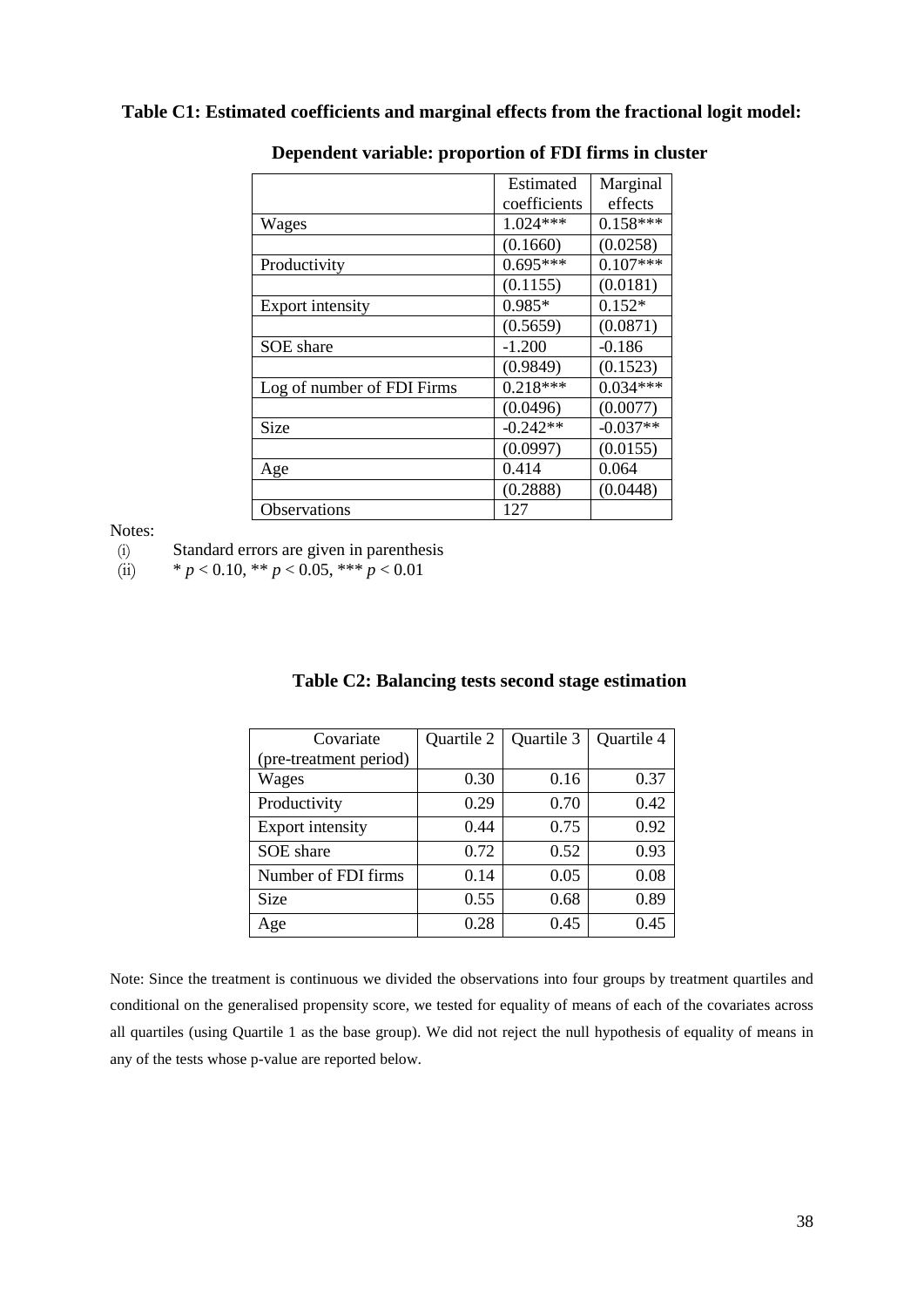#### **Appendix D**

Following the very helpful suggestion of a referee, we outline the main reasons why a simple linear model where the direct and indirect effects of FDI are estimated within a single framework is unlikely to be an adequate empirical tool.

Suppose we aim to estimate the direct and indirect effects of FDI on an outcome variable *y*:

$$
y_{ir} = \alpha + \sum_{r=1}^{R} \beta_r d_{ir} + \gamma p_r + \delta p_r * d_{ir} + \varepsilon_{ir}
$$
 (D1)

In the above equation  $r = 1$ . ...R indexes clusters and  $i = 1$ . ... N denotes firms within clusters, where for simplicity we assume each cluster has the same number of firms N.

We define d=1 if the firm is foreign owned, and 0 else. Thus the  $\beta$ 's would capture clusterspecific direct effects of FDI.  $p_r = \frac{1}{N} \sum_{i=1}^{N} d_{ir}$  is the average foreign presence in cluster r. Thus  $\gamma$  would measure FDI spillovers to domestic firms, whereas  $\gamma + \delta$  would identify FDI spillovers to foreign firms.

The estimation of this simple yet attractive empirical model is fraught with difficulties, however. Firstly, since there is selection at both firm and cluster level (as argued in the main body of this paper), identification would involve estimating two (generalised) propensity scores, one at firm level (say  $P1_i$ ) and one at cluster level (say  $P2_i$ ). However, to the best our knowledge, there is no available estimator which can deal, within a single equation, with two propensity-scores estimated at two different levels. So it would not suffice to estimate equation [D1] by inverse probability weighted regression, with treated firms getting weight of 1/p1 and non-treated firms getting weight of 1/1-p1, as we would still have  $E(\varepsilon_{ir} | p_r) \neq 0$ rendering the resulting estimator inconsistent.

The above problem notwithstanding, the second issue associated with estimating equation [D1] has to do with the fact that it does not, unlike the estimation approach advocated in this paper, allow for a richer counterfactual analysis. For example the relationship between y and  $p<sub>r</sub>$  is essentially linear restricting spillovers to be a monotonic function of foreign presence.